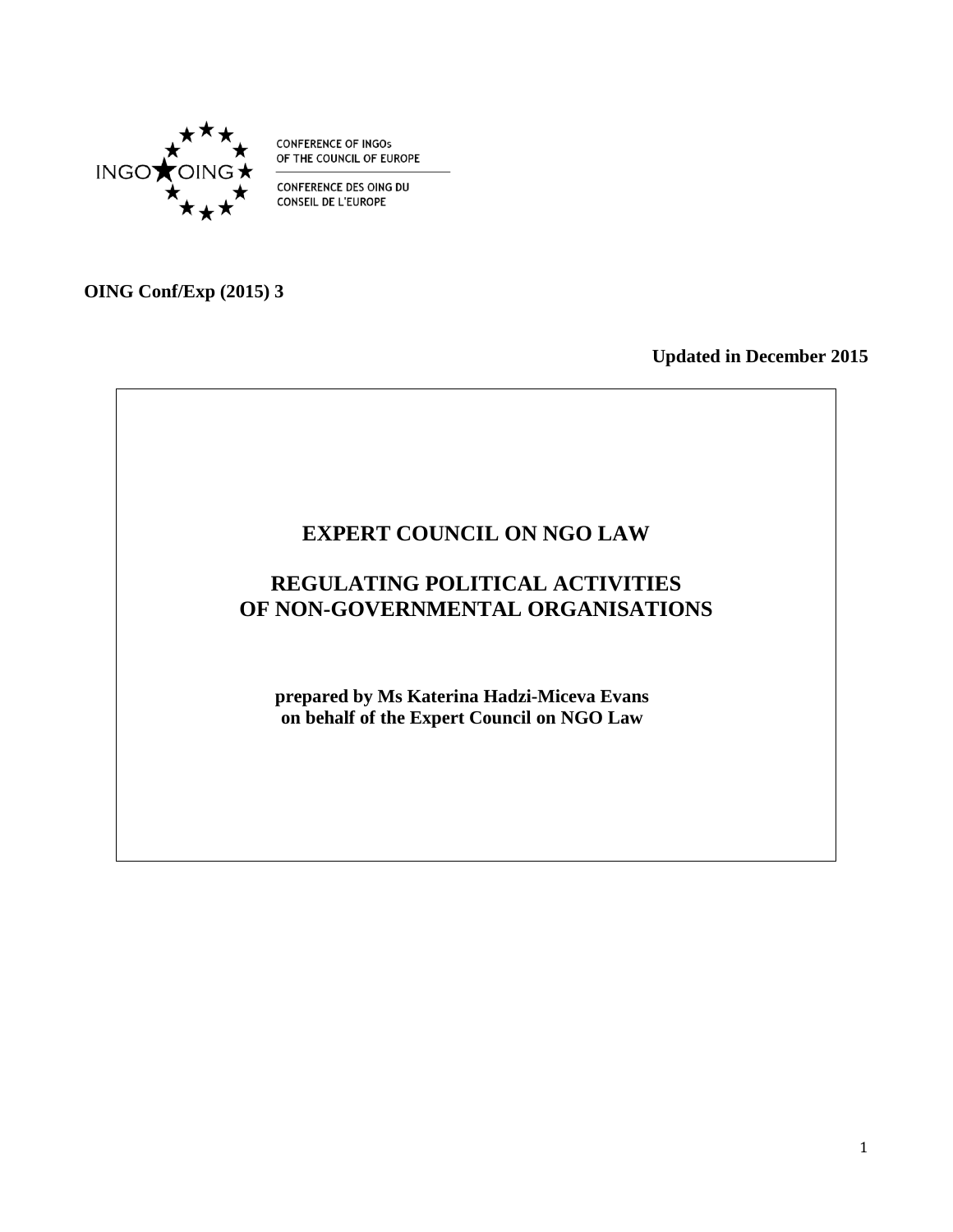# **INDEX**

## Foreword

| Country case studies |  |
|----------------------|--|
|                      |  |
|                      |  |
|                      |  |
|                      |  |
|                      |  |
|                      |  |
|                      |  |
|                      |  |
|                      |  |
|                      |  |
|                      |  |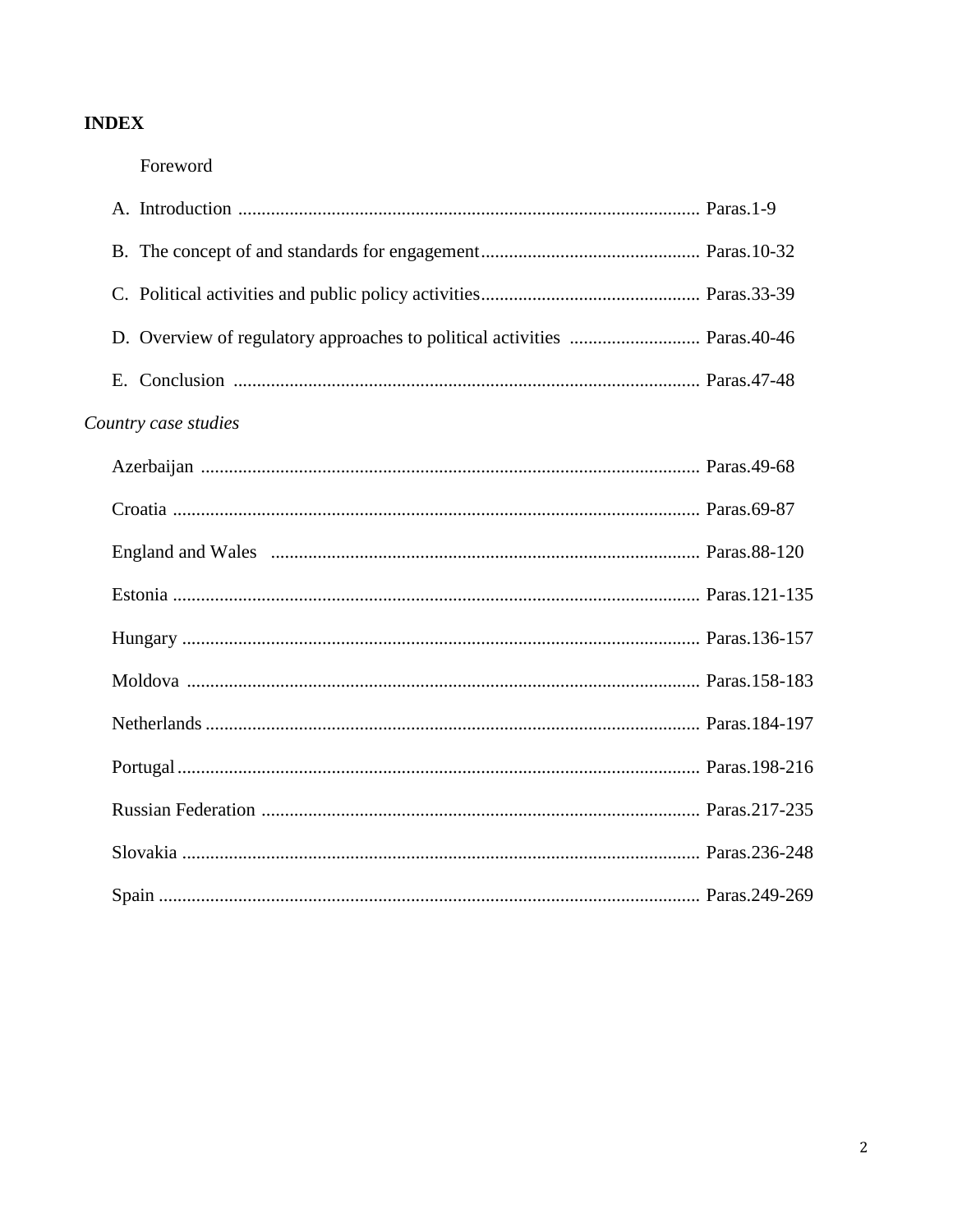#### **Foreword**

*by Cyril Ritchie, President of the Expert Council on NGO*

The Conference of INGOs of the Council of Europe, which formally launched the Expert Council on NGO Law in January 2008 as one of the Conference's principal organs, subsequently stated in a Plenary Recommendation that "the ongoing work of the Expert Council constitutes a contribution by the Conference of INGOs to the strengthening and deepening of the core values of the Council of Europe: Democracy, Human Rights and the Rule of Law." (CONF/PLE(2010)REC1).

The same Conference Plenary Recommendation also "reiterated its great satisfaction at the correlative decision in October 2007 by the Council of Europe Committee of Ministers to adopt CM/Rec(2007)14 on 'The legal status of NGOs in Europe' which continues to provide a bedrock and guidance for the Expert Council's work".

The Conference of INGOs, inspired by the European Convention on Human Rights and Fundamental Freedoms, has consistently reaffirmed the right of citizens to act as free citizens, notably in association with others, i.e. through NGOs or Civil Society Organisations (CSOs). NGOs and CSOs are nothing more - and nothing less - than groupings of concerned individuals exercising their intrinsic right to have - and to express - an opinion on public policy. As the United Nations High Commissioner for Human Rights recently stated when addressing governments: "Ultimately it is you who exercise sovereignty and bear that responsibility toward your own people. It is you who should be answerable to them. Sovereignty cannot be damaged by carefully evaluated commentary. The search for truth can do many things, but it does not weaken, violate or assault. Upholding human rights is intrinsic to the obligations of sovereignty and constitutes the fundamental basis for a healthy State. Instability is expensive. Conflict is expensive. Offering a space for the voices of civil society to air grievances and work towards solutions is free. Civil society - enabled by the freedoms of expression, association and peaceful assembly - is a valuable partner, not a threat."

The case law of the European Court of Human Rights entrenches these considerations, for example: a. "core to the rights of freedom of opinion and freedom to demonstrate is the possibility for everyone to express his or her opinion and opposition, and to challenge any decision emanating from any authority whatever. Any interference, however indirect, that affects the very substance of these rights would be incompatible with the Convention (no. 31276, 3 February 2009); b. "An organisation may campaign for a change in the legal and constitutional structures of the State if the means used to that end are in every respect legal and democratic and if the change proposed is itself compatible with fundamental democratic principles. The mere fact that an organisation demands such changes cannot automatically justify interference with its members' freedoms of association and assembly" (no. 57045, 21 June 2007).

In the context of all the above considerations, and fully motivated by the Council of Europe's core values - democracy, human rights and the rule of law - the Expert Council on NGO Law in the attached study illustrates the importance of - and the variety of - "political activities" that by definition contribute to promoting and strengthening those core values. Some governments have ill-advisedly chosen to deem political activities as unwelcome, even reprehensible or contrary to the interests of the authorities. Nothing could be further from the truth. In a democracy, citizens - who are voters - have not only the right but the duty to shape public opinion and influence governmental decision making. State authorities should wholeheartedly welcome having alert and informed citizens - and citizens' associations, i.e.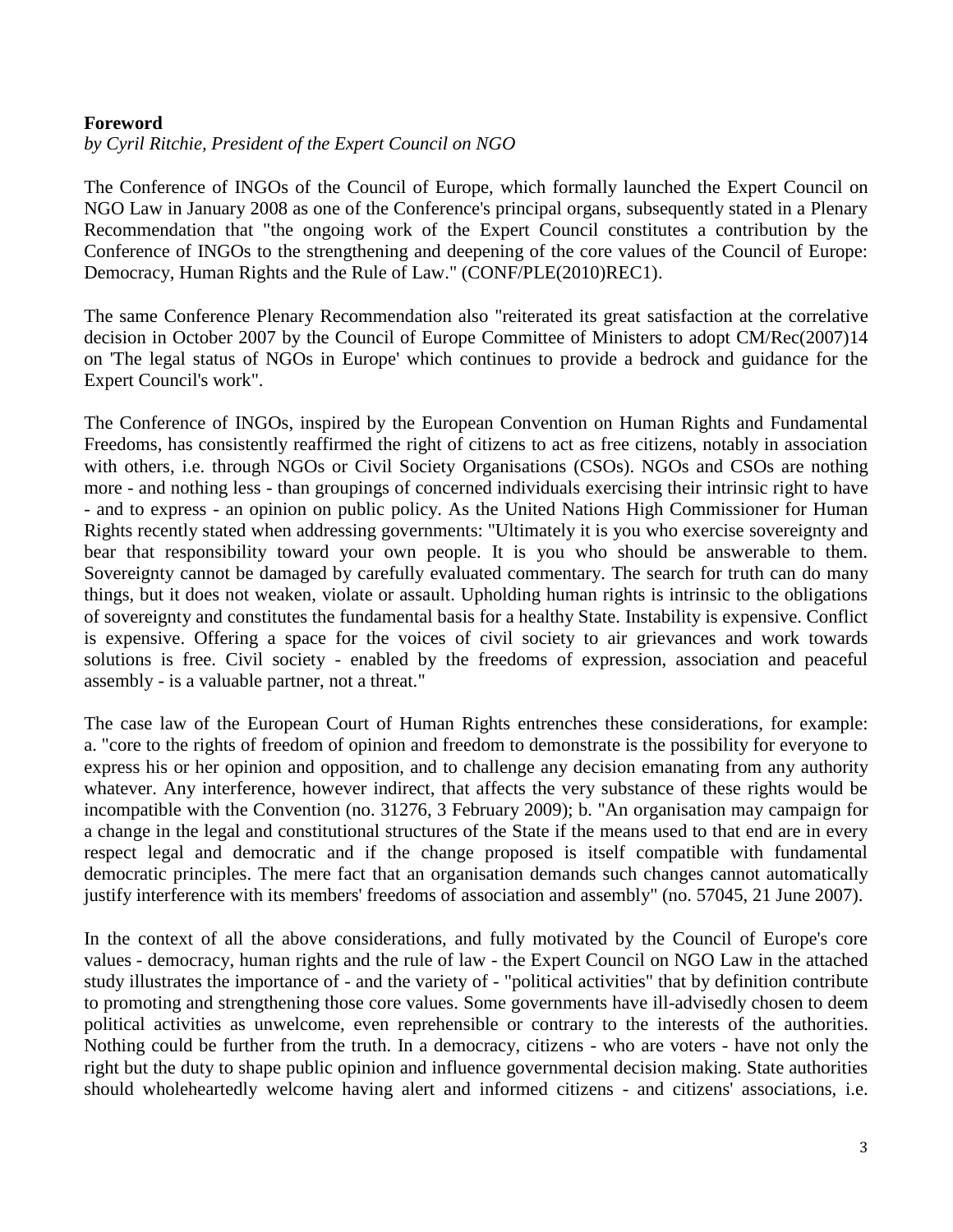NGOs and CSOs - ready and willing to provide competent and relevant input to public decision-making processes.

The present study reports many good national legislative and structural practices that enhance and take advantage of the political know-how and activism of NGOs. I accordingly commend it to the early attention of intergovernmental and governmental authorities throughout the Council of Europe area, as well as to parliamentarian and civil society constituencies. Political activities of NGOs already are, and can be further, significant contributory factors to upholding and fostering democracy, human rights and the rule of law.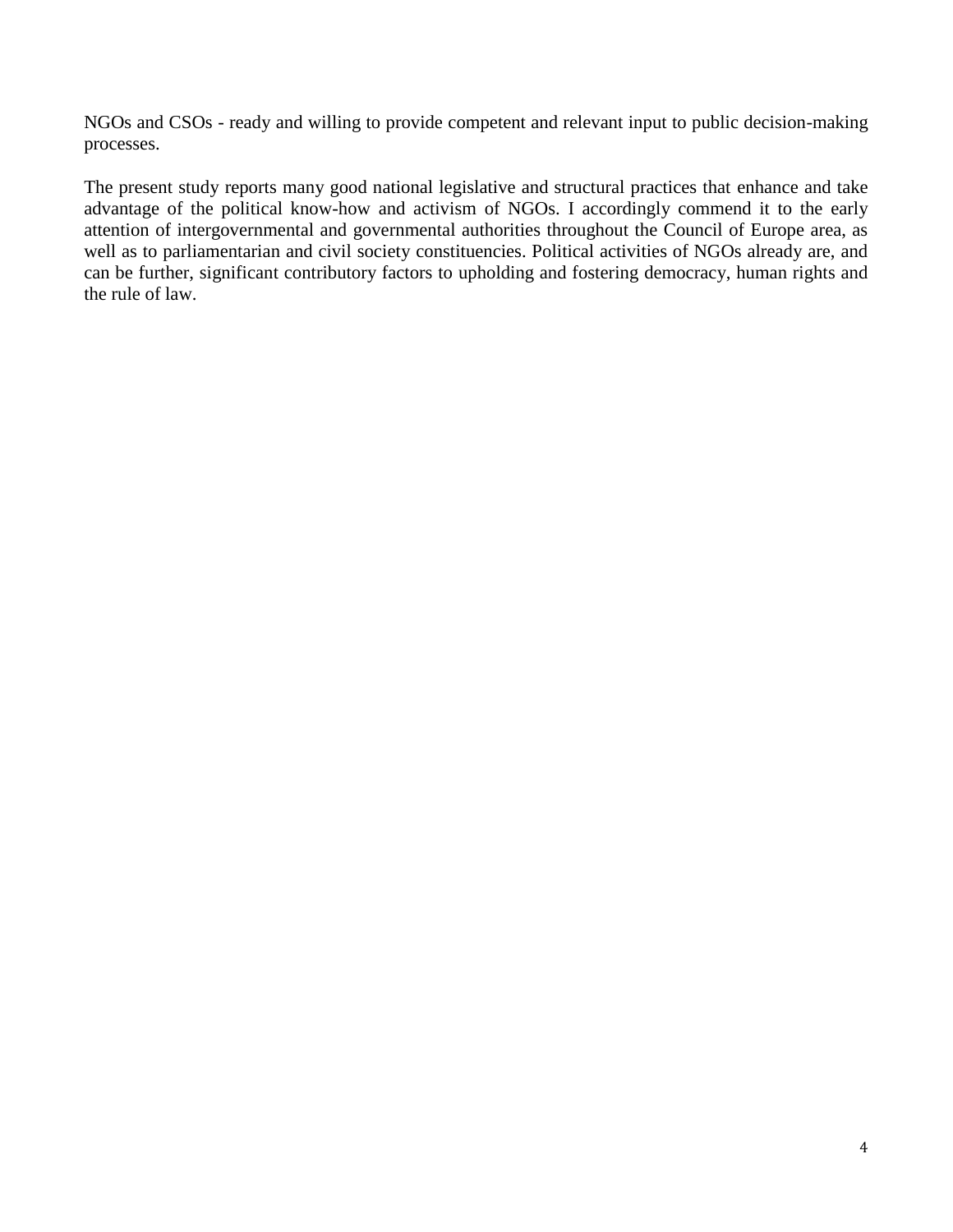## **REGULATING POLITICAL ACTIVITIES OF NON-GOVERNMENTAL ORGANISATIONS**

## **A. Introduction**

- 1. Legislation drafted or adopted around the world and in particular in some member states of the Council of Europe (e.g. Russia, Azerbaijan and Turkey) reduces the possibility for active engagement of non-governmental organisations (NGOs) in society. The threats particularly concern the inability of organisations to voice their opinions and shape policies.<sup>1</sup>
- 2. The ability of NGOs to engage in activities that influence politics and policy-making is particularly important for those that engage in advocacy activities. Such organisations aim to actively take part in policy-making in order to contribute to shaping the future of the country around elections and to defend human rights of fellow citizens.
- 3. The most notable example in restricting areas of NGO engagement is the *Law Introducing Amendments to Certain Legislative Acts of the Russian Federation Regarding the Regulation of Activities of Non-Commercial Organisations Performing the Function of Foreign Agents ('the Law'), dated July 20, 2012, №. 121-Ф3.*
- 4. One of the key concerns with the so-called "foreign agents' law" is the definition of political activities. Under the Law a "political activity" is defined as *"taking part (including by financing) in the organisation and conduct of political actions aimed at influence over the decision-making by state bodies intended for the change of state policy pursued by them, as well as in the shaping of public opinion for the aforementioned purposes."* The Law excludes several areas of NGO work from this definition. However, experts agree that the definition as provided in the law goes beyond what is considered as political engagement. Indeed, the definition is too broad to include activities dedicated to changing state policy as well as to influencing public opinion related to changing public policy. In other words, under the Law, any advocacy activity undertaken by NGOs could be considered a "political activity".<sup>2</sup>
- 5. The Council of Europe Commissioner for Human Rights specifically noted that *"from the outset the Law did not clearly and unequivocally exclude human rights advocacy from the*  notion of political activity".<sup>3</sup> As concluded by the Commissioner, the Expert Council on NGO Law and other international organisations including the International Center for Not-for-Profit Law (ICNL), *"one can reasonably assume that the law will have a disproportionate effect on*

 $\overline{a}$ <sup>1</sup> For further information on standards regarding freedom of association please see: [http://www.coe.int/en/web/ingo/expert](http://www.coe.int/en/web/ingo/expert-council)[council](http://www.coe.int/en/web/ingo/expert-council) and [http://associationline.org/guidebook,](http://associationline.org/guidebook) whilst on trends in regulating NGOs, including restrictive measures please see: [http://www.icnl.org/research/monitor/index.html.](http://www.icnl.org/research/monitor/index.html) All links to internet pages referenced in the footnotes of this study were last accessed in December 2015.

<sup>&</sup>lt;sup>2</sup> Opinion of the Expert Council on NGO Law on the Law Introducing Amendments to Certain Legislative Acts of the Russian Federation Regarding the Regulation of Activities of Non-commercial Organisations Performing the Function of Foreign Agents (OING Conf/Exp(2013)1)

<https://rm.coe.int/CoERMPublicCommonSearchServices/DisplayDCTMContent?documentId=0900001680306f71>

<sup>&</sup>lt;sup>3</sup> Opinion of the Commissioner for Human Rights on the Legislation of the Russian Federation on Non-Commercial Organisations in Light of Council of Europe Standards, CommDH(2013)15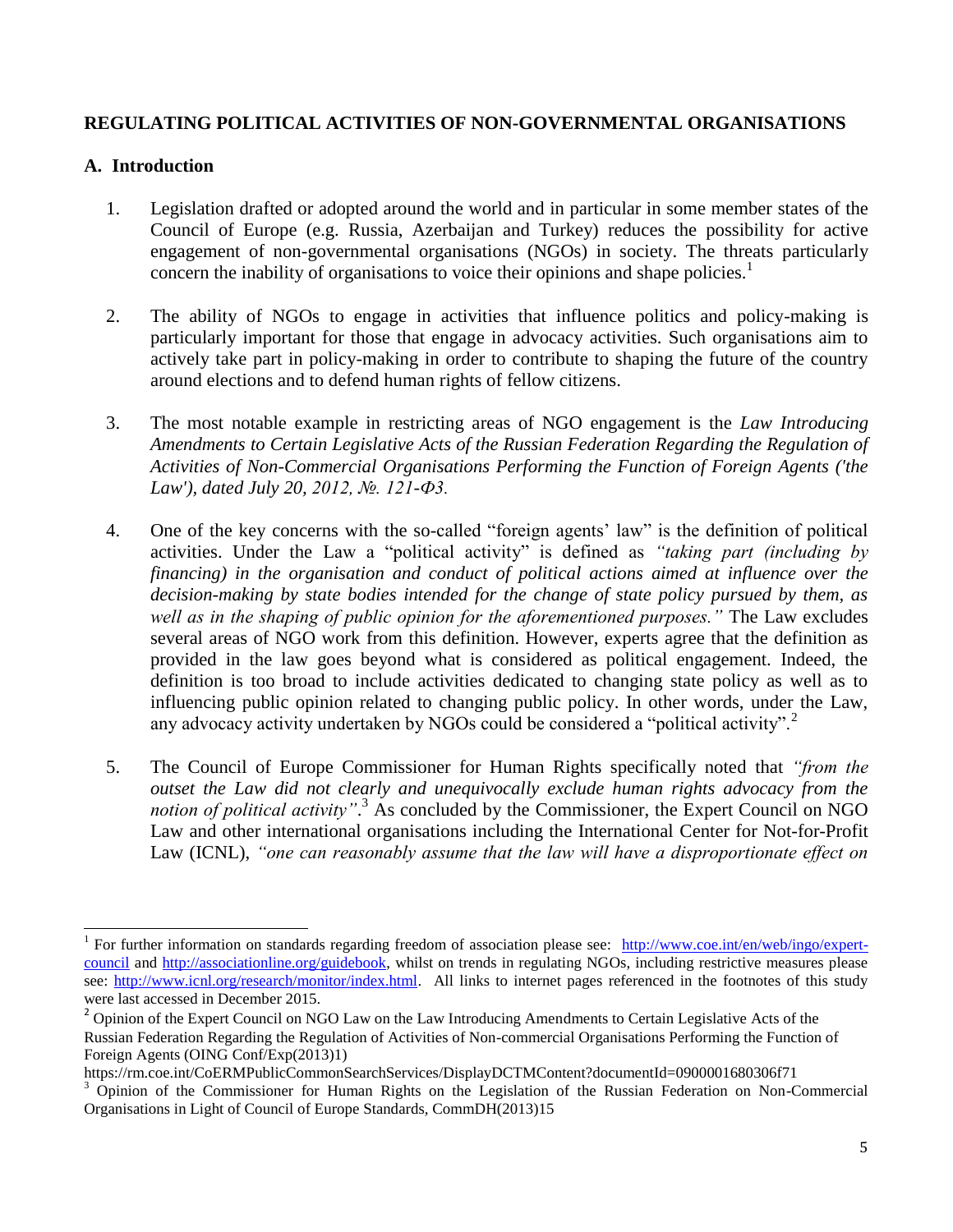*democracy, governance, and human rights activities."*<sup>4</sup> Unfortunately, the implementation of the Law justified these concerns. Furthermore, there are examples of other countries attempting to follow the trend.<sup>5</sup>

- 6. The current study was commissioned in order to provide a deeper understanding of the approaches in defining and regulating political activities vis-a-vis public policy and advocacy related activities.
- 7. The study provides a general overview of the international and European guarantees regarding the ability of NGOs to engage in political activities. The study also summarises approaches in regulating political activities and public participation in a selected number of member states of the Council of Europe.
- 8. The study was prepared at the request of the Conference of International Non-Governmental Organisations of the Council of Europe. It was developed based on desk research and legal advice obtained from country experts regarding the case studies. The study further develops information presented in the paper *"Political Activities of NGOs: International Law and Best Practices*" published in 2009 by ICNL.<sup>6</sup> To this end, the study updates the regulatory approach in England and Wales and Hungary, discussed in ICNL's paper and introduces case studies on Azerbaijan, Croatia, England and Wales, Estonia, Hungary, Moldova, Netherlands, Portugal, the Russian Federation, Slovakia and Spain. Parts of the study were presented at the roundtable on *"Developments in Legislation on Non-commercial Organisations. International Experience"*, co-organised by the Conference of International Non-Governmental Organisations of the Council of Europe and the Civic Chamber of the Russian Federation on 31 October 2013 in Moscow.<sup>7</sup>
- 9. This study is a step towards understanding the framework within which these activities can take place including the international guarantees that exist. It aims to support governments and NGOs in creating a conducive legal framework for NGO engagement and to give further arguments to citizens and NGOs to defend their rights to be active contributors in shaping policies and developing their societies.

 $\overline{\phantom{0}}$ 4 [http://www.icnl.org/news/2012/2-Jul.html;](http://www.icnl.org/news/2012/2-Jul.html) see also: Expert Council on NGO Law: Country study on NGO legislation in the Russian Federation [http://www.coe.int/en/web/ingo/expert-council-on-ngo-law-country-study-on-ngo-legislation-in-the](http://www.coe.int/en/web/ingo/expert-council-on-ngo-law-country-study-on-ngo-legislation-in-the-russian-federation)[russian-federation.](http://www.coe.int/en/web/ingo/expert-council-on-ngo-law-country-study-on-ngo-legislation-in-the-russian-federation)

 $<sup>5</sup>$  Drafting of laws similar to the Russian foreign agent law were initiated in two Council of Europe member states. For</sup> example, in Hungary, the drafting was initiated before the Parliament in October 2013 calling on the government to propose a regulation on registration and disclosure of the foreign income of CSOs.

[<sup>\(</sup>http://www.parlament.hu/irom39/12588/12588.pdf\)](http://www.parlament.hu/irom39/12588/12588.pdf). The draft was not debated in the Parliament.

[<sup>\(</sup>http://www.reuters.com/article/2015/05/19/us-bosnia-law-ngo-idUSKBN0O41II20150519\)](http://www.reuters.com/article/2015/05/19/us-bosnia-law-ngo-idUSKBN0O41II20150519) In May 2015, lawmakers in Bosnia's Serb Republic withdrew a draft law dubbed 'Putin's Bill' that sought to put foreign-funded non-profit groups under government control. The three ruling parties in the Bosnian Serb Republic gave up on the law after a parliamentary committee said it was anti-European. The aborted legislation referred to members of NGOs as "foreign servants", echoing the Russian law. In addition, the National Council of Austria enacted the "Federal law on the external legal relationships of Islamic Religious Societies" in 2015. As part of several changes, the law introduced the "regulation on the interdiction of foreign financing". Accordingly, the "ongoing operation" of a religious society must be financed inland, and there are limitations to "continuous" foreign funding. [\(http://www.parlament.gv.at/PAKT/VHG/XXV/I/I\\_00446/index.shtml\)](http://www.parlament.gv.at/PAKT/VHG/XXV/I/I_00446/index.shtml) <sup>6</sup> Available at: [http://www.icnl.org/research/journal/vol12iss1/special\\_1.htm](http://www.icnl.org/research/journal/vol12iss1/special_1.htm)

 $<sup>7</sup>$  The presentation was delivered by Maria Pomazkova, member of the Expert Council.</sup>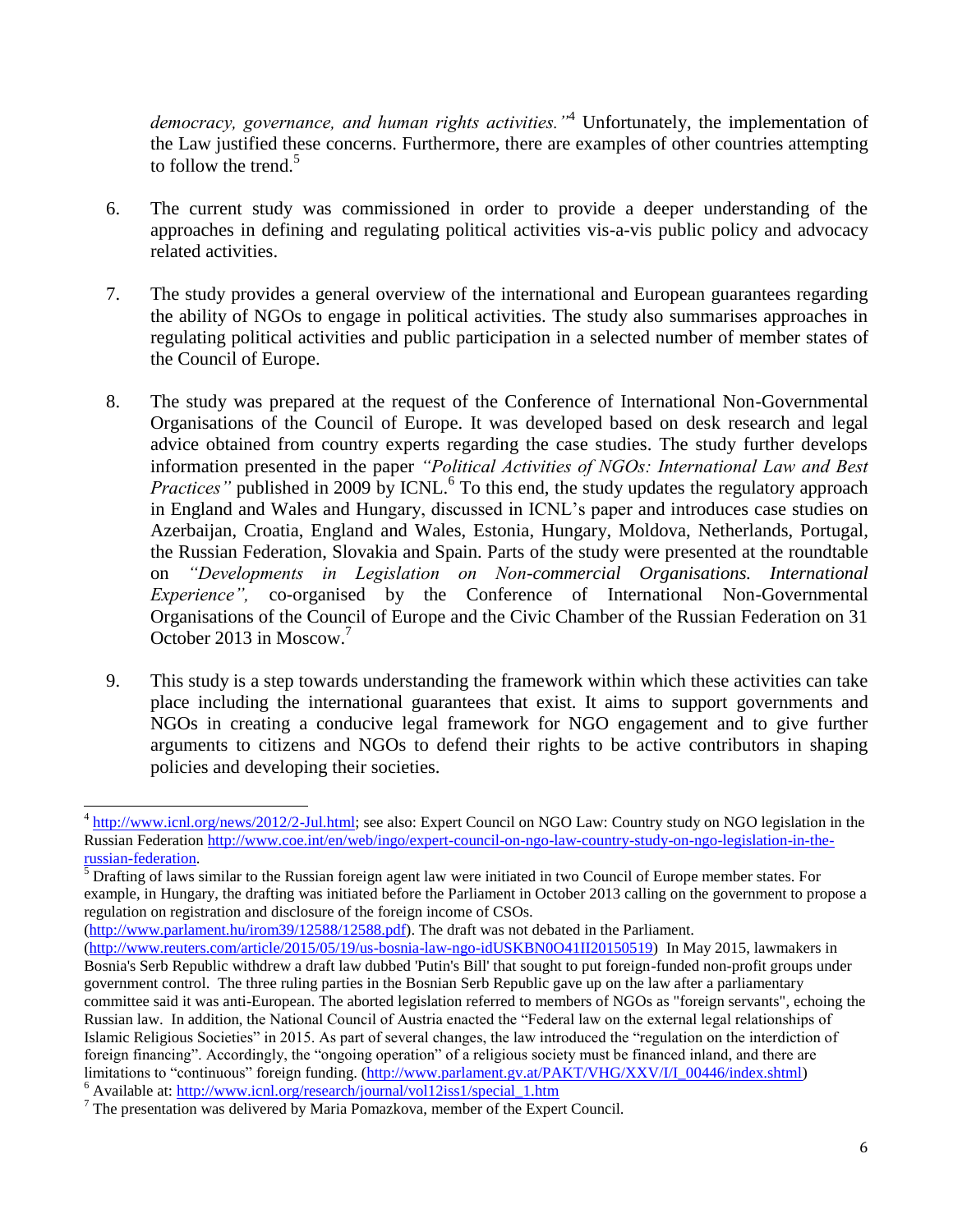#### **B. The concept of and standards for engagement**

- 10. The right to engage in any activities, including political activities as well as public policy is closely linked to the freedoms of expression, association and assembly. This right is an expression and manifestation of these freedoms.
- 11. As previously stated by the Expert Council on NGO Law, NGOs should be allowed to engage in any kind of activities otherwise allowed to individuals, without additional restrictions imposed on them.<sup>8</sup> Several international and European instruments have integrated concrete guarantees for NGO engagement in political and public policy activities.
- 12. The *International Covenant on Civil and Political Rights (ICCPR)* recognises and protects the right of every citizen to take part in the conduct of public affairs, the right to vote and to be elected and the right to have access to public service.<sup>9</sup>
- 13. The General Comment on Article 25 of ICCPR further defines the scope of the conduct of public affairs within which participation occurs and reinforces the obligation of states to recognize the right to participation in the normative framework:

*"... the conduct of public affairs (…) is a broad concept which relates to the exercise of political power, in particular the exercise of legislative, executive and administrative powers. It covers all aspects of public administration, and the formulation and implementation of policy at international, national, regional and local levels. The allocation of powers and the means by which individual citizens exercise the right to participate in the conduct of public affairs protected by article 25 should be established by the constitution and other laws."<sup>10</sup>* (§5)

14. The Comment further stipulates the modalities in which individuals can participate and emphasizes the importance of ensuring freedom of association, assembly and expression for meaningful participation:

> *"Citizens may participate directly by taking part in popular assemblies which have the power to make decisions about local issues or about the affairs of a particular community and in bodies established to represent citizens in consultation with government"*(§6)*. "Citizens also take part in the conduct of public affairs by exerting influence through public debate and dialogue with their representatives or through their capacity to organise themselves. This participation is supported by ensuring freedom of expression, assembly and association"* (§8). *"The right to freedom of association, including the right*

 $\overline{a}$ 

<sup>8</sup> See Expert Council on NGO Law*,* 'Conditions of Establishment of Non-Governmental Organisations', OING Conf/Exp (2009) 1 (https://rm.coe.int/CoERMPublicCommonSearchServices/DisplayDCTMContent?documentId=0900001680306eb1) par. 33 and further.

Article 25 of ICCPR.

 $10$  General Comment No. 25: The Rights to participate in public affairs, voting rights and the right of equal access to public service (Art. 25):.12-07-1996. CCPR/C/21/Rev.1/Add.7, General comment No. 25. (General Comments). Office of the High Commissioner for Human Rights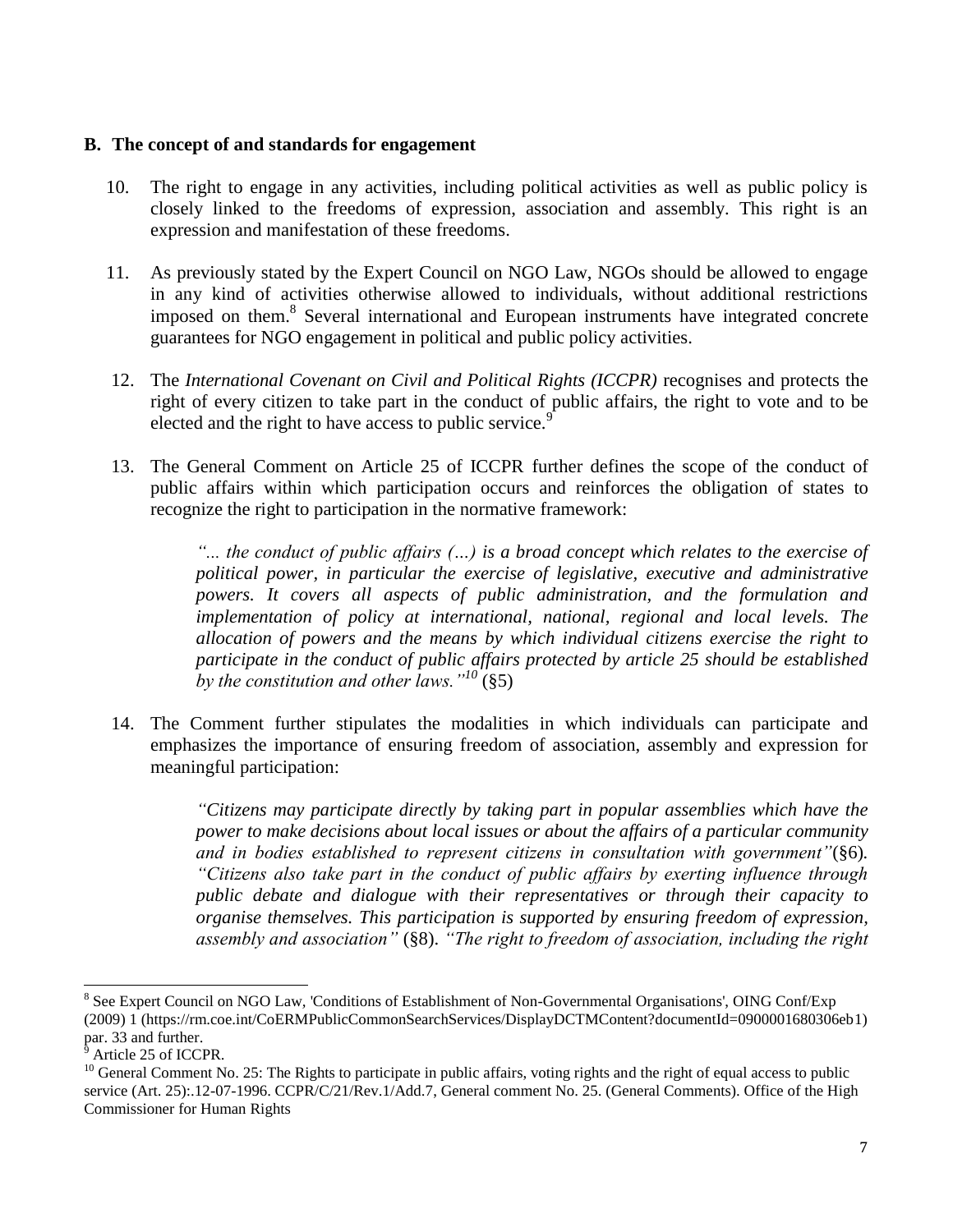*to form and join organisations and associations concerned with political and public affairs, is an essential adjunct to the rights protected by article 25"* (§26).

15. In line with this the UN Special Rapporteur on the rights to freedom of peaceful assembly and of association in response to the United Kingdom's *"Transparency in Lobbying, Non-Party Campaigning, and Trade Union Administration Bill"* stated:

> *"...the work of some of these [civil society] organisations is political by definition, which is protected by the international covenant on civil and political rights. This is, in fact,*  part of the reason they constitute such a crucial component of a free and democratic *society, for engaging in political activity should not and must never be left to politicians and political parties alone. Civil society's engagement in political activities promotes and influences focus on issues, principles and ideology, rather than seeking political power. Independent civil society is one of the best vehicles we have for dialogue, pluralism, tolerance and broadmindedness. It is a prerequisite for a legitimate democracy. In the UK, civil society groups perform a vital function by promoting political participation, undertaking voter education, campaigning for good governance reforms and providing vehicles for the expression of different interests. They also act as platforms that cut across ethnic, linguistic and other barriers, and catalyse public debate on issues that affect them. Shutting down this debate wholesale does nothing to advance democracy. It only threatens to indelibly mar future elections with the stain of silenced voices."<sup>11</sup>*

16. The Human Rights Council adopted three resolutions promoting the right to participation.<sup>12</sup>The more recent *Resolution on Equal Participation in Political and Public Affairs from 2015<sup>13</sup>* underscores the importance of participation and the ability of people to engage in political and public affairs without legal and practical barriers.

Specifically, the Resolution:

*"emphasises the critical importance of equal and effective participation in political and public affairs for democracy, the rule of law, social inclusion, economic development and advancing gender equality, as well as for the realization of all human rights and fundamental freedoms."*

The Resolution also recognizes: "*further the need to intensify efforts to eliminate barriers in*  law and in practice and to actively facilitate full and effective participation in political and *public affairs."*

17. The Resolution also recognises current trends in participation through modern technologies and "*notes the emergence of new forms of participation and grass-roots engagement, in particular through new information and communications technologies and social media, and the challenges to established forms of political participation in some States."*

l

<sup>&</sup>lt;sup>11</sup> "Coalition's lobbying bill threatens to leave a stain on British democracy", Maina Kiai, in theguardian.com, 12 January 2014

<sup>&</sup>lt;sup>12</sup> The first two are: Resolution on Equal Participation 2013 (A/HRC/24/L.18/Rev.1) and Resolution on Equal Participation in Political and Public Affairs 2014 (A/HRC/27/L.29/Rev.1)

<sup>13</sup> A/HRC/30/L.27/Rev.1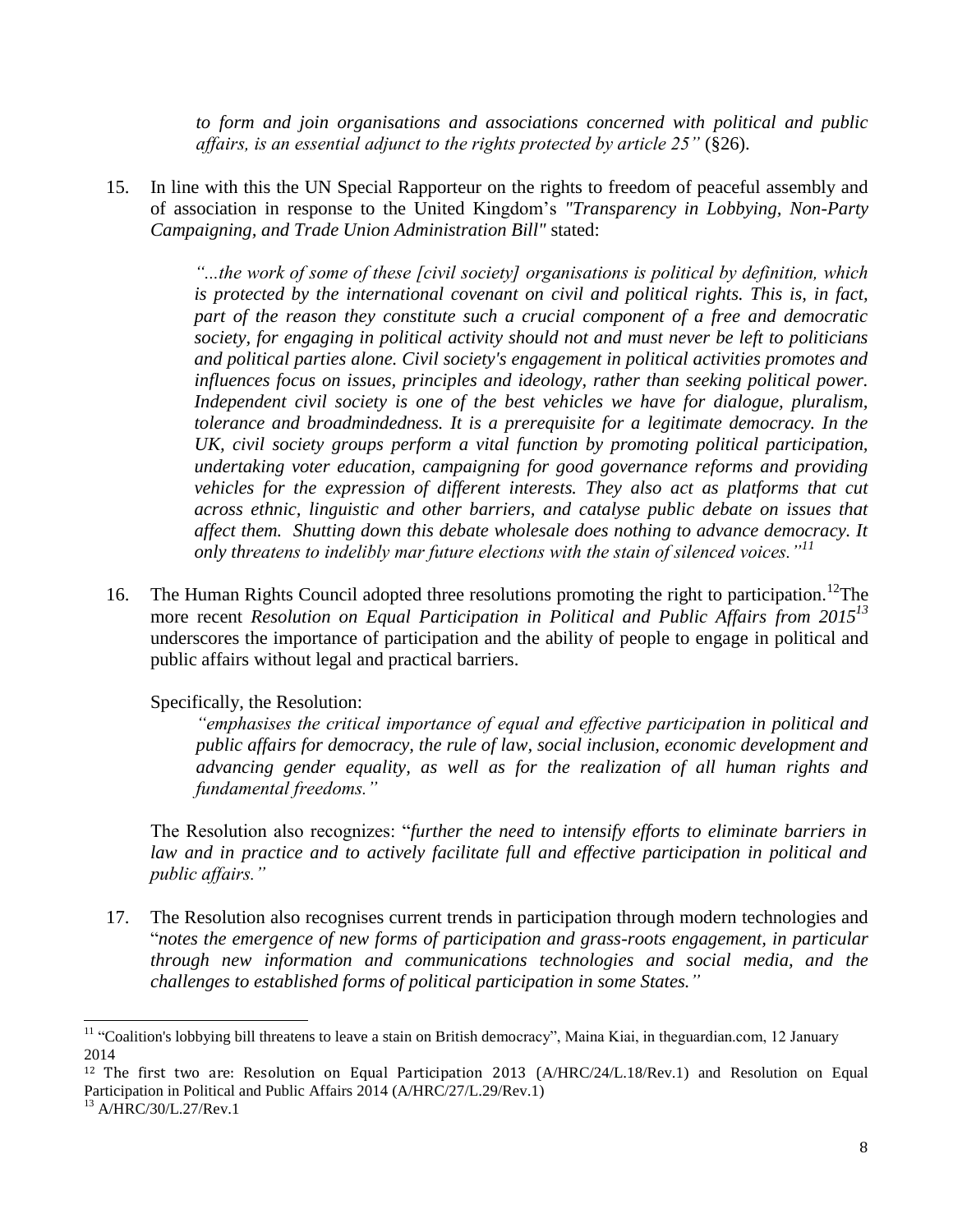- 18. The Resolution further urges states to ensure the full, effective and equal participation of all citizens in political and public affairs, through various ways and measures including but not limited to: complying with and reflecting human rights obligations in national legislation; taking all necessary measures to eliminate laws, regulations and practices that discriminate, directly or indirectly, against citizens in their right to participate in public affairs or that create barriers for participation; to publicly promote participation; to improve and widen the participation, both online and offline, through new forms of participation and opportunities brought by new technologies and social media; providing full and effective access to justice and redress mechanisms to those whose right to participate in public affairs has been violated.
- 19. Furthermore, the Office of the UN High Commissioner for Human Rights (OHCHR) prepared studies tackling the right to participation.<sup>14</sup> Its latest study on *Promotion, protection and implementation of the right to participate in public affairs in the context of the existing human* rights law: best practices, experiences, challenges and ways to overcome them, in which it specifically recognised that:

*"71. Full and effective participation in political and public affairs is best ensured when the right itself, combined with the right to equality and non-discrimination, is recognised in national legislation and when limitations to this right are exceptional and justified by reasonable and objective criteria. The right to participate in political and public affairs should be enforceable by law and its denial should be open to judicial challenge. Appropriate remedies should be available if a violation is established.*

*72. Legal frameworks that include the explicit right of individuals and groups to participate in the design, implementation and evaluation of any policy, programme or strategy that affects their rights, at the local, national and international levels are most conducive to the full realization of the right to participate in political and public affairs" <sup>15</sup>*

20. International guarantees are found in other UN-level documents. For example, the *Declaration on Human Rights Defenders of the UN General Assembly*<sup>16</sup> which sets a series of principles and rights that are based on standards enshrined in other international legally binding instruments provides the following guarantees:

#### *"Article 7*

*Everyone has the right, individually and in association with others, to develop and discuss new human rights ideas and principles and to advocate their acceptance.*

#### *Article 8*

*1. Everyone has the right, individually and in association with others, to have effective access, on a non-discriminatory basis, to participation in the government of his or her country and in the conduct of public affairs.*

 $\overline{\phantom{0}}$ 

 $14$  Another study was on "Factors that impede equal political participation and on steps to overcome those challenges - Report of the Office of the United Nations High Commissioner for Human Rights", A/HRC/27/29

<sup>&</sup>lt;sup>15</sup> A/HRC/30/26, para. 71, July 2015

<sup>&</sup>lt;sup>16</sup> UN General Assembly resolution A/RES/53/144, 8 March 1999, Annex.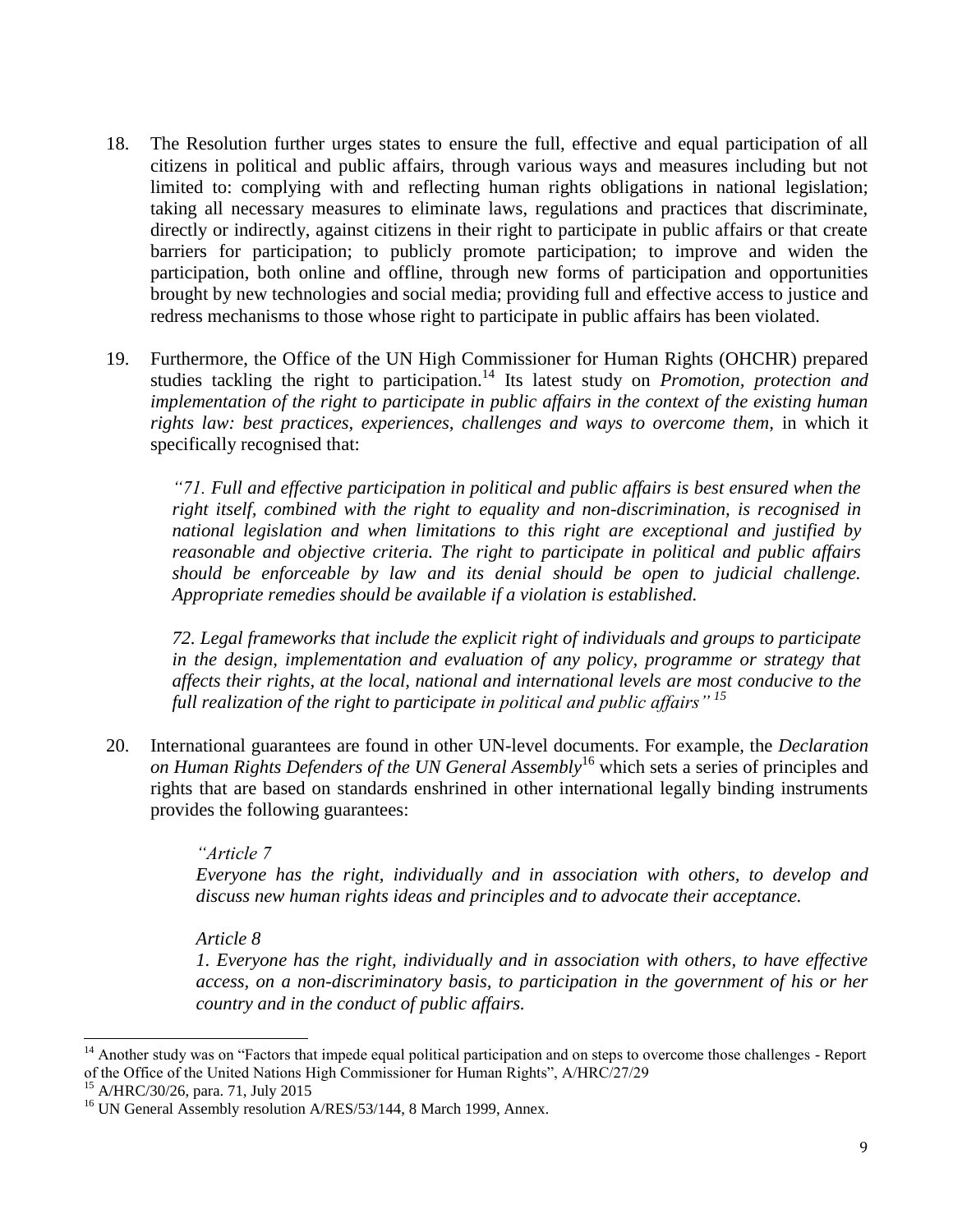*2. This includes, inter alia, the right, individually and in association with others, to submit to governmental bodies and agencies and organisations concerned with public affairs criticism and proposals for improving their functioning and to draw attention to any aspect of their work that may hinder or impede the promotion, protection and realization of human rights and fundamental freedoms."*

21. The *European Convention on Human Rights and Fundamental Freedoms (ECHR)* guarantees the right of NGOs to engage in any kind of activities otherwise allowed to individuals, and it provides a limited list of legitimate interests that may justify restrictions on fundamental freedoms of individuals or activities of organisations.<sup>17</sup> Any interference in the rights and freedoms, including the ability of organisations to undertake activities to pursue their objectives must be 'necessary in a democratic society' to achieve legitimate state interests, which include the interests of national security or public safety, the prevention of disorder or crime, the protection of public health or morals, or the protection of the rights and freedoms of others.<sup>18</sup>

> *"...the permitted restrictions on internationally guaranteed rights and freedoms must also not be exceeded and thus make it impossible for an NGO to be established to pursue objects that are entirely legitimate. No blank cheque is thus given to States that would allow them to make unlawful anything to which they object*.*" 19*

- 22. Furthermore, Article 14 of ECHR provides that enjoyment of the rights and freedoms set forth in the Convention shall be secured without discrimination on any ground including political.
- 23. The *European Court of Human Rights* addressed the capacity of citizens and NGOs to engage in public policy and political activities in several cases. The Court stated that allowing participation in public life and policy is in keeping with one of the principal features of democracy *—* that is, to create the possibility for members of a society to resolve social and political problems through dialogue, without recourse to violence, *"even when they are irksome*".<sup>20</sup> A State has some margin of appreciation in setting out conditions for the establishment and oversight of political parties and other associations participating in elections, however, other than that the ECHR provides broad protection to NGOs "political" activities.
- 24. More importantly, the Court also stated that the fact that an NGO's objectives might be seen as "political" should not necessitate it seeking the status of a political party where this is separately provided for under a country's law. In the case of *Zhechev v. Bulgaria*, where an association with objectives deemed "political" was precluded from acquiring legal personality other than as a political party, the Court noted that the mere fact that an organisation demands political changes or that its activities are otherwise deemed "political" does not *per se* justify interference with its freedom of association, including a request that the organisation be registered as a political party, in order to participate in political life.

 $\overline{\phantom{0}}$ <sup>17</sup> See Expert Council on NGO Law 'Conditions of Establishment of Non-Governmental Organisations', paras. 33-45

 $18$  ECHR, Article 11(2)

<sup>&</sup>lt;sup>19</sup> Expert Council on NGO Law, *'Conditions of Establishment of Non-Governmental Organisations'*, para 35.

<sup>&</sup>lt;sup>20</sup> *United Communist Part of Turkey and Others v. Turkey, no 19392/92, 30 January 1998, paras 57-58.*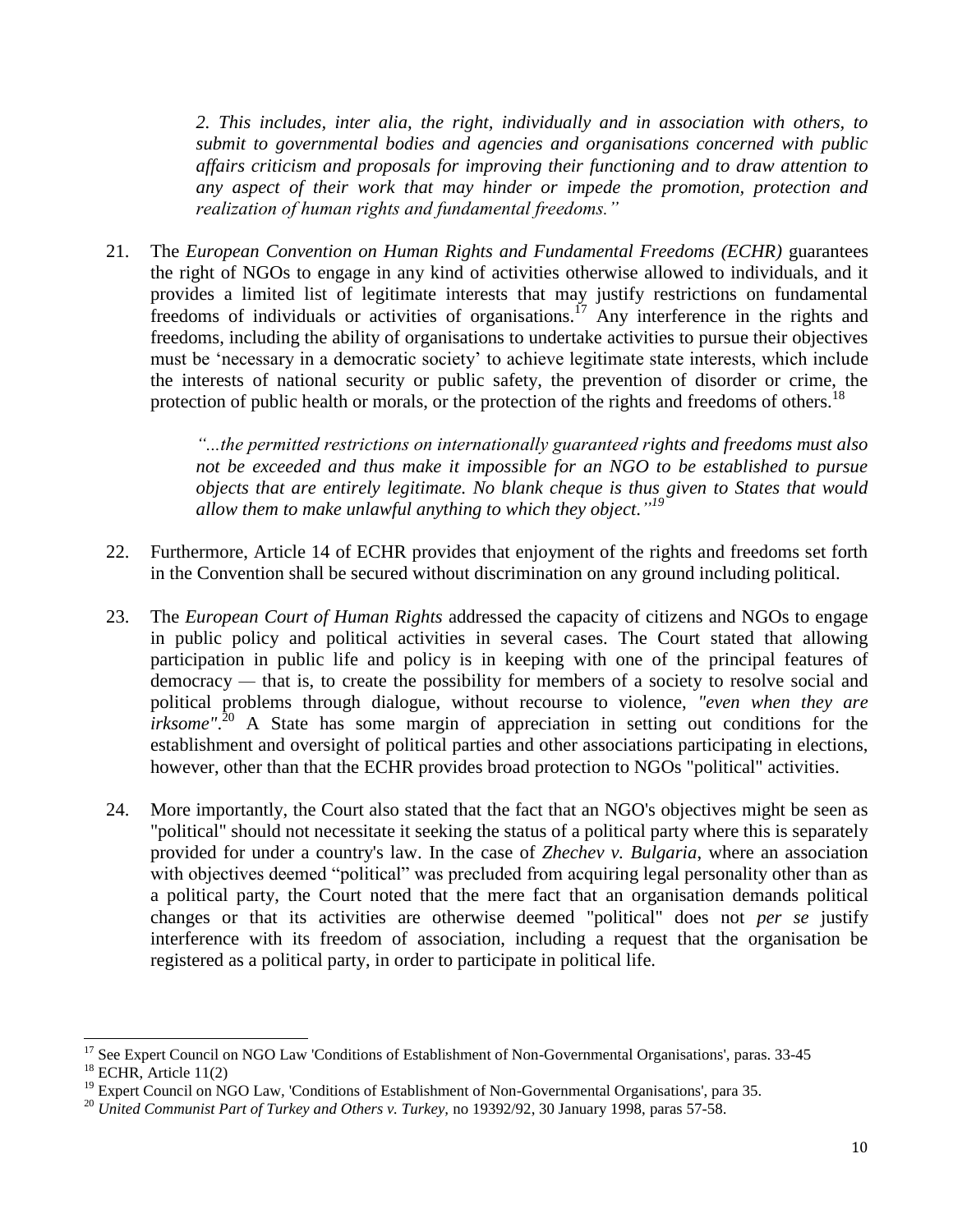*"The first thing which needs to be noted in this connection is the uncertainty surrounding the term "political", as used in Article 12 § 2 of the Constitution of 1991 and as*  interpreted by the domestic courts. ... Against this background [of different *interpretations by national courts] and bearing in mind that this term is inherently vague and could be subject to largely diverse interpretations, it is quite conceivable that the Bulgarian courts could label any goals which are in some way related to the normal functioning of a democratic society as "political" and accordingly direct the founders of legal entities wishing to pursue such goals to register them as political parties instead of "ordinary" associations. A classification based on this criterion is therefore liable to produce incoherent results and engender considerable uncertainty among those wishing to apply for registration of such entities. It would also mean subjecting it to a number of additional requirements and restrictions…, which may in some cases prove an insurmountable obstacle for its founders. Moreover, such an approach runs counter to freedom of association, because, in case it is adopted, the liberty of action which will remain available to the founders of an association may become either non-existent or so reduced as to be of no practical value ...".<sup>21</sup>*

- 25. The protection also extends to NGOs rights to publish and distribute propaganda materials, advocate with authorities by promoting their ideas and aims, and involve volunteers in their activities. Otherwise, the right to engage in political activities would be deprived of any content. <sup>22</sup>
- 26. The freedom of NGOs to pursue any objectives, including political activities and public policy is noted also in the Council of Europe *Recommendation CM/Rec(2007)14 of the Committee of Ministers to member states on the legal status of non-governmental organisations in Europe*. The Recommendation emphasises four important guiding principles:
	- NGOs should be free to pursue their objectives, provided that both the objectives and the means employed are consistent with the requirements of a democratic society (§11).
	- NGOs should enjoy the right to freedom of expression (§5).
	- NGOs should be free to undertake research, education and advocacy on issues of public debate, regardless of whether the position taken is in accord with government policy or requires a change in the law (§12).
	- NGOs should be free to support a particular candidate or party in an election or a referendum provided that they are transparent in declaring their motivation, subject to legislation on the funding of elections and political parties (§13).
- 27. The Recommendation also provides specific guidance that governments should allow effective participation of NGOs, without discrimination, in dialogue and consultation on public policy objectives and decisions.

 $\overline{\phantom{0}}$ <sup>21</sup> *Zhechev v Bulgaria,* no 57045/00, 21 June 2007, Paras. 55-56 of the judgment. See also Expert Council on NGO Law*,*  'Conditions of Establishment of Non-Governmental Organisations', pars. 18-24.

<sup>22</sup> See e.g. *Koretsky and Others v. Ukraine*, 40269/02, 3 April 2008, discussed in Expert Council on NGO Law 'Conditions of Establishment of Non-Governmental Organisations', pars. 33-45.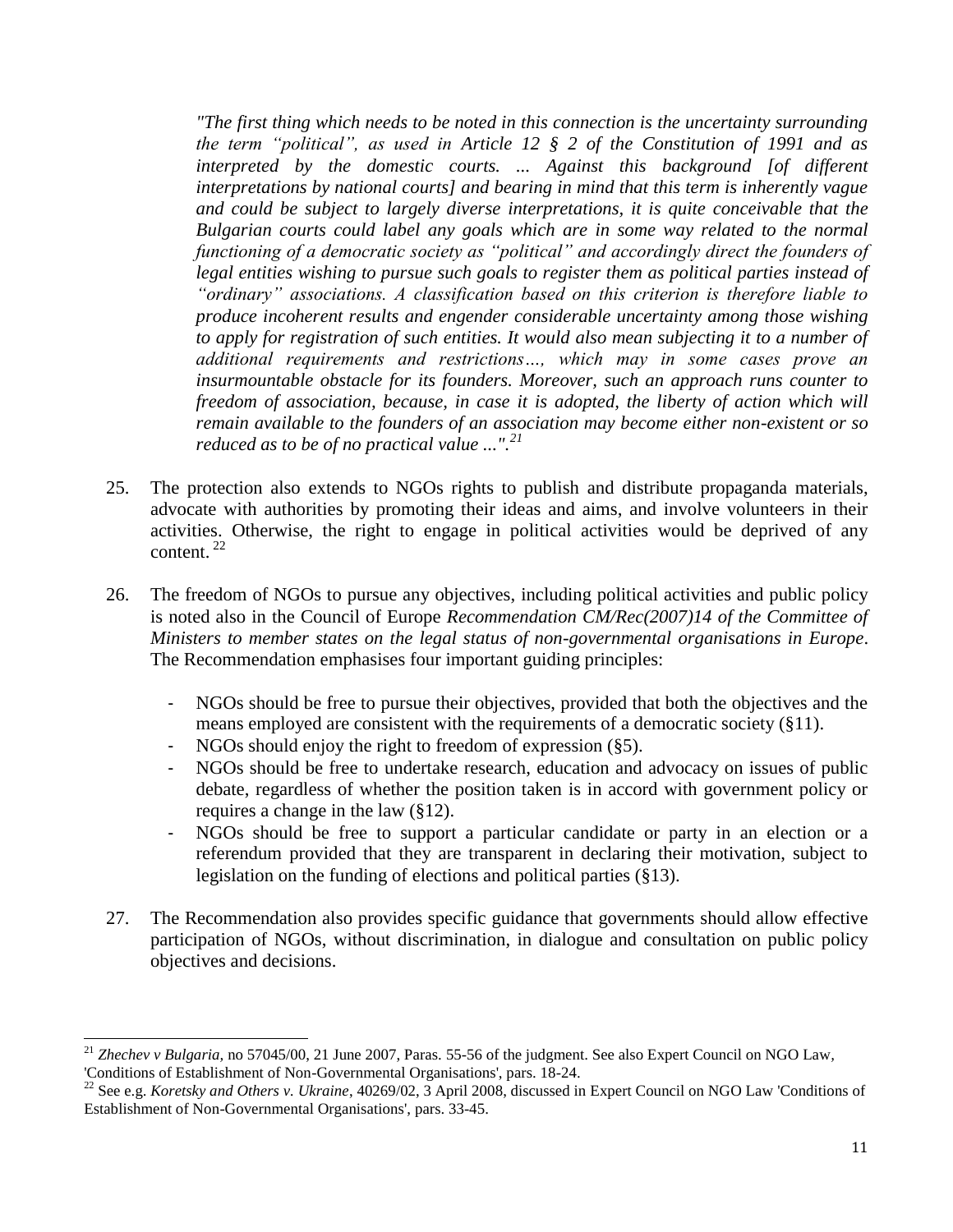*"76. Governmental and quasi-governmental mechanisms at all levels should ensure the effective participation of NGOs without discrimination in dialogue and consultation on public policy objectives and decisions. Such participation should ensure the free expression of the diversity of people's opinions as to the functioning of society. This participation and co-operation should be facilitated by ensuring appropriate disclosure or access to official information.*

*77. NGOs should be consulted during the drafting of primary and secondary legislation which affects their status, financing or spheres of operation."*

- 28. The *Explanatory Memorandum* to the Recommendation notes that NGO support to political parties or their agenda can be an important means of realising a particular objective, whether in whole or in part, as the outcome of an election or referendum may lead to a change in law or policy favourable to that objective. NGOs should, therefore, be free to provide such support. A condition, however, may be imposed that they be transparent when declaring their motivation, particularly to ensure that their members and funders are aware of such support being given and that the law on the funding of elections and political parties is observed.
- 29. The Council of Europe *Recommendation CM/Rec(2010)5 of the Committee of Ministers to member states on measures to combat discrimination on grounds of sexual orientation or gender identity* also reinforces the importance of the inclusion of different types of NGOs in public policy:

*"Member states should ensure that non-governmental organisations defending the human rights of lesbian, gay, bisexual and transgender persons are appropriately consulted on the adoption and implementation of measures that may have an impact on the human rights of these persons."*

- 30. The Council of Europe's *Code of Good Practice for Civil Participation<sup>23</sup>* underpins the general principles, guidelines, tools and mechanisms for active participation of NGOs in public affairs with focus on the decision-making process. The Code is a reference document which aims to set the basis for further development of the framework for citizens' involvement in conducting public affairs in European countries. The Code describes four gradual levels of participation, from least to most participative: information; consultation; dialogue; and partnership. Furthermore, the Code defines the forms through which NGOs can contribute at each stage of participation. Typical forms include: advocating for issues, concerns and needs, information and awareness building; expertise and advice sharing; providing innovation in addressing needs, engaging in service provision, watchdog functions.
- 31. In an effort to promote dialogue with civil society as undertaken by the Lisbon Treaty and following up on the EC Principles and Minimum standards, in 2009 the European Parliament adopted a resolution on the perspectives of *Developing Civil Dialogue under the Treaty of*  Lisbon.<sup>24</sup> The resolution is important in that it reinforces the significance of consultation and calls on EU institutions to adopt binding guidelines concerning the appointment of civil society

l  $^{23}$  CONF/PLE(2009)CODE1, adopted by the Conference of INGOs at its meeting on 1st October 2009; <http://www.coe.int/en/web/ingo/civil-participation>

 $24$  P<sub>6</sub> TA(2009)0007, 13 January 2009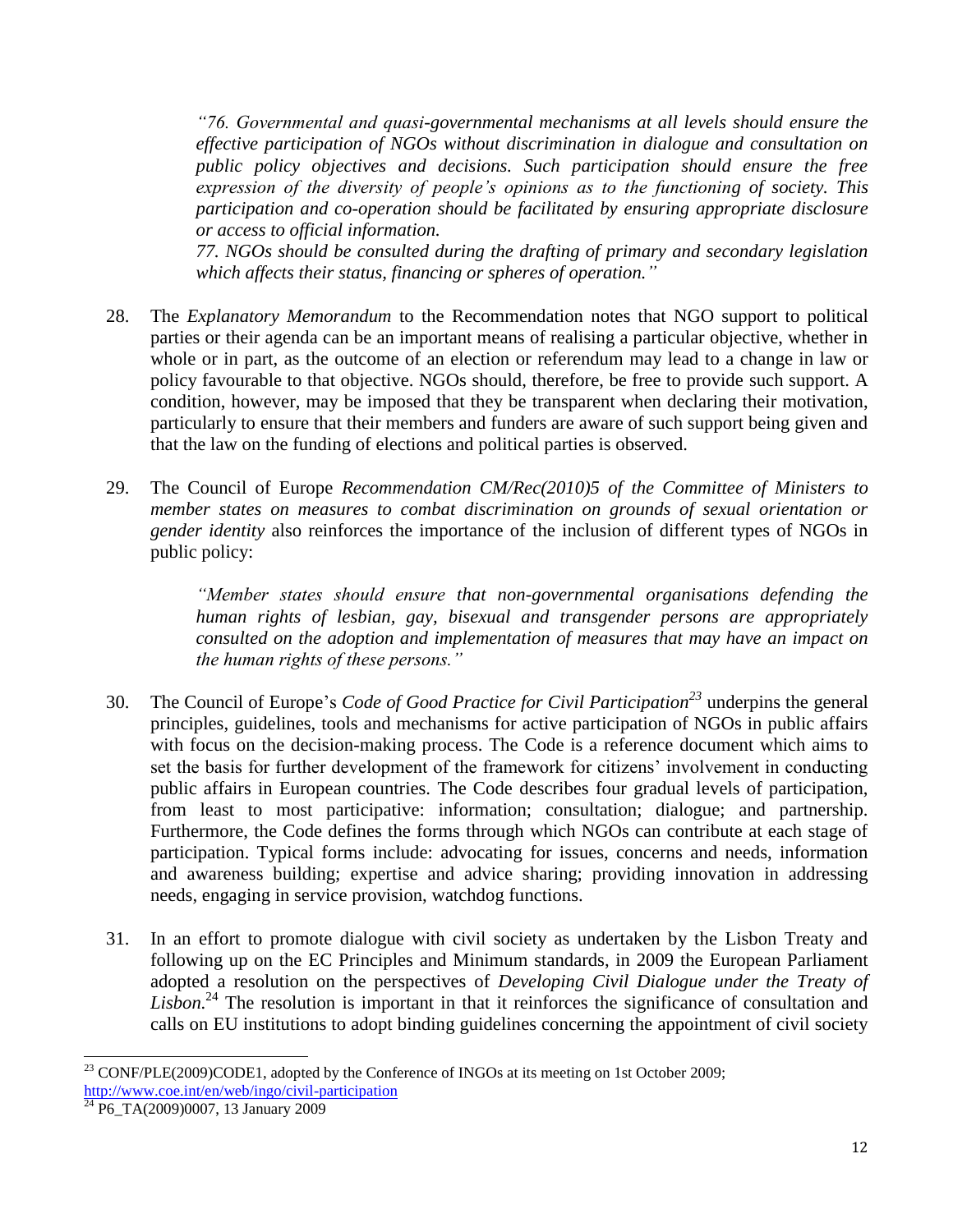representatives, methods for organising consultations and their funding. In addition, the resolution calls on EU institutions and Member States to make full use of legal provisions and best practices to *"step up dialogue with citizens and CSOs"*, and especially in those regions and sectors where it is not fully developed. $^{25}$ 

32. The joint OSCE ODIHR and Venice Commission *Guidelines on Freedom of Association* also state that:

> *"31. (...) Associations shall have the right to participate in matters of political and public debate, regardless of whether the position taken is in accord with government policy or advocates a change in the law.*

*...*

*183. In a participatory democracy with an open and transparent lawmaking process, associations should be able to participate in the development of law and policy at all levels, whether local, national, regional or international.*

*184. This participation should be facilitated by the establishment of mechanisms that enable associations to engage in dialogue with, and to be consulted by, public authorities at various levels of government." 26*

## **C. Political activities and public policy activities: definitions and the approaches in European countries<sup>27</sup>**

- 33. There is no universally accepted definition of political activities for the purposes of NGO engagement; the term "political activity" is subject to multiple interpretations and meanings. When countries regulate political activities they explicitly list what is considered as 'engagement in political activities'. When limiting such engagement, those restrictions are clearly prescribed and narrowly defined.
- 34. "Depending on the context, "political activity" could be defined narrowly or broadly to include supporting or opposing candidates for public office, supporting particular political parties, lobbying for or against specific laws, engaging in public advocacy, pursuing interest-oriented litigation, or engaging in policy debate on virtually any issue."<sup>28</sup> For example, in Hungary a "direct political activity" is defined as:

l <sup>25</sup> As described in Hadzi-Miceva Evans Katerina, Comparative Overview of European Standards and Practices in Regulating Public Participation, commissioned by OSCE and the Macedonian Center for International Cooperation (MCIC), 2010 <sup>26</sup> <http://www.osce.org/odihr/132371>

 $^{27}$  The following two sections (C) and (D) of the Study are developed based on three primary sources supplemented with information collected through desk research: (1) Political Activities of NGOs: International Law and Best Practices, by ICNL, the International Journal of Not-for-Profit Law, Volume 12, Issue 1, November 2009; (2) Country Notes that describe the legal framework of NGOs in select countries available at:<http://www.cof.org/global-grantmaking/country-notes> (the study relied on country updates from October 2013, unless specified otherwise in the text. and (3) the case studies included under section F of this study.

 $^{28}$  As described in International Law and Best Practices, by ICNL, the International Journal of Not-for-Profit Law, Volume 12, Issue 1, November 2009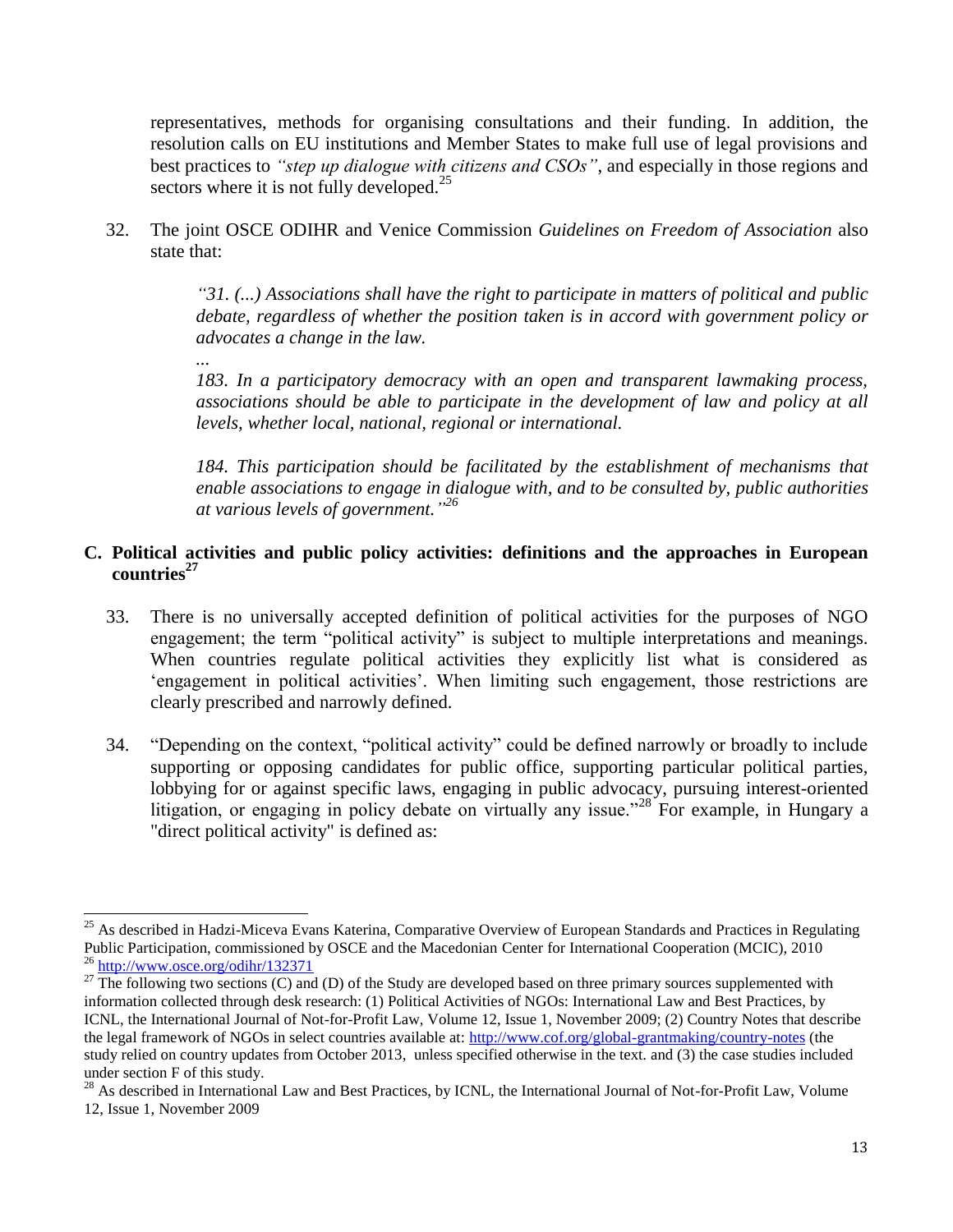*"political activity undertaken for the benefit of a political party, nomination of candidates during the Parliamentary election, nomination to county or metropolitan local government council (including the capital Budapest), nomination of a member of the European Parliament, nomination to the council of a city with county rights, and nomination of a mayor"*;

- 35. In general, the definition of political activities is not tied to areas of work or influence of NGOs (such as human rights, children, women, disabilities, science, culture, arts) but follows the nature of what constitutes engagement in the political arena. In almost all countries, NGOs generally have the right to criticise or endorse state officials and candidates for political office.
- 36. When the laws impose limitations to political activities those limitations are closely linked to activities that political parties engage in versus broad policy and advocacy activities of NGOs. Regardless of the scope or limitations to engagement in political activities, NGOs are allowed to advocate and engage in activities with state actors which help them further their cause.
- 37. In the broadest sense, most NGO activities have implications for public policy. Hence, in many European countries, the laws and practice distinguish between political activities and other kinds of activities, which are grouped as "public policy activities". Public policy activities include attempting to influence legislation, engaging in decision-making processes, lobbying, campaigning on issues of relevance, raising awareness of issues of concern, monitoring elections, participating in public affairs and criticism of actions by public authorities. The state may decide to or decide not to engage with or support organisations with such activities. But these activities would not be prohibited, and in civil law countries they would not typically fall under the definition of political activities. In Germany, regulations governing the application of the German Tax Code and related commentaries say that an organisation is allowed to comment on politics related to its public-benefit purpose and is also allowed to communicate with legislators about proposed legislation without losing tax-exempt status.<sup>29</sup> In the Czech Republic, NGOs may participate in lobbying and public advocacy activities.<sup>30</sup>
- 38. In many European countries, inclusion of NGOs in legislative processes is regulated in rules of procedures for government or parliament. However, there is an emerging trend to introduce a specific legislation or codes that detail the NGOs engagement in legislative processes and provide for guarantees to exercise this possibility. In Hungary, the Act on the Social Participation provides explicit right to any state, local government or other organisation to comment on a draft legal regulation affecting their legal status or responsibilities. The Moldovan Law on Transparency in Decision-Making No. 239/2008, with last amendments from 2014, prescribes the responsibilities of public authorities in carrying out consultations on public policies, establishing co-operation mechanisms with society and providing access to information. In Estonia and Croatia there are specific codes which provide guarantees for public participation in policy and law-making processes.
- 39. To ensure participation in policy and law-making some countries have also introduced principles in strategic documents and through creation of institutional mechanisms.

 $\overline{\phantom{0}}$ 

<sup>&</sup>lt;sup>29</sup> Germany Country Note, as of August 2015[: http://www.cof.org/content/germany](http://www.cof.org/content/germany)

<sup>&</sup>lt;sup>30</sup> Czech Republic Country Note, as of July 2015:<http://www.cof.org/content/czech-republic>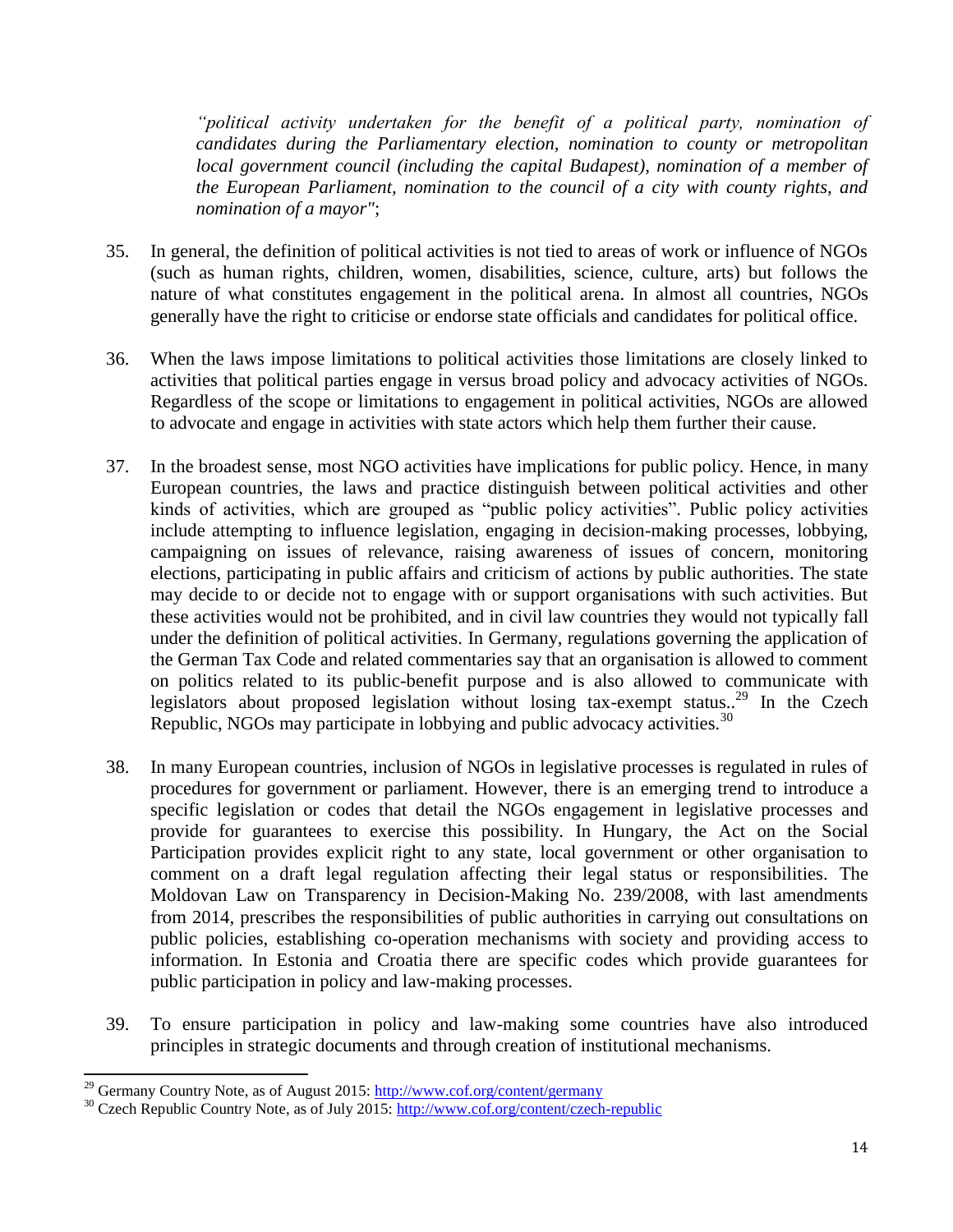- In "the former Yugoslav Republic of Macedonia", Croatia and Moldova, the respective governments adopted strategies for collaboration with civil society with specific undertakings for the governmental bodies to ensure participation of NGOs in policymaking processes. For example, in Croatia *the National Strategy for Creating an Enabling Environment for Civil Society Development (2012-2016)*<sup>31</sup> includes a specific chapter dedicated to participation. The chapter details more than 20 measures for enhancing consultation processes with civil society, access to information, education on policy and law-making process, etc.
- In Estonia, the ministries have established consultative bodies in their respective fields that include civil society members. Similarly, in Portugal, several government agencies have created advisory bodies in their field of intervention, which include NGO representatives.

In Azerbaijan, Croatia, Moldova, Montenegro, Slovakia and Spain, specific councils were set up which, among others, promote NGO engagement in public policy. For example, in Moldova the National Council for Participation (NCP) serves as an advisory body and a liaison between the government, civil society and the private sector. The Moldovan NGO Council is a representative body of the Moldovan NGO sector active in the promotion of NGO-related legislation and other public policies.

## **D. Overview of regulatory approaches to political activities in European countries**

- 40. Differences in regulatory approaches can be found based on whether the countries in general allow or prohibit engagement in political activities, the legal system (common law vs. civil law), types of legal entities (e.g., associations, funds, foundations or non-profit corporations) and acquisition of status or benefits (e.g., tax exempt, public benefit or charity status).
- 41. There is a difference of approach in countries with a common law system (such as England and Ireland) and those with a civil law system (the majority of Western and Eastern European countries). In countries with a common law system there are more direct limitations to political activities than in countries with civil law systems. This is because in the common law system, the majority of the sector is established for pursuing public benefit purposes.
- 42. Some European countries allow, or do not explicitly prevent, NGOs from engaging in political activities. In France, declared associations and general interest associations may engage in political activities. Public utility associations and public utility foundations may not engage *primarily* in political activities.<sup>32</sup> In Romania, NGOs may engage in political activities so long as those activities are not specifically covered by the Political Parties Law. They can contribute funds to political parties or for election-related activities.<sup>33</sup> In Poland, there are no limitations

l  $31$  Adopted by the Government in July 2012, available at:

[https://udruge.gov.hr/UserDocsImages/UserFiles/File/National%20Strategy-Civil%20Society-Croatia-2012-2016-eng.pdf.](https://udruge.gov.hr/UserDocsImages/UserFiles/File/National%20Strategy-Civil%20Society-Croatia-2012-2016-eng.pdf) France Country Note, as of July 2015<http://www.cof.org/content/france>

<sup>&</sup>lt;sup>33</sup> The law uses the term 'electioneering', which means political campaigning and trying to persuade people to vote for a candidate. Romania Country Note, as of October 2015<http://www.cof.org/content/romania>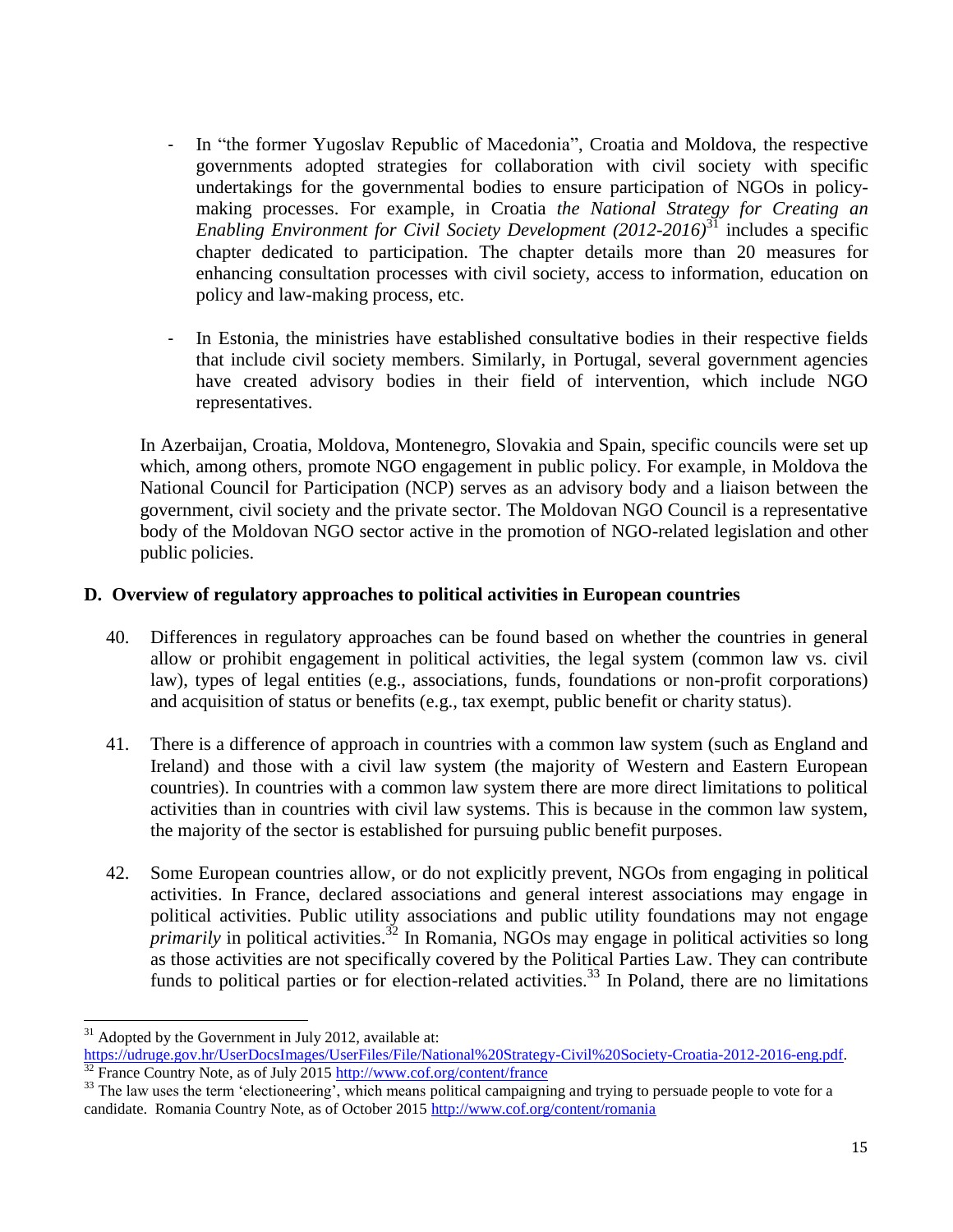on the political activities of associations and foundations. The preamble of the Law on Associations lists the opportunity to participate actively in public life as one of the inherent purposes of associations and the law explicitly grants associations *"the right to voice their opinion on public issues"* regardless of their stated goals or activities. Hence, Polish law explicitly gives associations the right to engage in almost any political activity, even participation in electoral campaigns (through special elective committees). Foundations can participate in such activities but they should list such activities in their governing documents.  $34$ The Montenegro Law of Non-Governmental Organisations does not address the extent to which NGOs may engage in political activities. There is an example of one NGO in Montenegro which entered into politics and established a political party and voluntarily dissolved the NGO.<sup>35</sup> Similarly, in Portugal, there are no restrictions on the political activities of associations and foundations, including on participating in the election campaign or supporting any party or candidate at elections. However, if an NGO decides to run for elections, it shall transform into a political party.

- 43. When states regulate the issue, the practice varies in terms of the scope of engagement. As discussed above, while there is no agreed definition of "political activities", some European countries proscribe specific activities which are considered as political and impose limitations on NGOs to engage in these activities. These limitations provide the framework and scope of what is considered a "political activity" for the purposes of NGO engagement. Examples include:
	- Registering a candidate for election. In the Czech Republic it is reserved for political parties only. In Estonia, only political parties may present lists of candidates for national and European Parliament elections. However, the candidates registered with the party's list do not necessarily have to be members of the specific party. Hence representatives of NGOs may run for office in a party list or as independent candidates.
	- Supporting candidates or an election campaign. For example, in England, charities cannot support a political party or candidate although they may engage with a political party in support of their own charitable purposes;
	- Direct or indirect financing of political party or elections is prohibited in Bulgaria, Croatia, England and "the former Yugoslav Republic of Macedonia". In France, the involvement of NGOs in the funding of political parties and election funds is prohibited, except for associations created specifically for political campaign funding purposes;
	- The Law on Foundations in Serbia prohibits foundations and endowments from being established in order to directly engage in election campaigning, support political parties or candidates in elections, or raise funds for political parties or candidates.<sup>36</sup>
	- Participation in election campaigning is prohibited in "he former Yugoslav Republic of Macedonia" and Bulgaria.

l <sup>34</sup> Poland Country Note, as of June 2015<http://www.cof.org/content/poland>

<sup>35</sup> Montenegro Country Note, as of July 2015<http://www.cof.org/content/montenegro>

<sup>36</sup> Serbia Country Note, as of September 2015<http://www.cof.org/content/serbia>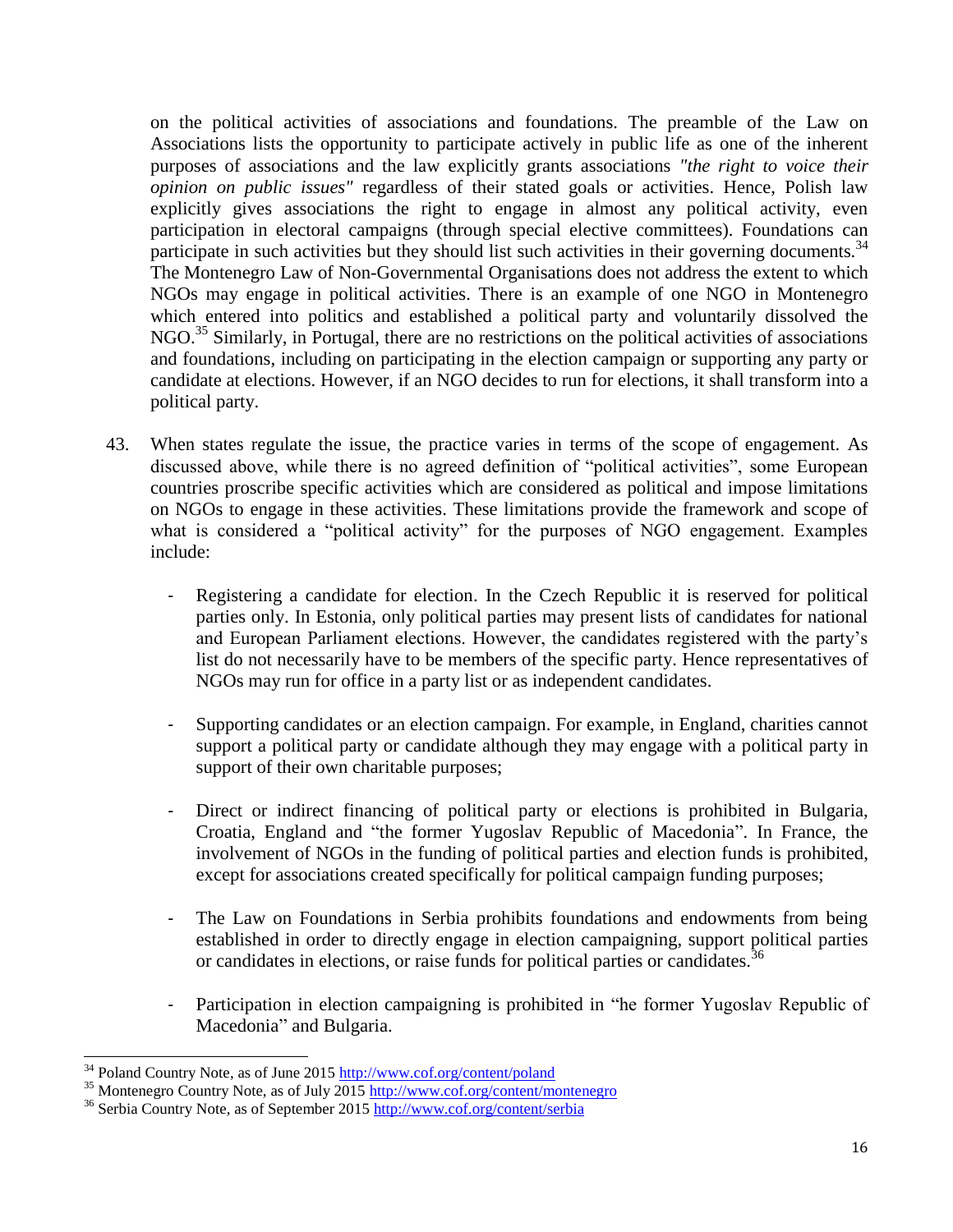- 44. Some countries have limitations based on the legal status of the organisation; for example, they may allow associations to engage in political activities but prohibit foundations.
	- In the Czech Republic associations cannot be established for political purposes; however they can lobby, endorse candidates, provide information and advocate.
	- In Estonia, NGOs are neither allowed to donate money to political parties nor to pay the expenses for or make concessions to a political party, unless the latter is also available to other legal persons. The ban on donations does not extend to voluntary work. Hence, as long as money is not involved, NGOs are allowed to publicly demonstrate their support or opposition to candidates and/or ideas.
	- In France, political parties may be registered as associations, and the distinction between the two is that the political parties are engaged in political campaigning, at both national and local levels. A special category of associations may provide direct financial support to a political party or an election campaign. Such political associations are established for a limited period of time and are restricted to engaging in these stipulated activities only.
	- In Hungary, foundations and associations may nominate and support candidates freely.
	- In Germany, organisations pursuing tax-privileged purposes must not spend any of their assets for the direct or indirect benefit of political parties, e.g., through campaigning.
	- In Slovakia, associations are similarly free to engage in a range of political activities, including endorsing candidates, lobbying and contributing to political campaigns; foundations, however, are restricted from financing political parties. Foundations, noninvestment funds and non-profit organisations providing public benefit services are expressly forbidden from using their assets to support political parties or political movements.
- 45. Most commonly, when limitations to political activities occur those are linked to public benefit/charity status or other state benefits (state funds or tax benefits) given to NGOs.
	- In England and Wales, non-charitable not-for-profit organisations are not subject to any additional restrictions on political or public policy activities beyond those imposed on other organisations. Charities are subject to specific restrictions on their political activities, the rules of which have been established by the courts.
	- In France, associations and foundations which are of public utility, may not engage *primarily* in political activities.
	- In Germany, tax-exempt organisations must not spend any of their assets for the direct or indirect support of political parties. Thus, the support of an election campaign is not allowed. However, those organisations are allowed to comment on politics and organise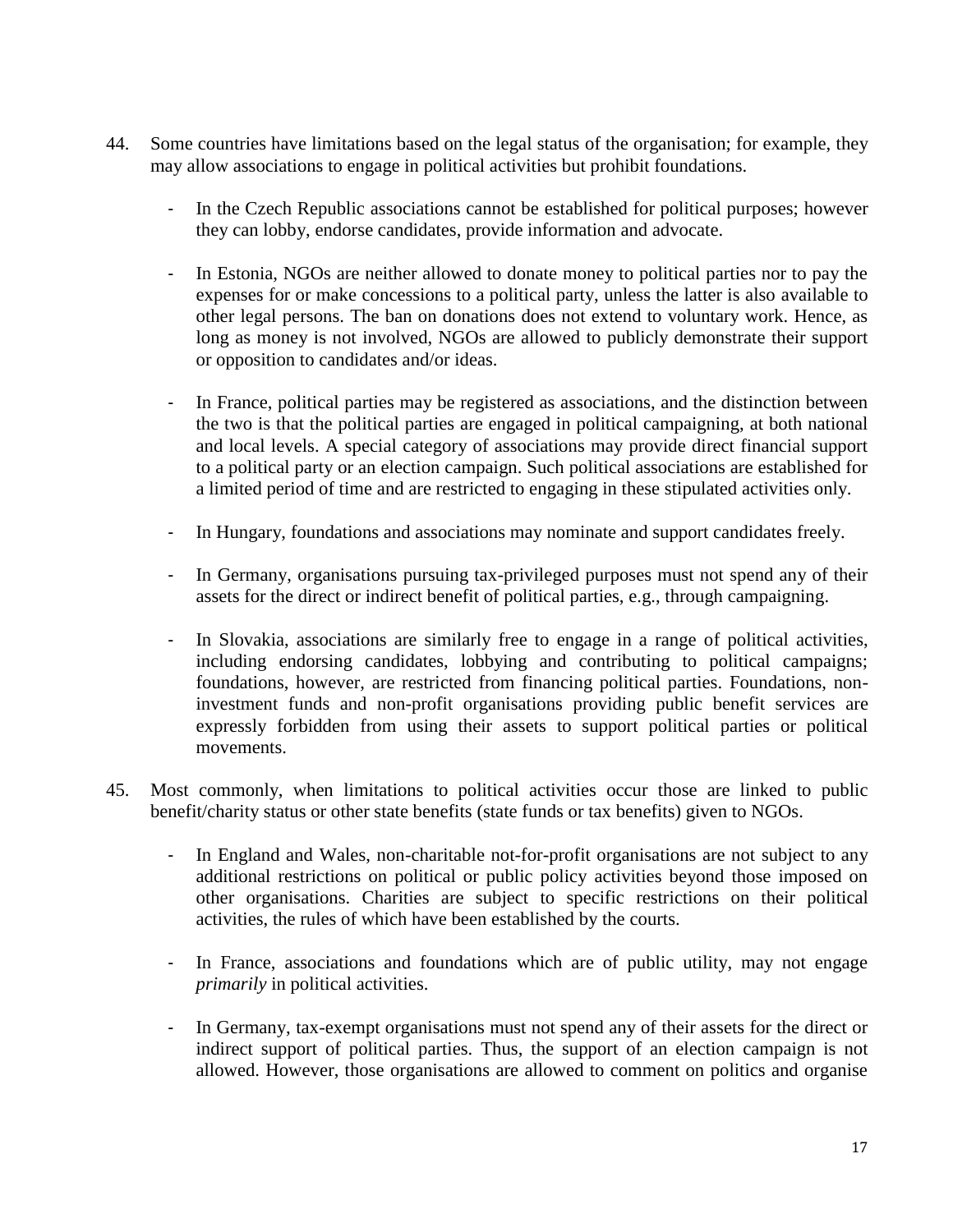campaigns related to its public-benefit purpose. In this respect, they can communicate with legislators about proposed legislation without losing tax-exempt status.

- In Hungary, when the organisation is registered as a public benefit organisation, its statute must state that it does not pursue direct political activity, it is independent of political parties, and it does not provide financial support to political parties. In addition, NGOs that would like to become recipients of percentage tax designations may not pursue direct political activity. But public benefit organisations can nominate candidates for the councils set up on local government level (but not mayors). And, although public benefit organisations cannot support political parties, political parties may support such organisations.
- In Latvia, a public benefit organisation may not transfer donated property or financial means for the performance of such activities, which are associated with the activities of political organisations (parties) or the support of the election campaign thereof.
- In Moldova, associations may be deprived of the possibility for direct state support, fiscal benefits, state financing and loans in case they are involved in campaigning in favour or against political parties and candidates during elections.
- 46. Following the example of Russia some countries have included limitations on engagement in political activities and public policy if NGOs receive funding from foreign sources. For example, in Azerbaijan, NGOs may monitor presidential, parliamentary and municipal elections. However, this is not permitted for NGOs that receive grants or other types of financing from foreign individuals and legal entities or from Azeri legal entities in which the foreign share of their charter capital is more than 30%. NGOs can also hold exit polls at voting stations but this can only be done by the branches and representations of foreign NGOs when doing so together with domestic ones.

# **E. Conclusion**

- 47. The examples of European countries show that the regulatory practice of NGO engagement in political activities differs. While in some countries there are no limitations, others may limit the engagement.
- 48. However, when limitations to political activities apply then:

1. the limitations are clearly prescribed in the law and specify the exact type of activities that are affected;

2. those are clearly linked to activities related to political parties and elections, versus the broad spectrum of public policy activities that NGOs are engaged in;

3. the limitations typically relate to a specific legal form of an NGO or its public benefit/charity status;

4. there is an increased tendency to separate political activities in the sense of party politics and elections from public policy activities and to allow NGOs to freely express their opinions and engage in policy processes.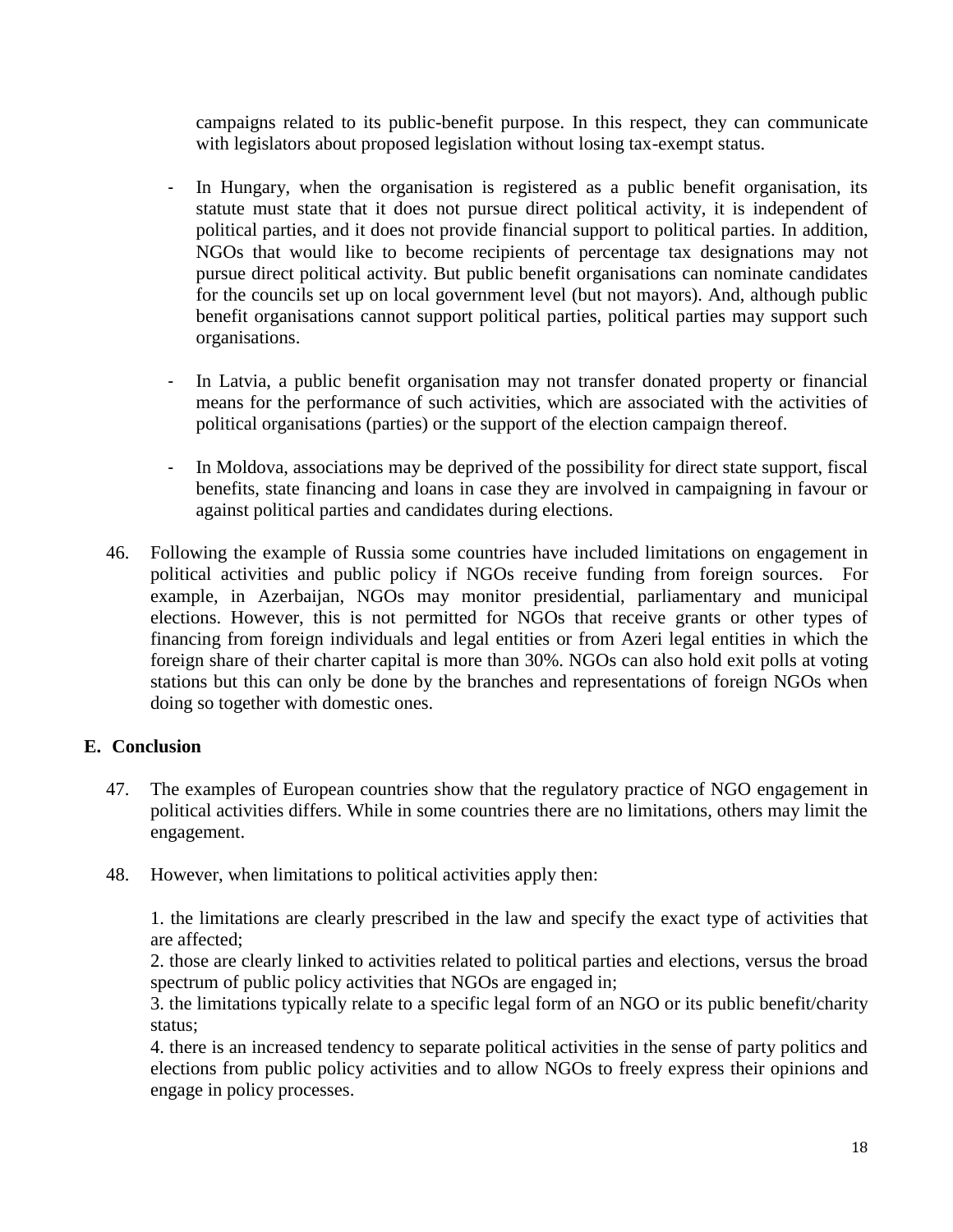## **F. Country cases**

# **AZERBAIJAN<sup>37</sup>**

## *General overview*

- 49. NGOs comprise both those that have legal personality and those that simply exist, either with or without official recognition. The latter can operate solely, if at all, by reference to the rights of those 'establishing' and 'belonging' to them.
- 50. The principal laws governing the establishment and operation of NGOs are the Law "On Non-Governmental Organisations (Public Associations and Foundations)" (NGO Law) and the Law "On State Registration and State Register of Legal Entities" (the Registration Law). Also important, however, are the Law "On Grants" and the Code on Administrative Offences. All have been significantly amended in recent years, making the operation of NGOs more difficult.
- 51. The NGO Law does not apply to political parties, religious unions and trade unions, as well as organisations that aim to fulfil the functions of such bodies and other non-commercial organisations not falling within its definition of an NGO.
- 52. The NGO Law provides for three types of non-profit entity: public associations (or unions), foundations (or funds) and the branches or representations of NGOs established in other states (foreign NGOs). The first are membership bodies established on the basis of the common interests of those founding and belonging to them; the second have no members and are supposed to aim at social, charitable, cultural, educational or other public interest work; and the third exist to pursue the aims of foreign NGOs.
- 53. Public associations may be registered and thereby acquire legal personality or just be 'legalised' through a process of notification of their establishment to the authorities, although there are many that do not undertake that process (including some whose applications for registration are rejected or not determined). Foundations and the branches or representations of foreign NGOs must be registered<sup>38</sup>. A foreign NGO is permitted to have only one branch or representation<sup>39</sup> and before it can be registered an agreement must be reached between the foreign NGO

l  $37$  This section was prepared by Jeremy McBride, member of the Expert Council on NGO Law, Barrister and Chair of the Scientific Committee of the European Union's Fundamental Rights Agency. It draws upon the 'Azerbaijan', a Country Case in the Expert Council on NGO Law's First Annual Report, Conditions of Establishment of Non-Governmental Organisations, (OING Conf/Exp (2009) 1), pp. 42-48, G. Bayramov, 'Registration and Operation of NGOs, Public Funding for NGOs and NGO Participation in Decision-making, Azerbaijan, (Bulgarian Center for Not-for-Profit Law, 2009),

[http://blacksea.bcnl.org/en/articles/17-registration-and-operation-of-ngos-taxation-of-ngos-public-funding-for-ngos-and-ngo](http://blacksea.bcnl.org/en/articles/17-registration-and-operation-of-ngos-taxation-of-ngos-public-funding-for-ngos-and-ngo-participation-in-decisionmaking-azerbaijan.html)[participation-in-decisionmaking-azerbaijan.html](http://blacksea.bcnl.org/en/articles/17-registration-and-operation-of-ngos-taxation-of-ngos-public-funding-for-ngos-and-ngo-participation-in-decisionmaking-azerbaijan.html) and the Revised Expert Council opinion on amendments in 2009 and 2013 to the NGO Law in Azerbaijan and their application, (OING Conf/Exp (2014) 1

[http://rm.coe.int/CoERMPublicCommonSearchServices/DisplayDCTMContent?documentId=0900001680306ff6.](http://rm.coe.int/CoERMPublicCommonSearchServices/DisplayDCTMContent?documentId=0900001680306ff6)   $38 \text{ In } 2013$  operating one without this - and providing assistance to do so - was made subject to a penalty under the Code of Administrative Offences.

 $39$  Following amendments to the NGO Law in December 2013.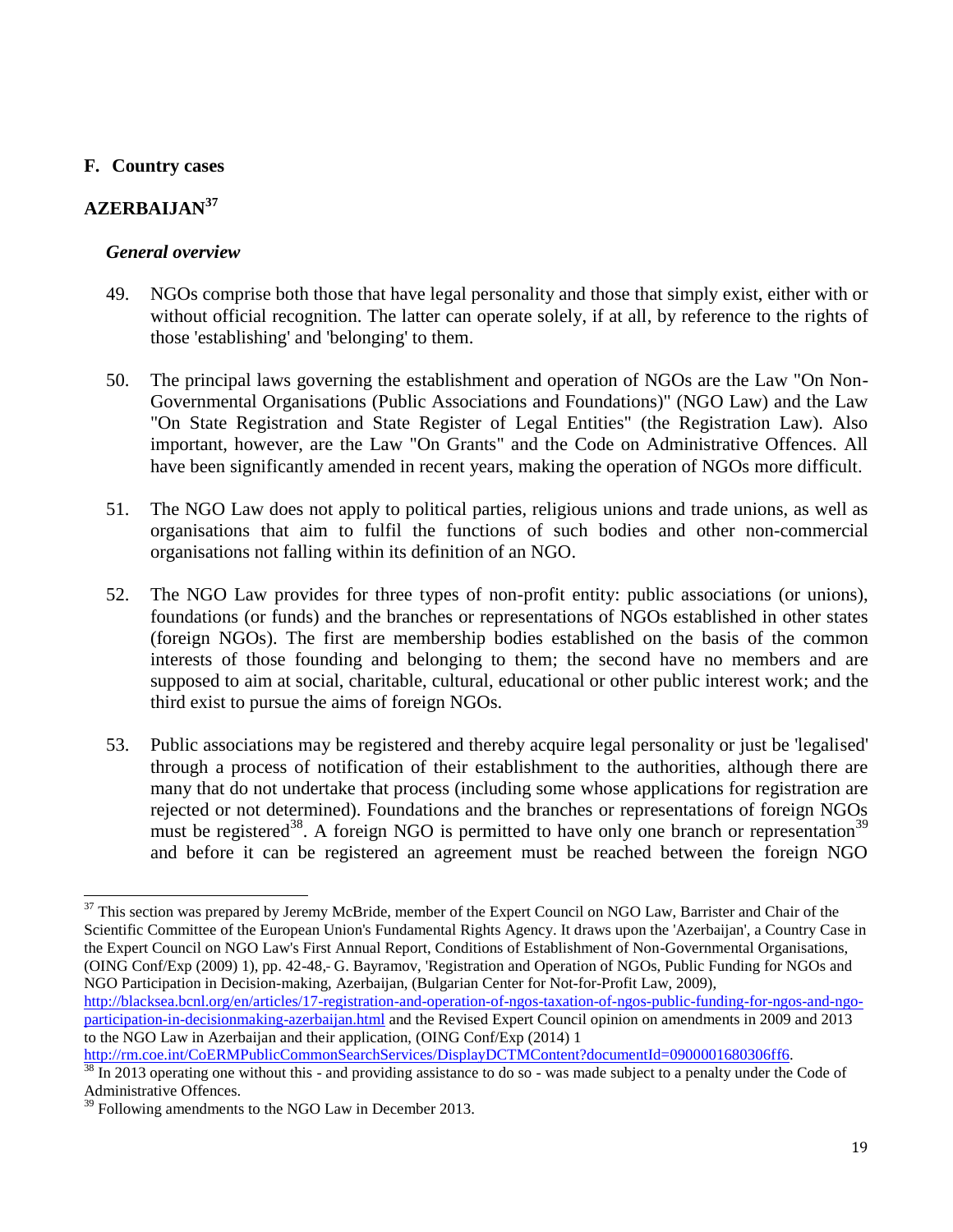concerned and the Ministry of Justice covering the activities to be undertaken. The branches and representations of domestic NGOs do not have legal personality but their establishment is subject to a notification requirement.

# *Public benefit status*

54. There is no provision for public benefit status but non-commercial organisations (in which NGOs are included) conducting charitable activities - which include assistance to persons in need, scientific, educational and other activities in the public interest - enjoy certain tax privileges under the Tax Code. Thus charitable money transfers, membership fees and donations are exempt from taxation, as in practice are grants. Whether organisations conducting both charitable and non-charitable activities can rely on these privileges is unclear. However, the entrepreneurial activity of organisations conducting charitable activities is subject to taxation. Property tax is not applicable to organisations of the handicapped and those that are budget-financed and it is levied at a reduced rate where the primary use concerns culture, education, health care and sports. There is a zero VAT rating for foreign grants and for purchases out of such grants.

# *Scope and definition of political activity*

- 55. Political activities are not specifically defined but this reflects an approach of authorising what is not specifically prohibited and excluding or restricting NGOs from only particular activities. Thus, standing for election is necessarily excluded as political parties are not NGOs and restrictions also exist on certain other activities connected to elections. Nonetheless, the provision that NGOs cannot now aim to fulfil the functions of a political party<sup>40</sup> may create uncertainty as to whether they can engage in political activities that are not prohibited or restricted while retaining their present status.
- 56. NGOs can pursue purposes not prohibited by the Constitution and laws of the Republic of Azerbaijan<sup>41</sup>. Furthermore, in accordance with election legislation, NGOs may monitor presidential, parliamentary and municipal elections. However, this is not permitted for NGOs that receive grants or other types of financing from foreign individuals and legal entities or from Azeri legal entities in which the foreign share of their charter capital is more than 30%. NGOs can also hold exit polls at voting stations but this can only be done by the branches and representations of foreign NGOs when doing so together with domestic ones<sup> $42$ </sup>.
- 57. Subject to the preceding possibilities, NGOs cannot participate in elections of the President, Parliament and municipalities and cannot provide financial and other material support to political parties<sup>43</sup>.
- 58. Furthermore, one of the conditions for an agreement prior to the registration of the branches and representations of foreign NGOs is that they are not involved in political propaganda $44$ .

 $\overline{\phantom{0}}$  $^{40}$  Following an amendment to Article 1.4 of the NGO Law in 2009.

<sup>41</sup> Article 2.3 of the NGO Law.

<sup>&</sup>lt;sup>42</sup> Article 2.4 of the NGO Law.

<sup>43</sup> *Ibid.*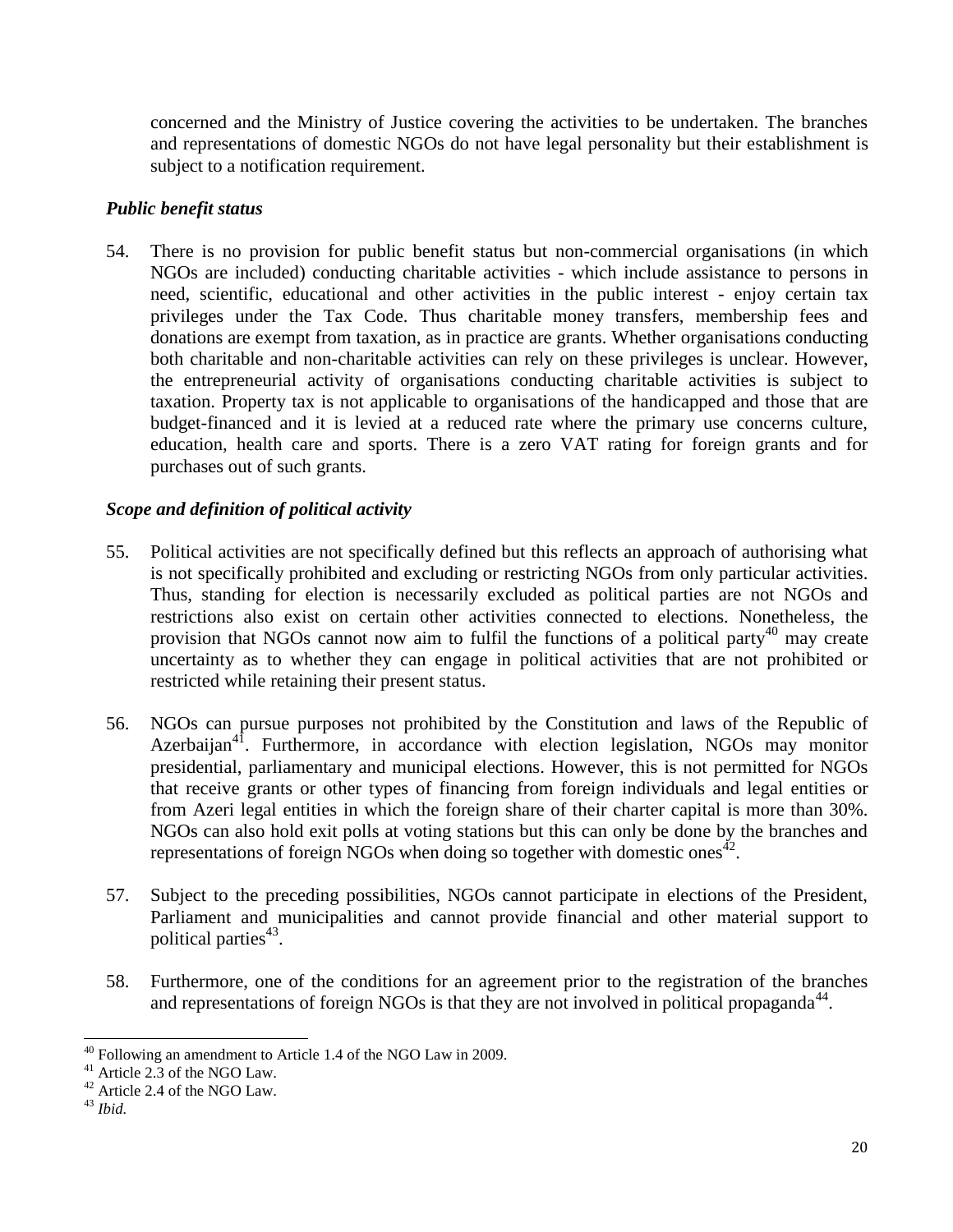59. Operating in contradiction to an NGO's charter will incur a penalty for officials of AZN 1,000-  $2000 (967-1,933 \text{ EUR})$  and 2,500-3000 AZN (2,417-2,900) for the NGO<sup>45</sup>.

## *Public policy activities*

- 60. Public policy activities are not defined but there is specific authorisation to contribute to the development of legislation and no particular ban on contributing to debates on issues affecting society. Nonetheless the offences of abuse of public office and treason have been invoked against NGO leaders promoting human rights and peace.
- 61. NGOs may make proposals for improving normative-legal acts, according to the procedure prescribed by legislation and their own charter<sup>46</sup>. They can thus submit draft laws and resolutions to the Milli Majlis (the National Assembly) which may or may not be included in its legislative action plan for a regular session.
- 62. NGOs can contribute to issues of public interest whether through their own activities or in direct discussion with state agencies.
- 63. However, since 2009 the charters of NGOs must not 'provide for appropriation of powers of state and local self-governed bodies<sup> $47$ </sup> and since 2013 NGOs must not have aims or activities which are aimed at the 'change violently of the constitutional structure and secular character of the Republic of Azerbaijan, violation of its territorial integrity, propaganda of war, violence and cruelty, instigation of racial, national and religious hatred'<sup>48</sup>. Depending upon their construction and application, these restrictions could have implications for undertaking public policy activities.
- 64. Moreover, under the Law "On the Internal Regulations of the Milli Majlis of the Republic of Azerbaijan", NGOs can only take part in any working group established to work on draft laws and resolutions and in the subsequent discussion in the standing commissions where they receive an official or individual invitation.
- 65. Regulations on the Council of State Support to Non-Governmental Organisations under the President of the Republic of Azerbaijan specify the objectives of this body as including the participation and implementation of state policy and attracting NGOs into the settlement of problems which are of public and social importance. In pursuit of these objectives, the Council can stimulate large debates on cooperation of state agencies and civil society institutions in settlement of problems of state and social importance and submit informational and proposals for development of mutual cooperation between the state agencies and NGOs to the public, relevant state agencies and other organisations. However, membership of the Council and

l

<sup>&</sup>lt;sup>44</sup> Decree "On approval of rules for state registration and rules related to the preparation for negotiations with foreign nongovernmental organisations and representations in Azerbaijan Republic", Decree No. 43, 16 March 2011.

<sup>&</sup>lt;sup>45</sup> Code of Administrative Offences, Article 340-2

<sup>46</sup> Article 2.4 of the NGO Law.

<sup>47</sup> Article 13.3 of the NGO Law.

<sup>48</sup> Article 2.3 of the NGO Law.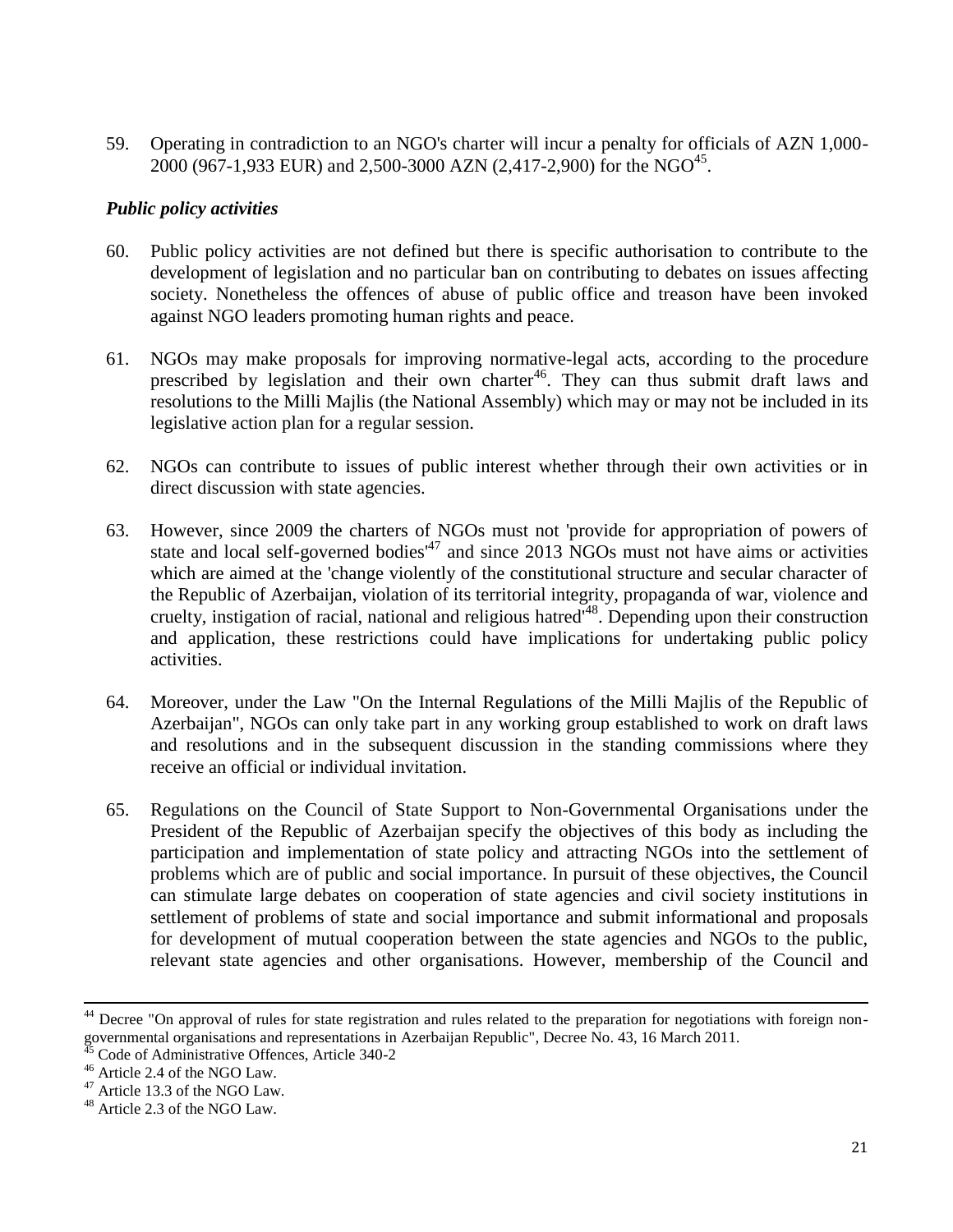involvement in its activities tends to exclude NGOs seen as opposed to the government's policies.

- 66. There is no general legal requirement for state agencies to consult with NGOs or other interested parties when preparing legislation or policy. However, there are some individual requirements such as with respect to prisons, for which there is a requirement to establish a Public Committee comprised of representatives of NGOs dealing with human rights, legal awareness, education, health care, as well as of religious organisations, prominent scholars, cultural and other public figures $49$ .
- 67. There are no specific restrictions on foreign funding of public policy activities but the agreement for a grant or donation must first be registered and recently there have been delays in this occurring where these come from abroad. Furthermore, there is frequent criticism by politicians of the motives of NGOs that receive foreign funding.
- 68. Changes to the legislation governing the operation of NGOs since 2009 and the institution of various criminal proceedings against those involved with NGOs have made it much more difficult for NGOs to pursue their objectives in general and so have inhibited the undertaking of political activities in particular.<sup>50</sup>

## **CROATIA**<sup>51</sup>

## *General overview*

69. In Croatia, the most common legal form of NGOs are associations, regulated by the Law on Associations<sup>52</sup>. Other legal forms include foundations, humanitarian organisations, religious communities, political parties, trade unions and employer associations, all regulated by specific acts. The Law on Associations regulates the establishment and activities of associations and elaborates the right guaranteed by the Constitution<sup>53</sup> to associate in any form of free and voluntary union, for the purpose of protection of one's interests or the promotion of human rights and freedoms, environmental protection and sustainable development, humanitarian, social, cultural, educational, expert, sports, technical, medical, scientific or other objectives, without the intention of generating profit.

 $\overline{\phantom{0}}$ <sup>49</sup> Order "On Approval of Regulations on Public Participation in Correction of Prisoners and Public Supervision over the Penitentiary", 25 April 2006.

<sup>&</sup>lt;sup>50</sup> See further the Revised Expert Council opinion on amendments in 2009 and 2013 to the NGO Law in Azerbaijan and their [application,](http://rm.coe.int/CoERMPublicCommonSearchServices/DisplayDCTMContent?documentId=0900001680306ff6) the Opinion of the Venice Commission on the Law on Non-governmental organisations (Public Associations and Funds) as amended of the Republic of Azerbaijan (CDL-AD(2014)043) and numerous statements by the Commissioner for Human Rights at<http://www.coe.int/en/web/commissioner/country-monitoring-azerbaijan>

<sup>&</sup>lt;sup>51</sup> This section was developed by Vanja Škorić, Senior Legal Advisor at the European Center for Not-for-Profit Law (ECNL). <sup>52</sup> The Law on Associations, Official Gazette No. 74/14, adopted in June 2014, entered into force on October 1 2014. The

new Law recognises the right of children age 14 and up, as well as persons without full legal capacity, to be founders of associations. It expands the content of association's statutes to ensure greater transparency of work, clarifies provisions on managing the association and its termination, provides for public online register of associations and regulates public financing of associations.

<sup>&</sup>lt;sup>53</sup> The Constitution of the Republic of Croatia (consolidated text), Official Gazette No. 56/90, 135/97, 8/98, 113/00, 124/00, 28/01, 41/01, 55/01, 76/10, 85/10, 05/14, available at:<http://www.sabor.hr/fgs.axd?id=17074>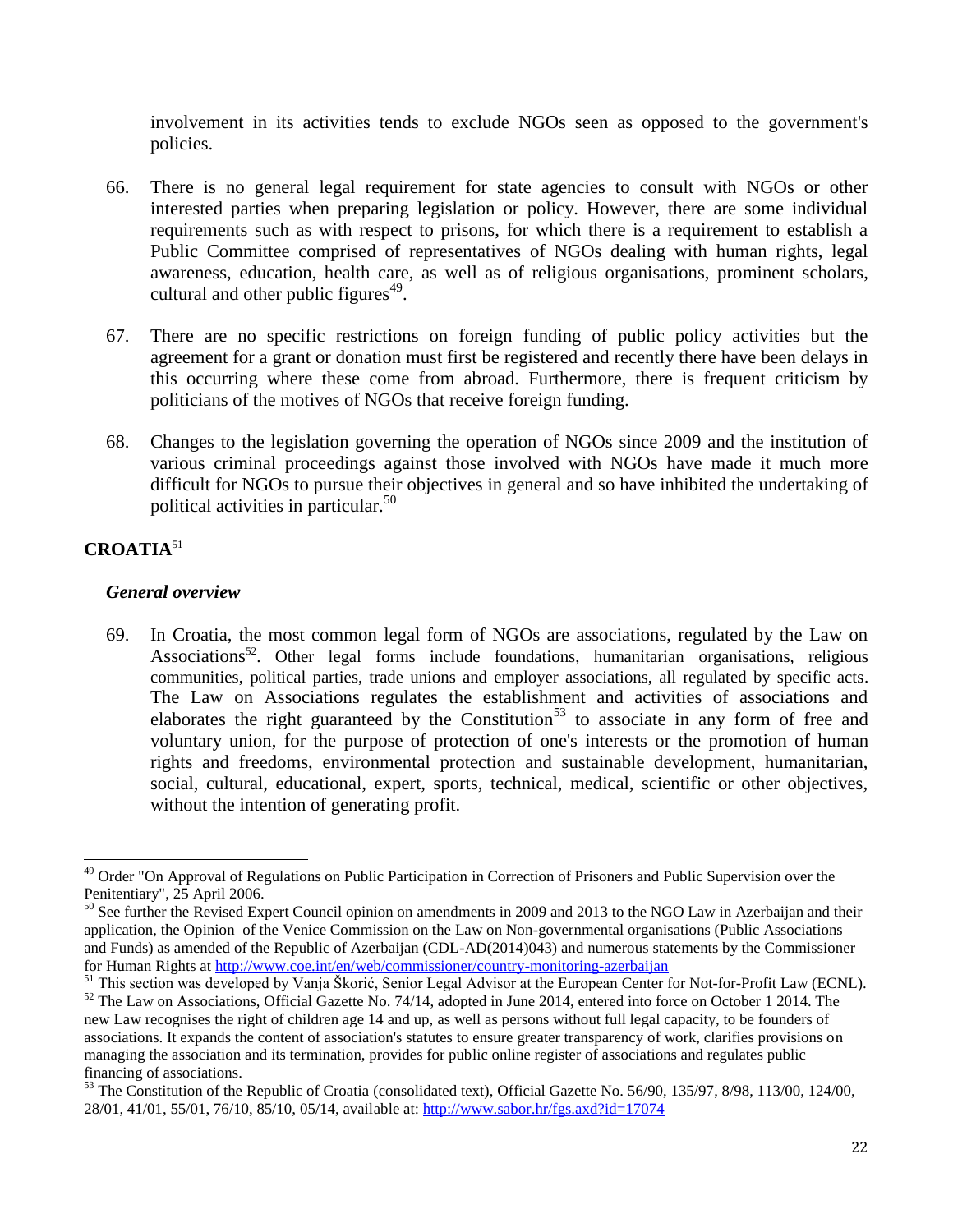- 70. According to the Law, the main principles of the associations' work include independence, transparency, democratic structure, non-profit activities and freedom to participate in public life. The last principle of participation in public life further elaborates several Constitutional rights by defining associations that can freely participate in developing, monitoring, implementing and evaluating public policies, shaping public opinion, expressing opinions and taking initiative on matters of interest.
- 71. In general, NGOs are free to participate in different forms of political activities. NGOs are guaranteed the right to take part in policy-making processes through a wide range of legal and institutional mechanisms.
- 72. There is no public benefit status for NGOs, however, the Law on Associations regulates allocation of public funds to associations performing public benefit activities.

## *Public benefit status*

- 73. Public benefit, as defined in the Article 32 (3) of the Law on Associations, comprises of wellrounded and clearly thematically defined activities in accordance with highest Constitutional values, the implementation of which generates added value for the society and raises the quality of life of an individual or enhances the development of a wider community. Public benefit activities include a wide range of thematic areas, as defined in Article 32 (4) of the Law.
- 74. There is no public benefit status in Croatian legislation. However, there is a definition of public benefit activities for the purpose of allocating public funds to associations. Article 33 (1) and (2) of the Law on Associations stipulate that state institutions and local government units should allocate funds for projects and programmes of public benefit based on public tender and strict criteria, prescribed by the Government within its bylaws<sup>54</sup>.
- 75. The Law's Explanatory Notes state that these criteria and the scope of public benefit activities could be used to set up tax and other benefits for associations within specific laws. None of these have been adopted yet.

## *Scope and definition of political activity*

l

76. Croatian legislation does not clearly define the term political activity. The Constitution and the Law on Political Parties<sup>55</sup> lack its definition. The terminology is used solely in the name of the Law on Financing Political Activities and Election Campaigns<sup>56</sup>, however, there is no clear

<sup>&</sup>lt;sup>54</sup> Directive on Criteria, Benchmarks and Process of Financing and Contracting Public Benefit Projects and Programs Implemented by Associations, Official Gazette No. 26/15, available at: [http://narodne](http://narodne-novine.nn.hr/clanci/sluzbeni/2015_03_26_546.html)[novine.nn.hr/clanci/sluzbeni/2015\\_03\\_26\\_546.html.](http://narodne-novine.nn.hr/clanci/sluzbeni/2015_03_26_546.html)

The Government's Office for NGOs developed a detailed manual for implementation of this Directive aimed at public bodies available at:

[https://udruge.gov.hr/UserDocsImages/dokumenti/Priručnik%20za%20postupanje%20u%20primjeni%20Uredbe%20o%20fi](https://udruge.gov.hr/UserDocsImages/dokumenti/Priručnik%20za%20postupanje%20u%20primjeni%20Uredbe%20o%20financiranju.pdf) [nanciranju.pdf.](https://udruge.gov.hr/UserDocsImages/dokumenti/Priručnik%20za%20postupanje%20u%20primjeni%20Uredbe%20o%20financiranju.pdf)

<sup>55</sup> The Law on Political Parties, Official Gazette No. 76/93, 111/96, 164/98, 36/01, 28/06.

<sup>56</sup> The Law on Financing Political Activities and Election Campaigns, Official Gazette No. 24/11, 61/11, 27/13, 02/14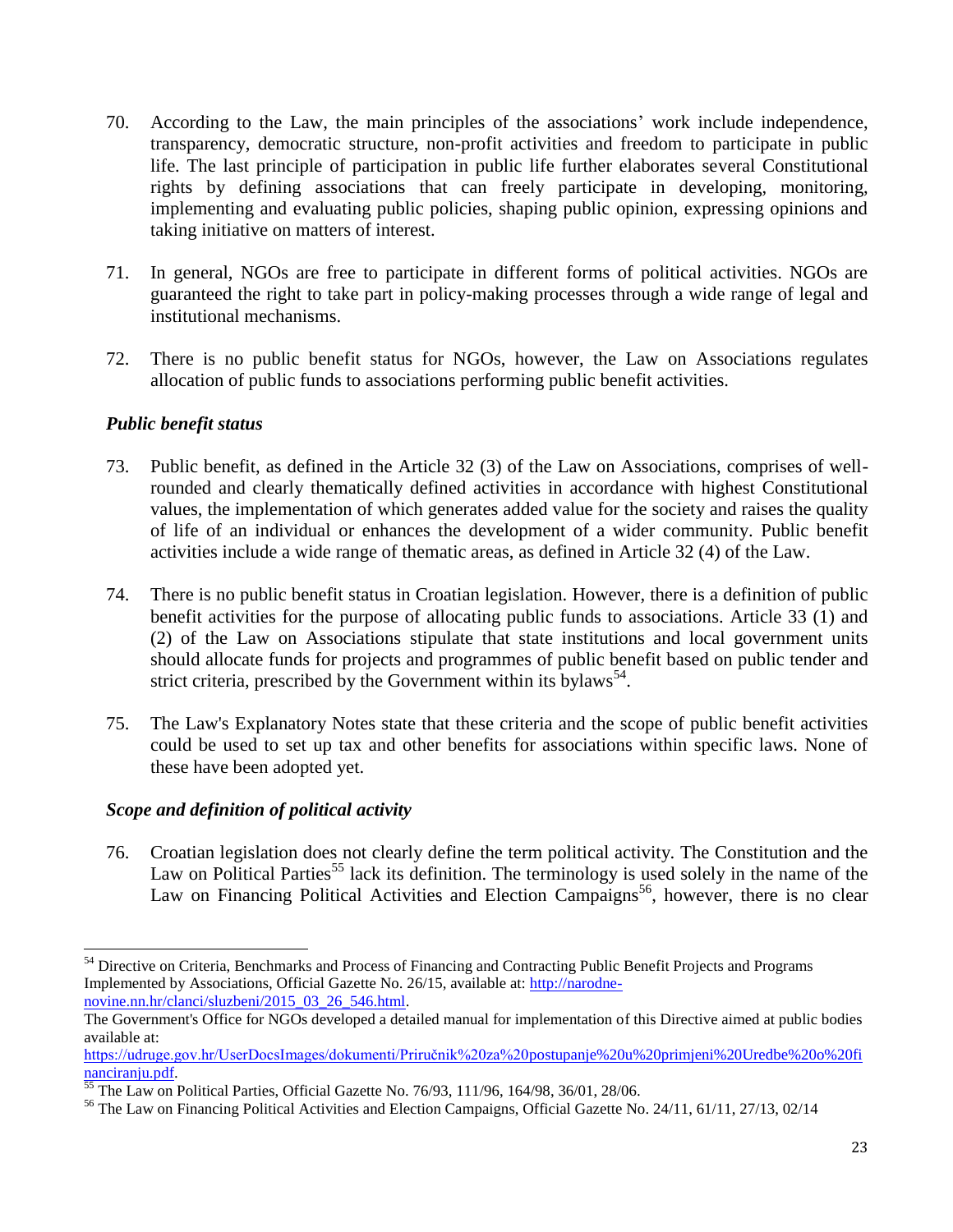definition within the provisions - it refers only to the subjects of the Law, namely, political parties and *election* candidates.

77. There are no restrictions on associations to participate in the election campaign or support any party or candidate at elections. Financing political parties and/or election candidates is prohibited to all domestic NGOs, regardless of their legal status, according to Article 22 (1) of the Law on Financing Political Activities and Election Campaigns.

## *Public policy activities*

- 78. The legal and institutional framework encourages NGOs to take part in the policy and decisionmaking process of the Government (national and local) as well as the Parliament. The National Strategy for Creating an Enabling Environment for Civil Society Development  $(2012-2016)^{57}$ includes chapter II. Civil Society and Participatory Democracy, with more than 20 detailed measures for enhancing consultation processes with civil society, access to information, education of civil servants and general public on including the interested public into the policy and law-making process, support to civil society for participation in decision-making, etc.
- 79. The consultation process is regulated by the Code of Practice on Consultation with the Interested Public in Procedures of Adopting Laws, Other Regulations and  $Acts<sup>58</sup>$ , which establishes general principles, standards and measures for conducting consultations with the interested public. Each national-level institution participating in the implementation has appointed a consultation coordinator. In addition, the Government's Office for NGOs has developed detailed Guidelines for implementing the Code, as well as training programmes and peer-to-peer support for consultation coordinators. Moreover, in 2015 the Government launched an online consultations portal (E-Consultations) to provide a one-stop-shop for all national level consultation processes.<sup>59</sup> The Government's Office for NGOs also publishes annual reports on monitoring the implementation of the Code, available on their website (in Croatian).
- 80. Complementary to the Code, the Government's Rules of Procedures<sup>60</sup> in Article 30 (4) institutionalize the practice of feedback on consultation results in accordance with the Code as a mandatory part of each law proposal. This, in effect, makes the Code obligatory for all institutions drafting legislation. In addition, Article 10 and 11 of the Law on Access to Information<sup>61</sup> prescribe proactive transparency and publishing consultation documents (mainly draft laws) online, as a standard procedure for each government body.

 $\overline{\phantom{0}}$  $57$  Adopted by the Government in July 2012, available at:

[https://udruge.gov.hr/UserDocsImages/UserFiles/File/National%20Strategy-Civil%20Society-Croatia-2012-2016-eng.pdf.](https://udruge.gov.hr/UserDocsImages/UserFiles/File/National%20Strategy-Civil%20Society-Croatia-2012-2016-eng.pdf)<br>58 The Code of Prestice an Customic Code is a contract of the code of Prestice and Customic Code of Prestin The Code of Practice on Consultation with the Interested Public in Procedures of Adopting Laws, Other Regulations and Acts, Official Gazette 140/09, available at:

[http://www.uzuvrh.hr/userfiles/file/code%20of%20practice%20on%20consultation-croatia\\_final.pdf](http://www.uzuvrh.hr/userfiles/file/code%20of%20practice%20on%20consultation-croatia_final.pdf) Available at: [https://savjetovanja.gov.hr.](https://savjetovanja.gov.hr/)

<sup>60</sup> Government's Rules of Procedures, Official Gazette No. 154/11, 121/12, 7/13

 $<sup>61</sup>$  The Law on Access to Information, Official Gazette No. 25/13, as amended in 80/15.</sup>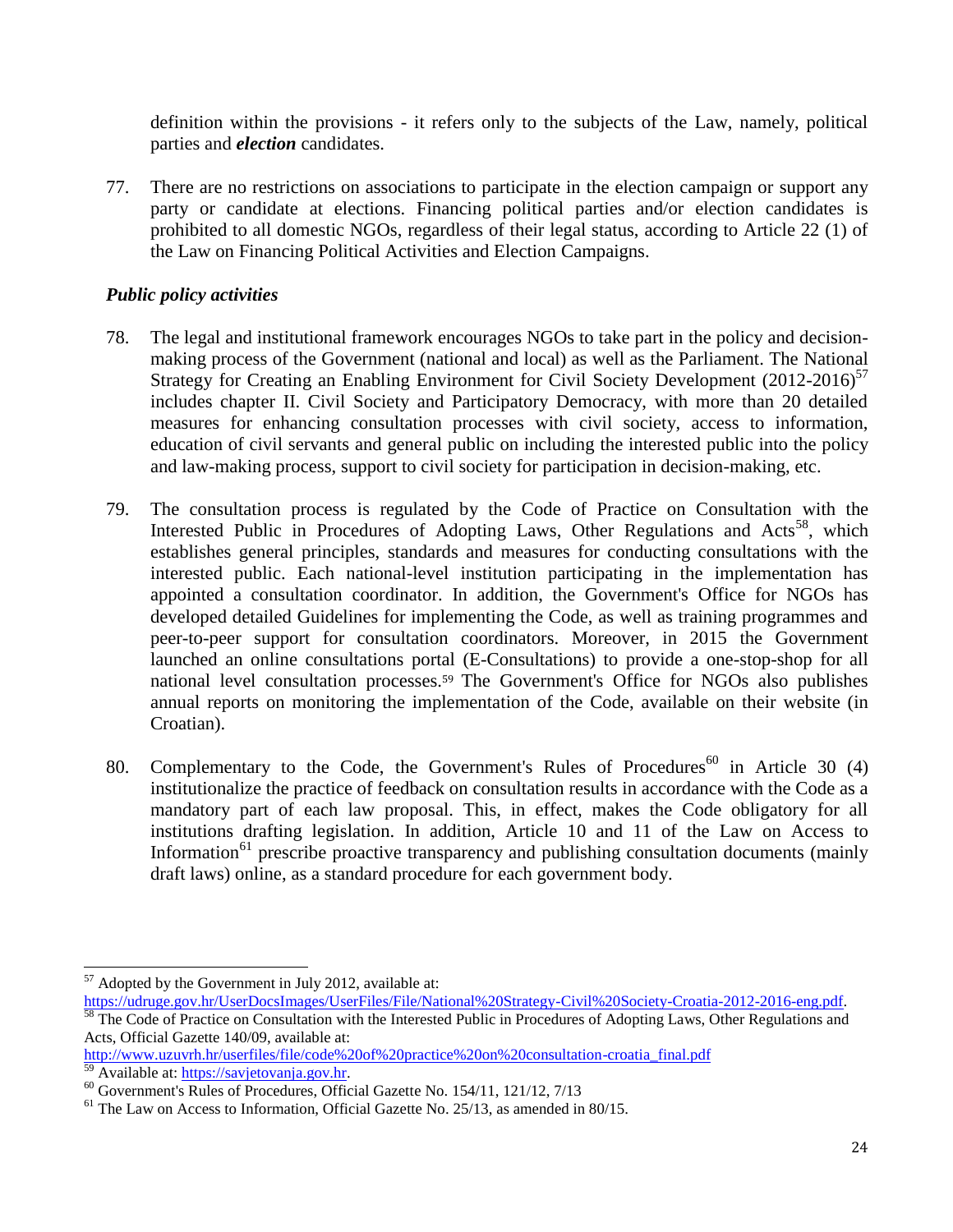- 81. Opportunities to influence policies on the state level exist through the Council for Civil Society Development<sup>62</sup>, an advisory body to the Government acting towards developing cooperation between the Government and NGOs, comprising of members from the Government and civil society. The Council is specifically tasked to follow up the implementation of the National Strategy for Creating an Enabling Environment for Civil Society Development, the development of philanthropy, social capital, partnership relations and cross-sector cooperation.
- 82. In addition, several government bodies have established consultative bodies in their respective fields, including civil society members. Through these cross-sectoral advisory bodies NGOs can monitor, analyse and influence the development of different policies, offer expertise and opinions as well as specific proposals. There are currently more than 100 Government advisory bodies<sup>63</sup> (including a Council for Civil Society Development) involving more than 800 representatives of civil society.
- 83. Parliamentary cooperation with NGOs relies on its Rules of Procedure<sup>64</sup>, which include provisions in Article 57 on permanent experts, non-MP members of the parliamentary committees. A maximum of six public officials, scholars and professionals may be appointed per committee, with all membership rights except voting. This allows more than 100 representatives from civil society to be directly included into the work and discussions of 29 different parliamentary committees. Additionally, NGOs may submit different opinions, policy papers, analyses, and recommendations to the Parliament and its working bodies or members at any time, including through organisation of advocacy campaigns.
- 84. The Parliament can also create special committees, according to Article 53 of its Rules of Procedure, which include civil society members, such as the National Council for Monitoring Anti-Corruption Strategy Implementation. The main purpose of the National Council is to act in order to strengthen the supervision over the bodies in charge of the implementation of the Anti-Corruption Strategy.
- 85. NGOs are free to implement educational activities at any level, with examples of performing educational workshops at schools and other institutions (pursuant to the approval of the institution). Across the country, there is also increasing number of local charters of cooperation between NGOs and local governments, strengthening their policy influence and advocacy efforts.

## *Foreign funding restrictions*

- 86. There are no limitations to NGOs to receive foreign funding. According to the Article 34 (1) of the Law on Associations, there is an obligation for associations to be transparent about their work and funding.
- 87. Foreign NGOs, according to the Article 22 (1) of the Law on Financing Political Activities and Election Campaigns, are prohibited from funding political parties and/or election candidates.

l  $^{62}$  More information available at: https://udruge.gov.hr/the-council-for-the-development-of-civil-society/163.

<sup>&</sup>lt;sup>63</sup> More information available at: [http://int.uzuvrh.hr/drzavnatijela-savjeti-clanovi-en.aspx.](http://int.uzuvrh.hr/drzavnatijela-savjeti-clanovi-en.aspx)

<sup>&</sup>lt;sup>64</sup> Rules of Procedure of the Croatian Parliament, Official Gazette No. 81/13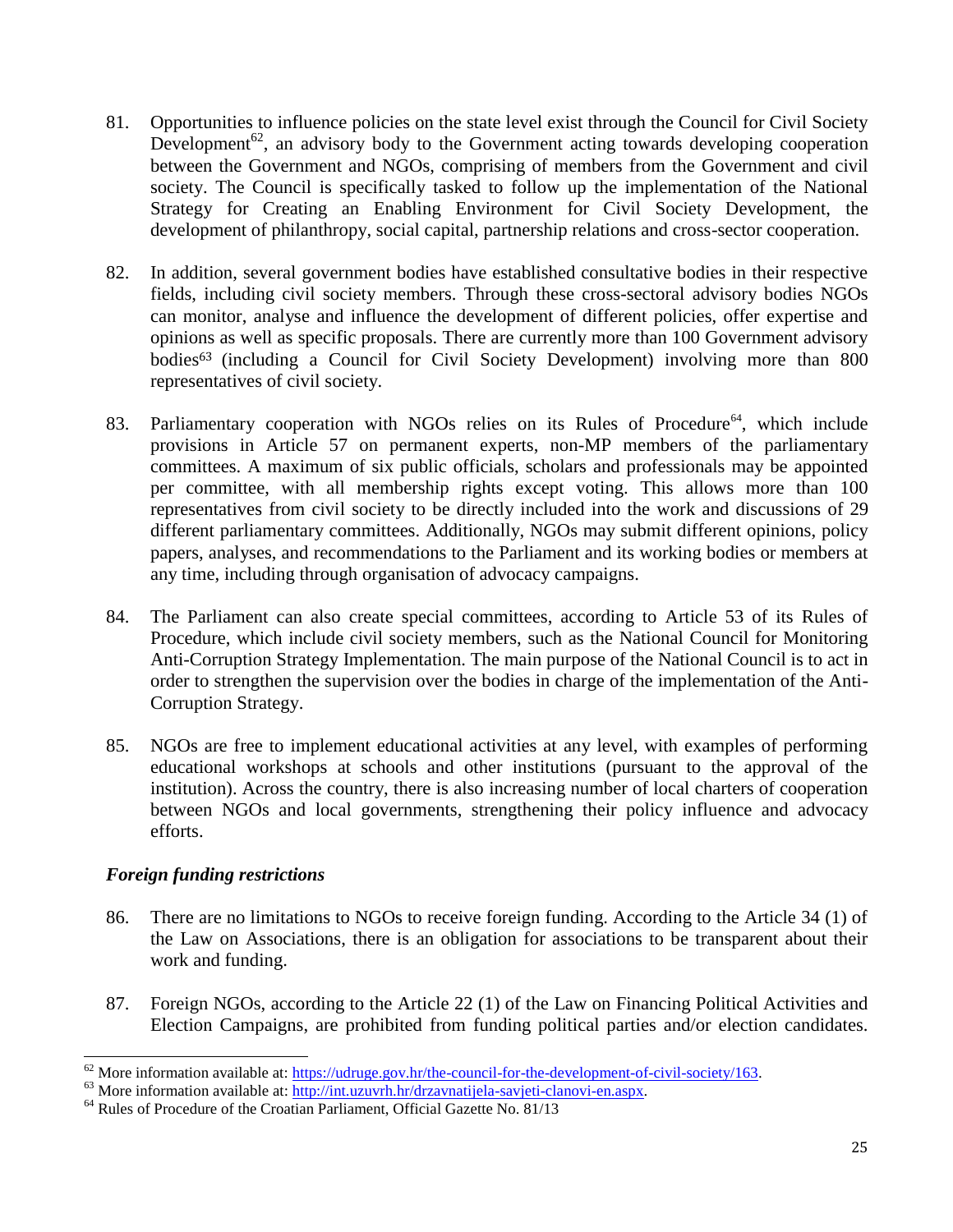The Law includes one exception – when a foreign NGO, whose primary scope of work is education and promotion of democratic principles, is funding educational programs for parties and/or candidates (such as study visits or workshops organised by different foundations).

## **ENGLAND AND WALES<sup>65</sup>**

88. England and Wales is the only example of a common law system covered in this study on regulating political activities of NGOs. <sup>66</sup>

## *General overview*

- 89. In England and Wales there is a fundamental difference between the legal treatment of noncharitable non-profits and charities (public benefit organisations). The legal treatment is the same for membership and non-membership bodies.
- 90. Non-charitable not-for-profits are not subject to any regulation in respect of their status. They may be established and operate without any requirement for registration and many do. Charities are regulated by the Charity Commission for England and Wales. The Charity Commission is a quasi-judicial body and is independent from government in the exercise of its powers.
- 91. The fundamental difference in legal treatment also applies to the rules on political activities. Non-charitable not-for-profit organisations are not subject to any additional restrictions on political or public policy activities beyond those imposed on other organisations. However the rules on lobbying in the election period and the ban on broadcast political advertising will apply most often to non-profits. Charities are subject to specific restrictions on their political activities, the rules of which have been established by the courts.
- 92. There are five main types of legal entity available for NGOs:
- 93. A company limited by guarantee is a membership organisation in which the members' liability is limited to some nominal amount such as £1. The membership can be quite large, or it can be limited to the board members. A company is a legal person. Companies are governed by the Companies Act 2006.
- 94. An unincorporated association is a membership organisation and is not a legal person. Members of the management committee are jointly and severally liable for the organisation's debts; officers or members may also be liable. Unincorporated associations are governed by a body of case law and not by statute.
- 95. A trust is an entity created to hold and manage assets for the benefit of others. A trust which is not a private trust must pursue a charitable purpose and is governed by trustees. A trust

l

This section was developed by Lindsay Driscoll, consultant with Bates Wells & Braithwaite LLP, former legal commissioner at the Charity Commission.

<sup>&</sup>lt;sup>66</sup> See paragraph 37 and 38.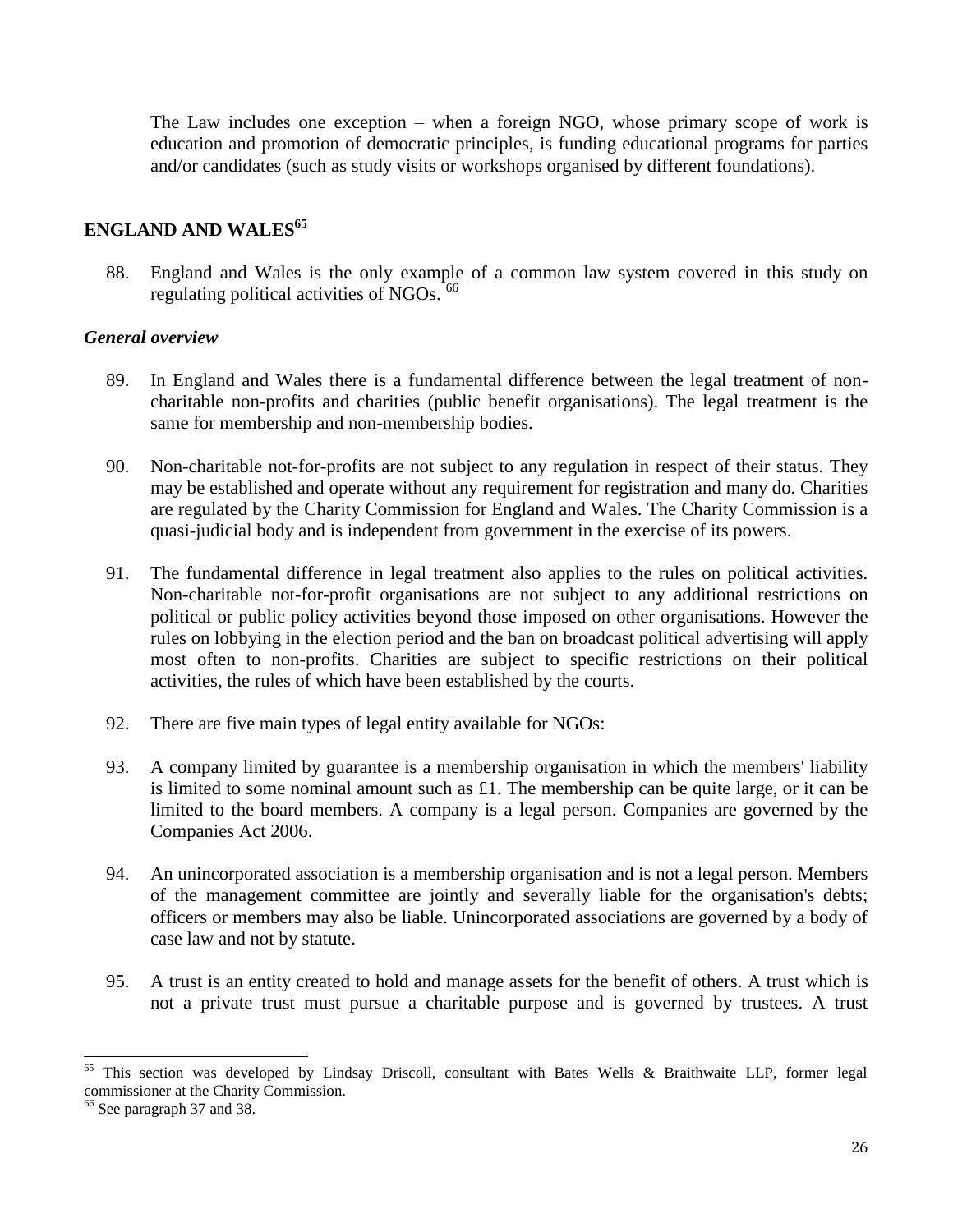ordinarily is not a legal person. A trust is regulated by the Trustees Acts 1925 and 2000, in addition to a substantial body of case law.

- 96. A community benefit society (formerly known as an industrial and provident society) is a notfor-profit corporate entity. Its principal advantage is that the governing law, the Cooperative and Community Benefit Societies Act 2014, is simpler than the law governing companies.
- 97. A charitable incorporated organisation (CIO) is a membership organisation. The membership may be limited to the trustees (a foundation CIO) or it may be wider (an association CIO). Registration is with the Charity Commission only and confers both corporate and charitable status. A CIO is governed by the Charities Act 2011.
- 98. In addition, NGOs may also be established in several other different ways including being incorporated by Royal Charter or by Act of Parliament.

## *Public Benefit Status*

- 99. Public benefit organisations in England and Wales are known as charities. The Charity Commission registers and regulates charities.
- 100. Under the Charities Act 2011, a charity is defined as a body or trust which is for a charitable purpose that provides benefit to the public.
- 101. The list of charitable purposes includes the following categories:
	- the prevention or relief of poverty;
	- the advancement of education;
	- the advancement of religion:
	- the advancement of health or the saving of lives;
	- the advancement of citizenship or community development;
	- the advancement of the arts, culture, heritage or science;
	- the advancement of amateur sport;
	- the advancement of human rights, conflict resolution or reconciliation, or the promotion of religious or racial harmony or equality or diversity;
	- the advancement of environmental protection or improvement;
	- the relief of those in need by reason of youth, age, ill-health, disability, financial hardship or other disadvantage;
	- the advancement of animal welfare;
	- the promotion of the efficiency of the armed forces of the Crown or of the efficiency of the police, fire and rescue services or ambulance services; and
	- other purposes that are currently recognised as charitable or are in the spirit of any purposes currently recognised as charitable.
- 102. The last general provision enables new purposes to be recognised by the Charity Commission or the High Court.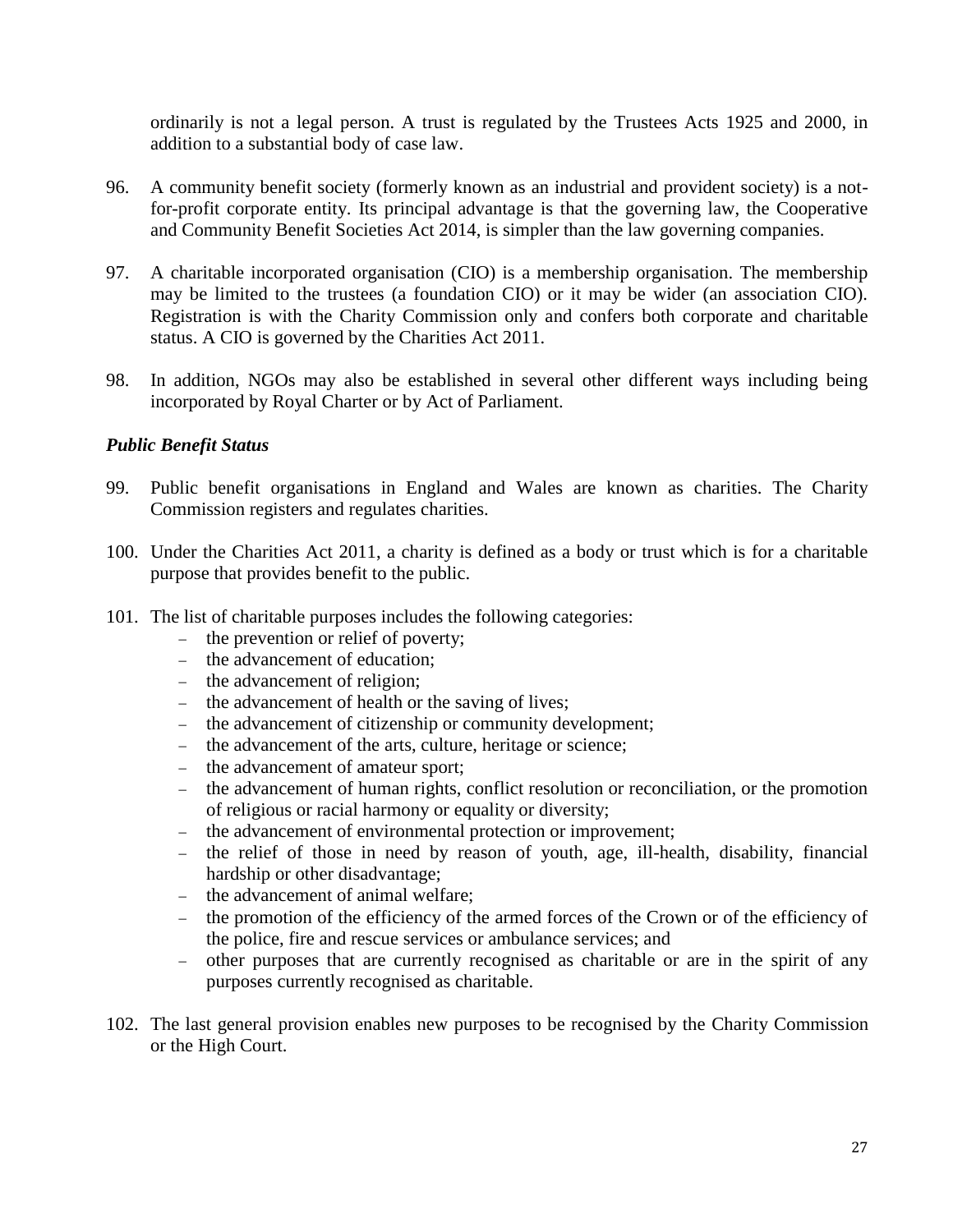- 103. Charities are generally subject to compulsory registration if they are above the income threshold of £5000. Some charities are exempt from registration, including many government funded schools and universities.
- 104. Charities receive generous tax advantages. They are required to register with Her Majesty's Revenues and Customs (Tax Authority) if they wish to use gift aid (the UK tax effective giving scheme).

## *Scope and definition of political activity<sup>67</sup>*

105. Political activity has been defined by the courts in a number of charity law cases. The definition used by the Charity Commission is:

> *An activity by a charity which is aimed at securing or opposing any change in the law or in the policy or decisions of central government, local authorities or other public bodies, whether in this country or abroad. It includes activity to preserve an existing piece of legislation where a charity opposes it being repealed or amended. This differs from activity aimed at ensuring that an existing law is observed.*

- 106. A charity cannot have a purpose which is party political or aimed at a change in the law or policy of a public body. However, an organisation that wanted to do this could always be set up as a non-charitable not for profit organisation and be free from restrictions.
- 107. Although a charity cannot have a political purpose, it can engage in some political activities to support charitable purposes (e.g. a charity set up to relieve poverty could campaign for change in the welfare benefit laws.). There are no absolute restrictions on the types of activities a charity can undertake other than those applying to any other person or body trying to change the law. A charity could advocate for changing a law or regulation. It could organise a petition or letter-writing campaign of its supporters to Members of Parliament, Ministers or Government officials. It could organise a demonstration but here the general law on public order etc. would apply.
- 108. There is also no absolute limit in percentage or other terms on the level of resources that can be spent on political activities. The test is that the political activities must not become the reason for the charity's existence. It would however be possible for the Board members to decide to

l  $67$  References used for developing this section include:

The restrictions on political activities by charities are all based in case law and no statutory law applies. The Charity Commission guidance is at CC9 Speaking Out Guidance on Campaigning and Political Activities [www.charitycommission.gov.uk/publications/cc9.asp](http://www.charitycommission.gov.uk/publications/cc9.asp)

<sup>-</sup> The restrictions on campaigning in the run up to an election are included in the Political Parties, Elections and Referendum Act 2000 as amended by the Transparency of Lobbying, Non Party Campaigning and Trade Union Administration Act 2014.

<sup>-</sup> Guidance on the Act for charities and for non-party campaigners can be found at the Electoral Commission website [www.electoralcommission.org.uk](http://www.electoralcommission.org.uk/)

The law relating to the ban on political advertising in the broadcast media is contained in ss  $310$  and  $321(2)$  to  $(3)$  of the Communications Act 2003.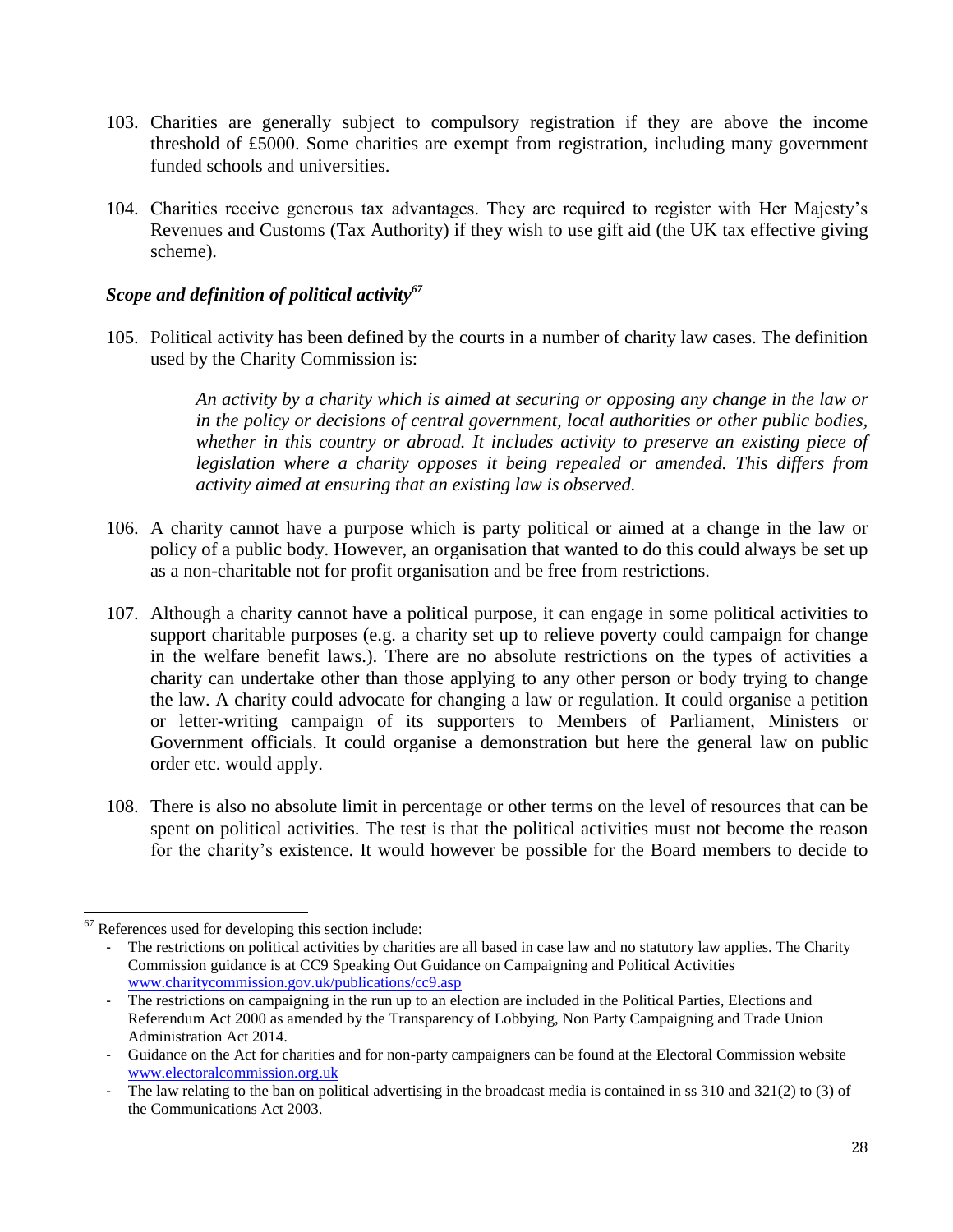spend all the resources of the charity on political activities for a limited period, if they thought that this would be the most effective way of carrying out the purposes.

- 109. A number of specific restrictions apply to political activities of NGOs:
- 110. With regard to party political activities, a charity cannot provide financial support or support in kind to a political party. It cannot organise a campaign against or support any candidate to a public office or political party before an election. It can however engage with a political party in ways that support its charitable purposes. It could invite politicians to address its conferences although in doing so, it should maintain balance and neutrality.
- 111. In the context of an election, restrictions are imposed by electoral law which apply to charities and all non-profits in the same way as to any other body. Restrictions on certain campaign activity in the run up to an election were first imposed on "non-party campaigners" in 2000. The definition would include all NGOs. The rules were tightened up by new legislation passed in 2013.
- 112. The legislation is complex but broadly there are spending limits on "regulated campaign activity" carried out in the election period. If more than £20.000 is spent by a NGO on regulated campaign activity during a regulated period then the NGO must register with the Electoral Commission as a non-party campaigner. There is then a total limit of £319,800 that can be spent on regulated campaign activity and a maximum of £9750 in a particular constituency.
- 113. The key question is what constitutes regulated campaign activity and whether this includes the regular campaigning activities of NGOs. The Electoral Commission has published guidance on this. There are two tests for regulated campaign activity: firstly the purpose test which is whether the activity can reasonably be regarded as intended to influence voters to vote for or against political parties or candidates. Secondly, the activities must meet the public test that is, if the activity is aimed at the public or a section of the public.
- 114. Another piece of legislation which restricts the political activities of NGOs is the Communications Act 2003. Under this Act there is a prohibition on political parties and third parties seeking electoral influence, from placing any broadcast advertisement which seeks to influence law reform, the legislative process or a government policy. It also prohibits any advertisement, however non-political, by a body wholly or mainly having those objects. It goes on to ban any advertisement directed towards "influencing public opinion on a matter which in the UK is a matter of public controversy".
- 115. A test case was taken by Animal Defenders International for a declaration that the Act was incompatible with Article 10 of the European Convention on Human Rights as given effect in the UK by the Human Rights Act 1998. This was rejected by the House of Lords on the grounds that the ban was necessary and proportionate to protect the democratic rights of others. On appeal to the European Court of Human Rights in 2013 a majority of nine to eight held that the 2003 Communications Act was not in violation of Article 10.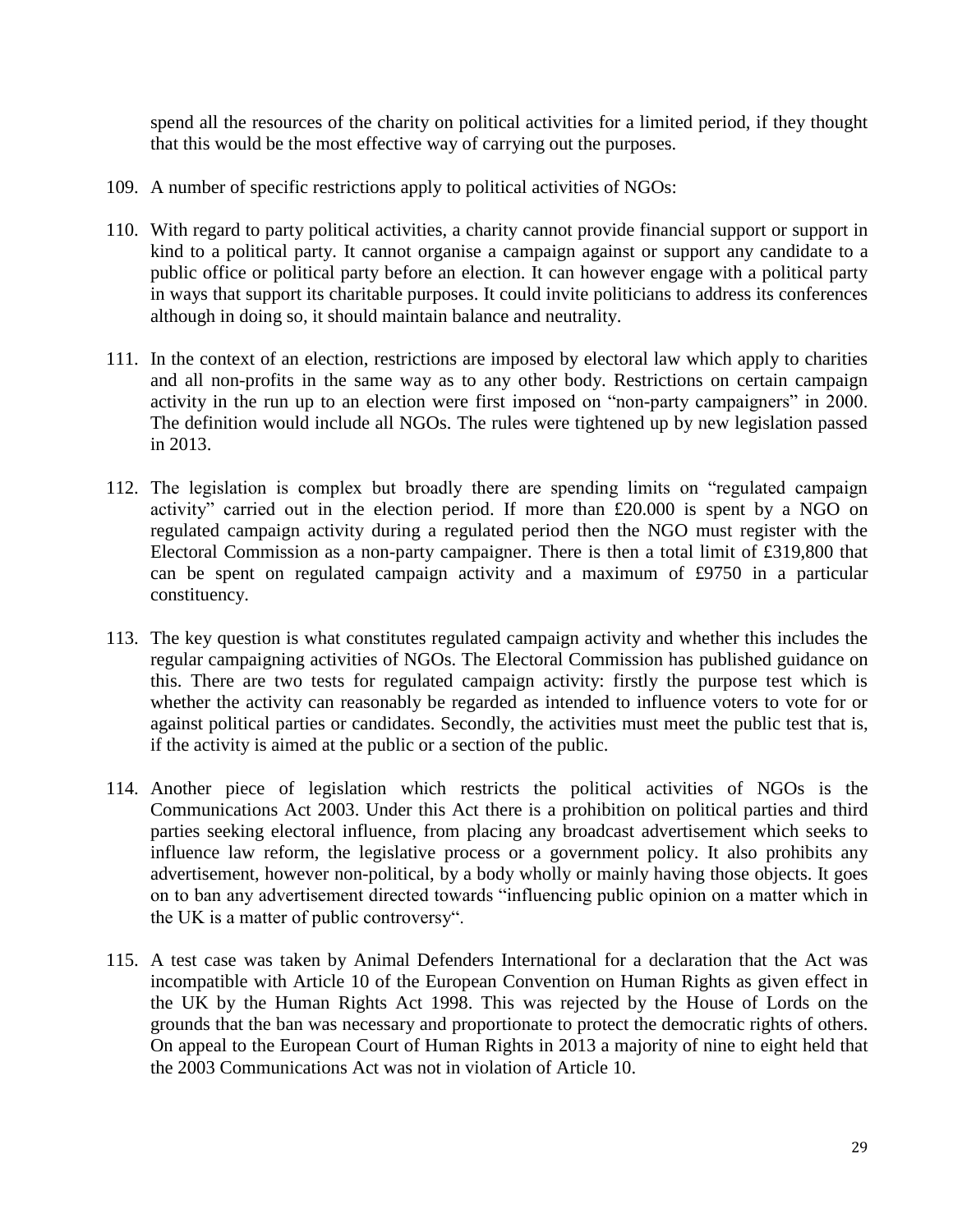116. A breach of the charity law rules on political activities will be investigated by the Charity Commission. In most cases they will just give robust advice on how to avoid it in future. If charity resources had been given to a political party or candidate then the trustees responsible could be required to repay those sums to the charity. The Charity Commission is a civil regulator so no criminal offence would be committed.

## *Public Policy activities*

- 117. There is no definition or concept of Public Policy activities as such. In so far as the activity is aimed at a change in Government policy, then it would fall within the definition of political activities and the rules set out above would apply. General public awareness-raising activities would be treated as campaigning.
- 118. There are no restrictions on Public Policy activities undertaken by non-charitable NGOs other than those imposed on all individuals and organisations.
- 119. Charity Commission Guidance confirms that charities are permitted to engage in campaigning in order to further their charitable purpose provided there is a reasonable likelihood of it being effective. There are no limits on the type or extent of campaigning activities. Examples of campaigning in the Guidance include a charity concerned with poverty and the environment campaigning against investment by some banks in fossil fuel extraction projects and a human rights charity calling on a government to observe certain fundamental human rights.

## *Foreign funding restrictions*

120. There are no restrictions on the foreign funding of NGOs, including charities.

# **ESTONIA<sup>68</sup>**

 $\overline{\phantom{0}}$ 

# *General overview*

- 121. There are two legal forms of NGOs in Estonia: non-profit associations (ca 97% of all registered NGOs) and foundations. Both are regulated by respective laws. A non-profit association is a voluntary association of two or more persons the objective or main activity of which shall not be the earning of income from economic activity<sup> $\delta$ 9</sup>. A foundation has no members and is established to administer and use assets to achieve the objectives specified in its articles of association $^{70}$ .
- 122. The Constitution<sup>71</sup> guarantees everyone the right to assemble whilst prohibiting organisations whose aims or activities are directed at changing the constitutional order by force or are

<sup>&</sup>lt;sup>68</sup> This section was developed by Urmo Kübar

<sup>&</sup>lt;sup>69</sup> Non-profit Associations Act: <https://www.riigiteataja.ee/en/eli/510042014003/consolide>

<sup>&</sup>lt;sup>70</sup> Foundations Act: <https://www.riigiteataja.ee/en/eli/510042014001/consolide>

<sup>&</sup>lt;sup>71</sup> The Constitution of the Republic of Estonia: <https://www.riigiteataja.ee/en/eli/530102013003/consolide>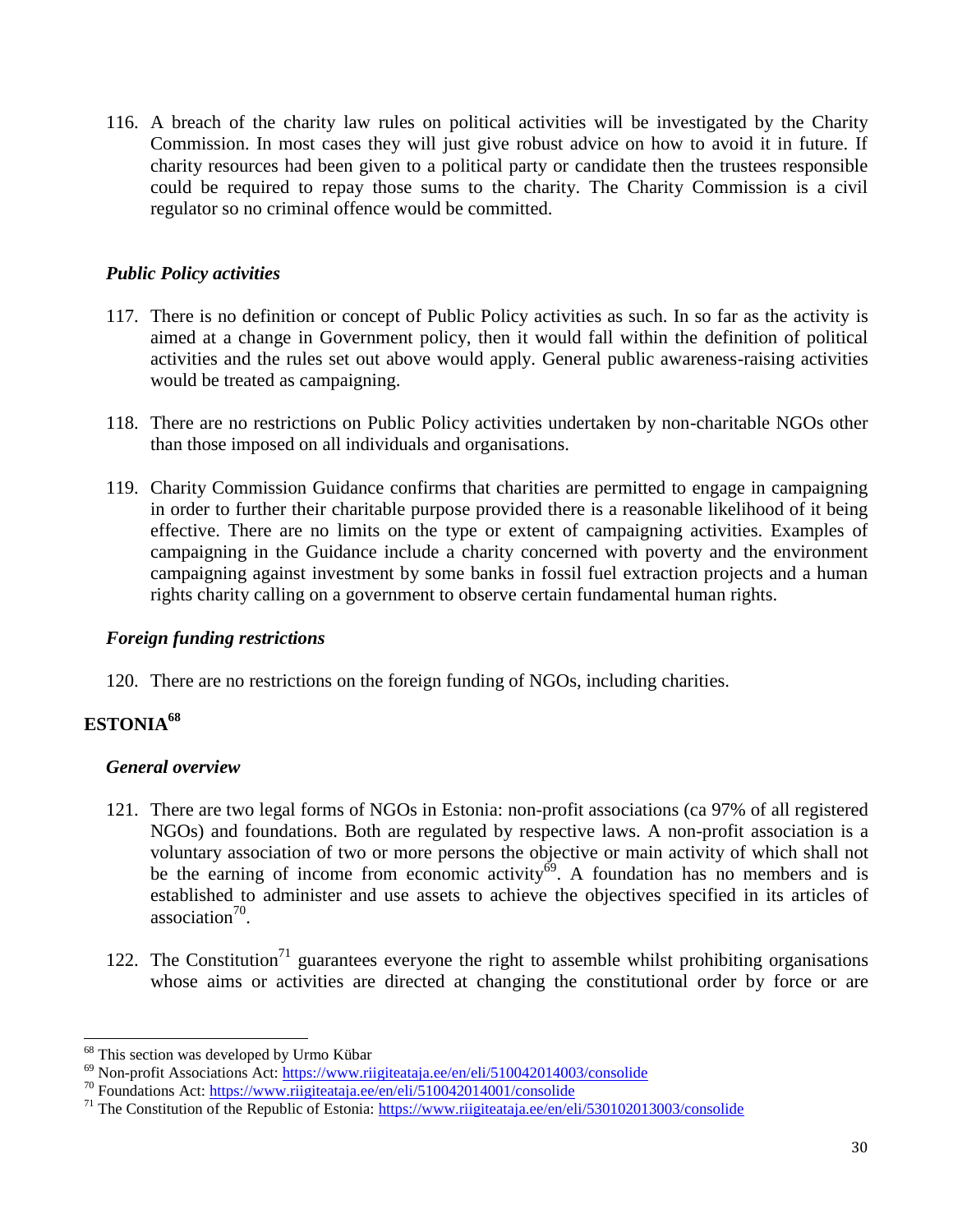otherwise in conflict with a law providing criminal liability. Only a court may terminate or suspend the activities of an organisation for violation of the law, or order it to pay a fine.

- 123. A few types of organisations are registered as non-profit associations, but also have their own respective laws providing specifications. The one relevant for this study is the Political Parties Act<sup>72</sup>. Specifications in comparison to the Non-profit Associations Act include, most importantly, restrictions to the foundation of a political party (e.g. at least 500 members are required, only Estonian citizens or EU citizens who have permanent residence in Estonia can become members, a person may be a member of only one political party at a time, etc.), and the funding and reporting requirements (e.g. anonymous donations and donations from legal persons are prohibited.).
- 124. An emerging trend is the rise of informal networks of individuals and organisations. Such voluntary, and in most cases temporary, *ad hoc* networks are not registered and do not get involved in economic activities, however, they can be influential in raising public awareness and mobilising people for action, such as signing petitions, campaigning against or for certain public policy issues, etc.

## *Public benefit status*

- 125. The Income Tax  $Act^{73}$  lists the requirements for an NGO for benefiting from income tax incentives, first of these being "the association operates in the public interest". NGOs can apply for this status, giving them the right to waive taxes on certain goods and services; also, individuals are allowed to deduct donations to these NGOs from their taxable income up to a certain amount. The list is approved by a resolution of the Tax and Customs Board<sup>74</sup> twice a year after obtaining a recommendation from an expert committee, consisting of public sector and NGO representatives. Approximately  $11\%$  of all NGOs in Estonia are on the list.<sup>75</sup>
- 126. The Income Tax Act prohibits political associations, among some other types of NGOs, to be added to the list. An organisation is deemed to be a political association if it is a political party or an election coalition or if the main objective or the principal activity of the association is organising campaigns or collecting donations for or against a political party or election coalition or a person running for an elected or appointed office for the performance of public duties.

## *Scope and definition of political activity*

127. Only political parties may present lists of candidates for national and European Parliament elections. However, the candidates registered with the party's list do not necessarily have to be members of the specific party. Hence representatives of NGOs may run for office in a party list or as independent candidates.

l <sup>72</sup> Political Parties Act: <https://www.riigiteataja.ee/en/eli/508072014003/consolide>

<sup>&</sup>lt;sup>73</sup> Income Tax Act: <https://www.riigiteataja.ee/en/eli/528082014008/consolide>

 $74$  Until 2014 the Government was passing the resolution, amended in 2015.

<sup>&</sup>lt;sup>75</sup> There are 7% of all registered Estonian NGOs on the list, but about  $1/3$  of registered NGOs cannot even apply for the list (housing associations).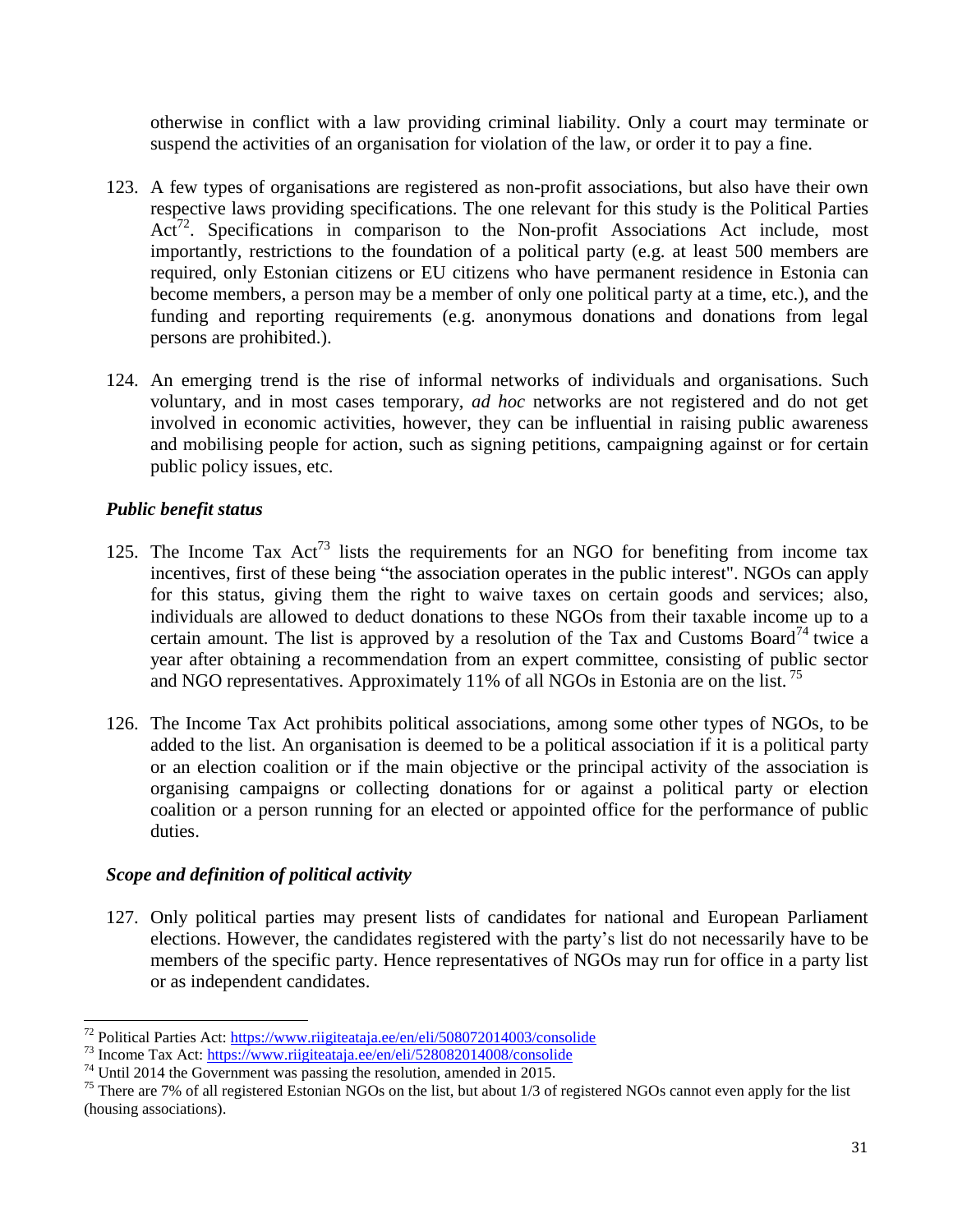- 128. The Local Government Council Election Act<sup>76</sup> allows also election coalitions to participate in the local elections, in addition to the political parties and independent candidates. An election coalition is a civil law partnership formed by Estonian citizens and citizens of the EU who have the right to vote. It is formed on the basis of a written contract whose objective is to express the political interests of its members and supporters at the local government level.
- 129. Similarly to others legal persons, NGOs in Estonia are neither allowed to donate money to political parties nor to pay the expenses for or make concessions to a political party, unless the latter is also available to other persons in ordinary economic activities (e.g. it is not allowed to run a paid advertisement campaign in support of a particular party). The ban on donations does not extend to voluntary work. Hence, as long as money is not involved, NGOs are allowed to publicly demonstrate their support or opposition to candidates and/or ideas. However, this is not common practice amongst Estonian NGOs. Rather than picking sides, and mobilising its members and the wider public to vote for a certain candidate or party, NGOs organise open debates and present their ideas to the candidates prior to the elections.

## *Public policy activities*

- 130. The Constitution guarantees several rights to citizens with regard to public policy activities: everyone has the right to freely disseminate ideas, opinions, beliefs and other information by word, print, picture or other means; to form non-profit associations and federations; to abide by his or her opinions and beliefs; to address informational letters and petitions to government agencies, local authorities and their officials; everyone is entitled to free access to information disseminated for public use; and anyone whose rights and freedoms have been violated has the right of recourse to the courts.
- 131. Additionally, a number of specific laws regulate the right of the public and NGOs to participate in policy-making. The Public Information  $Act^{77}$  sets the rules which the public sector has to follow for guaranteeing access to information. The Response to Memoranda and Requests for Explanations and Submission of Collective Addresses  $Act^{78}$  obliges the parliament to debate and form a position on collective addresses submitted to them, proposing on how to amend the existing regulations or how to improve the community life, provided that the address has at least 1000 signatories. At local level, at least 1% of the residents with the right to vote (however, not less than five persons) has the right to initiate the passage, amendment or repeal of legislation of the rural municipality or city council or government concerning local issues<sup>79</sup>.
- 132. The Code of Good Conduct for Public Engagement is adopted as a part of the rules for the Government of the Republic.<sup>80</sup> According to the Code, government authorities are responsible for engaging interest groups and the public in the decision-making process in order to ensure

l <sup>76</sup> Local Government Council Election Act: <https://www.riigiteataja.ee/en/eli/501092014006/consolide>

<sup>77</sup> Public Information Act: <https://www.riigiteataja.ee/en/eli/510072014004/consolide>

<sup>78</sup> Response to Memoranda and Requests for Explanations and Submission of Collective Addresses Act: <https://www.riigiteataja.ee/en/eli/507042014003/consolide>

 $\frac{79}{10}$  Local Government Organisation Act: <https://www.riigiteataja.ee/en/eli/518062014010/consolide>

<sup>&</sup>lt;sup>80</sup> Rules for Good Legislative Practice and Legislative Drafting: <https://www.riigiteataja.ee/en/eli/508012015003/consolide>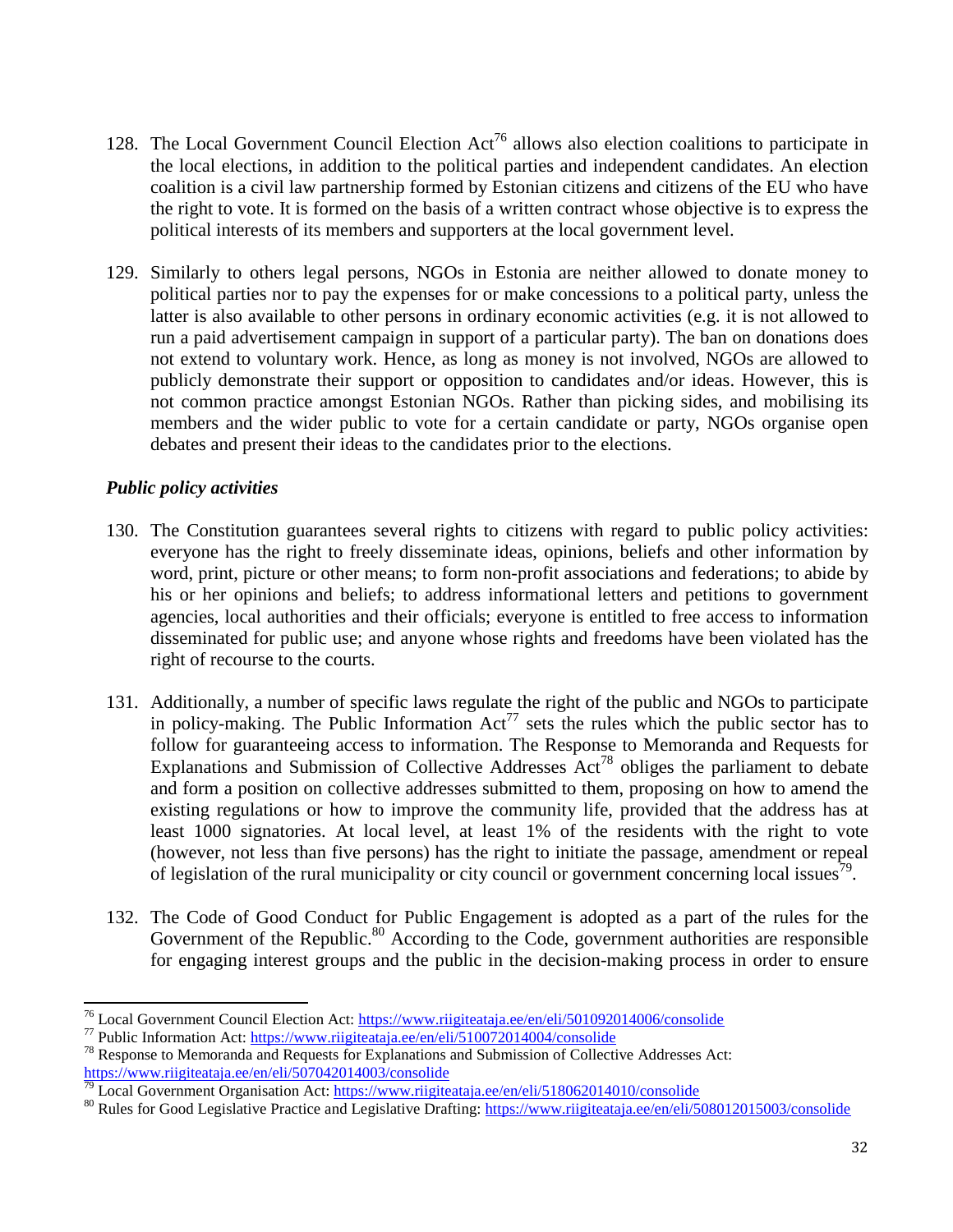the best possible quality and legitimacy of the decisions. A public consultation must in any event be carried out in two stages of proceedings: when applying for a legislative intent and when the draft has already been developed. <sup>81</sup>

- 133. All the ministries have established consultative bodies in their respective fields that include civil society members.
- 134. On their behalf, NGOs are also involved in proactive advocacy initiatives, such as public awareness campaigns, petitions, presenting their views in media, and also protesting, if needed. NGOs are free to implement that kind of activities, no undemocratic restrictions are in place.

## *Foreign funding restrictions*

135. Political parties are prohibited from accepting donations by aliens, except for donations by persons holding a permanent right of residence or long-term resident status in Estonia. There are no restrictions to other NGOs to receive foreign funding. NGOs have to submit annual financial reports to the public registry and these are available to the public for a small fee. Major NGOs also publish their annual reports on their websites to ensure transparency.

# **HUNGARY<sup>82</sup>**

## *General overview*

- 136. In Hungary the two traditional legal forms of NGOs are association and foundation. In addition to these, Hungarian legislation recognises an unincorporated legal form known as civil group for organisations that aim to operate without legal personality. These three legal forms are considered 'civil society organisation' as per the definition of the law. In addition, non-profit organisations may be established in other legal forms, including non-profit corporations.
- 137. An association is the main form of membership-based organisations, regulated under Law V of 2013 on the Civil Code (Civil Code)<sup>83</sup> and Act CLXXV/2011 on freedom of association, public benefit status and the operation and support of Civil Society Organisations (CSOs) (CSO Act)<sup>84</sup>. It is established for the continuous realisation of the common, permanent aim of the members determined in the articles of association and has a registered membership.<sup>85</sup> At least ten natural persons, legal persons, and/or organisations without legal personality are required to form an association.<sup>86</sup> The special forms of associations are: alliance, political party and trade union. According to the CSO Act, an association may be created for any purpose that is consistent with the Fundamental Act of Hungary and is not unlawful. An association cannot be

 $\overline{\phantom{0}}$  $81$  However, this does not fully work in practice as only around 19% of drafts had this "legislative intent" beforehand in 2014, other drafts were developed without it.

<sup>&</sup>lt;sup>82</sup> This section is developed based on the case study in ICNL's Political Activities paper and updated by Eszter Hartay, Legal Advisor at the European Center for Not-for-Profit Law (ECNL).

<sup>&</sup>lt;sup>83</sup> Available at: [http://net.jogtar.hu/jr/gen/hjegy\\_doc.cgi?docid=A1300005.TV](http://net.jogtar.hu/jr/gen/hjegy_doc.cgi?docid=A1300005.TV)

<sup>&</sup>lt;sup>84</sup> Available at: [http://net.jogtar.hu/jr/gen/hjegy\\_doc.cgi?docid=A1100175.TV](http://net.jogtar.hu/jr/gen/hjegy_doc.cgi?docid=A1100175.TV)

<sup>85</sup> Article 3:63 of the Civil Code

<sup>86</sup> Article 3:64 of the Civil Code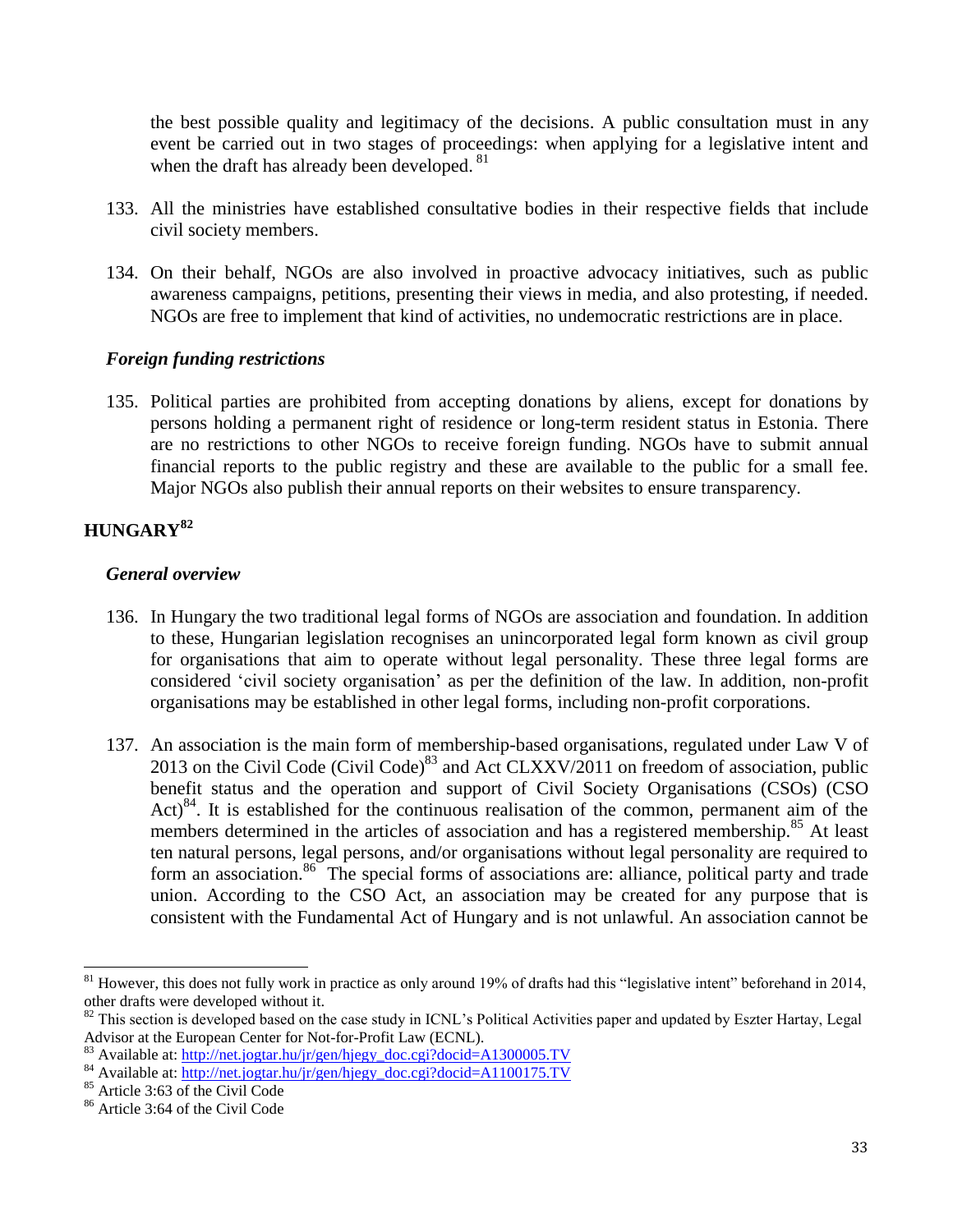formed for criminal, military, unlawful purposes or to undertake a public task which is reserved for state bodies. <sup>87</sup>

- 138. The establishment and operation of foundations is also regulated in the Civil Code and the CSO Act. A foundation is a legal person established by the founder for the continuous realisation of the permanent purpose determined in the articles of association.<sup>88</sup>
- 139. Both associations and foundations are registered by the county court competent as per the seat of the organisation. The registration process is regulated by the Act CLXXXI/2011 on the court registration of CSOs and the relative procedural rules.<sup>89</sup> The county courts keep separate registries and there is a centralised electronic system operated by the National Office for the Judiciary, including a publicly available national register of foundations, associations and other non-commercial organisations.<sup>90</sup>
- 140. The non-profit corporations are regulated in the Act V/2006 on corporate transparency, registration and dissolution procedure.<sup>91</sup> A corporation is non-profit if the founding document includes that the profit arising from its activity shall not be distributed among the members but enrich the assets of the company. All corporation forms (e.g., limited liability company, shareholder company) can be established and operate in a non-profit manner.<sup>92</sup>
- 141. NGOs are generally free to engage in all forms of political activities. Restrictions to engage in political activities apply if the organisation acquires the status of a public benefit organisation (PBO). In this case, the NGO must not pursue direct political activity, must be independent of political parties, and must not provide financial support to them.<sup>93</sup> An NGO may not pursue direct political activity also in case it would like to become the beneficiary of the percentage designation mechanism.<sup>94</sup>
- 142. The operation and management of political parties is regulated in Act XXXIII/1989.

## *Public benefit status*

- 143. If an NGO acquires PBO status then the organisation is subject to limitations in terms of its engagement in political activities.
- 144. Chapter VII of the CSO Act regulates the eligibility criteria, operation, management and supervision of PBOs. As a precondition for the status, the NGO shall undertake public benefit activity, which is defined as an activity that directly or indirectly serves the completion of

 $\overline{\phantom{0}}$ Article  $3(3)-(5)$  of the CSO Act

Article 3:378 of the Civil Code

<sup>89</sup> Available at: [http://net.jogtar.hu/jr/gen/hjegy\\_doc.cgi?docid=A1100181.TV](http://net.jogtar.hu/jr/gen/hjegy_doc.cgi?docid=A1100181.TV)

<sup>90</sup> Public bodies, private pension funds etc.

<sup>&</sup>lt;sup>91</sup> Available at:  $\frac{\text{http://net.jogtar.hu/jr/gen/hjegy_doc.cgi?docid=A0600005.TV}}{22 \text{ Art } 0.05 \text{ Act } V/2006}$ 

Art. 9/F Act V/2006

<sup>&</sup>lt;sup>93</sup> Act CLXXV/2011, Article 34 (1) (d).

<sup>&</sup>lt;sup>94</sup> The percentage designation mechanism is an indirect form of state support that allows taxpayers to dedicate 1% of their personal income tax to a qualifying CSO or a range of state, cultural and educational institutions and an additional 1% to a church or a specific budget priority.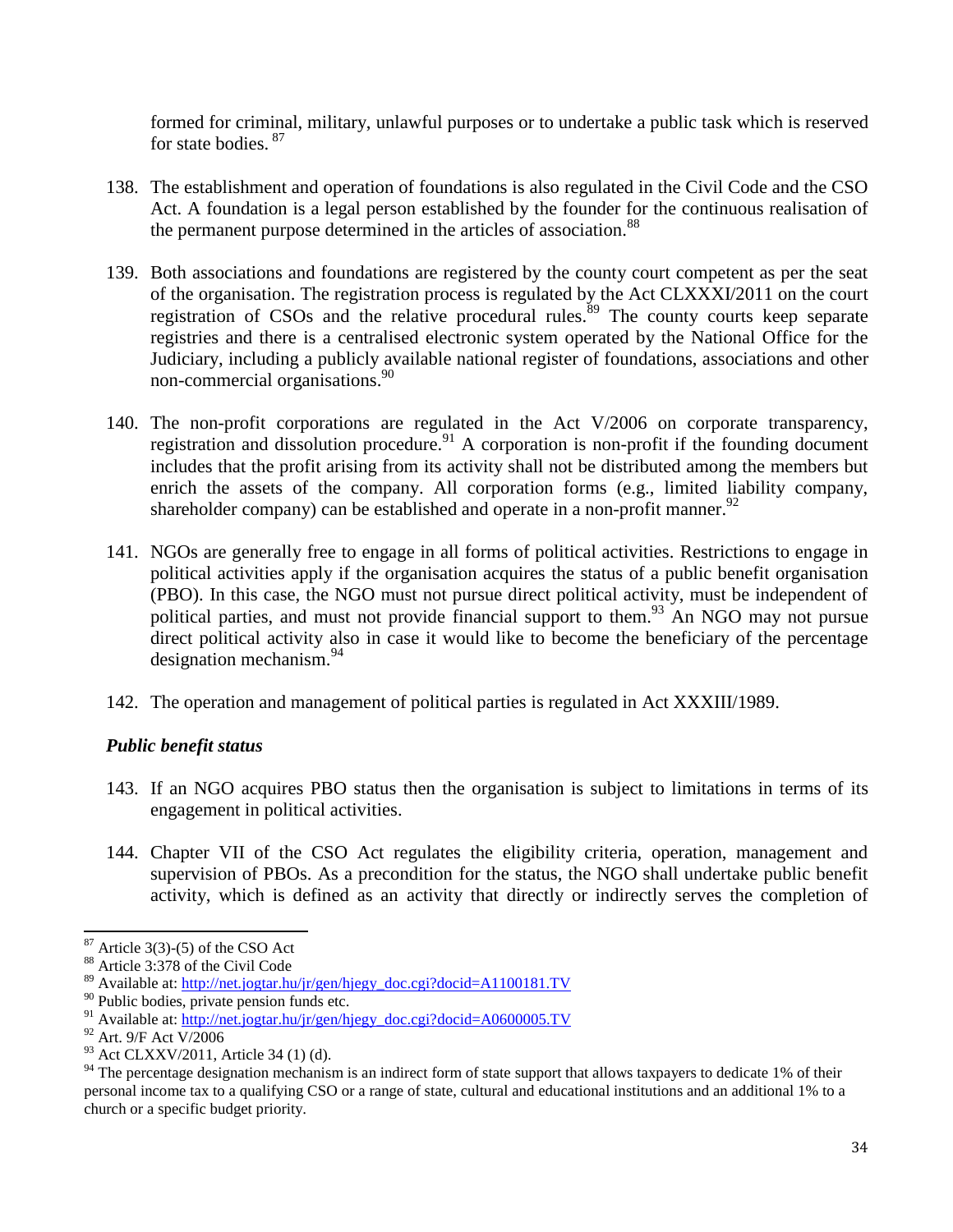public (governmental or local governmental) tasks and thereby contributes to the satisfaction of the common needs of society and individuals.

- 145. In order to obtain PBO status the organisations must fulfil a set of criteria. Qualifying organisations must prove that they had sufficient resources and sufficient social support in the past two closed financial years. For the purposes of the present study the most important criteria are that the organisation shall not undertake direct political activity, shall be independent from any political parties, and shall not provide financial support to them.
- 146. Although PBOs cannot support political parties, political parties may support PBOs.
- 147. Except for "direct political activities," other forms of "political" engagement are allowed for PBOs in Hungary. At the same time, they must be "independent from political parties" in order to receive the status. Theoretically, if they lose their independence, the PBO status may be revoked by the court. However, there is no clear legal guidance as to when a PBO, which is legitimately involved in campaigning and advocacy, violates the independence requirement. Also, there has been very little case law which would help to determine "good practice" or the limits of political involvement of PBOs in Hungary.

## *Scope and definition of political activity*

148. Under Article 2 point 22 of the CSO Act, "direct political activity" includes

*"political activity undertaken for the benefit of a political party, nomination of candidates during the Parliamentary election or to the county or metropolitan local government council, nomination of a member of the European Parliament, nomination to the council of a city with county rights, and nomination of a mayor; the nomination of mayor or nomination at the local and minority local government election by certain minority organisations determined by law are not considered as direct political activity."*

149. Based on this definition, there are no limitations to nominate candidates for local government councils at the municipal level (including districts of the capital); in fact, even PBOs may nominate and/or support candidates for *local* elections.

## *Public policy activities*

 $\overline{\phantom{0}}$ 

150. The legal framework enables NGOs to take part in the policy and decision-making process. According to the Act CXXX/2010 on Legislation<sup>95</sup>, if the law provides explicitly the right to any state, local government or other organisation to comment on a draft legal regulation affecting their legal status or responsibilities, the drafter of the legal regulation shall ensure that the affected entity can exercise its right. The detailed rules are laid down in the Act CXXXI/2010 on the social participation in the preparation of legal regulations. <sup>96</sup> The rules of procedure of the Government may determine further regulations as well.

<sup>&</sup>lt;sup>95</sup> Available at: [http://net.jogtar.hu/jr/gen/hjegy\\_doc.cgi?docid=A1000130.TV](http://net.jogtar.hu/jr/gen/hjegy_doc.cgi?docid=A1000130.TV)

<sup>96</sup> Available at: [http://net.jogtar.hu/jr/gen/hjegy\\_doc.cgi?docid=A1000131.TV](http://net.jogtar.hu/jr/gen/hjegy_doc.cgi?docid=A1000131.TV)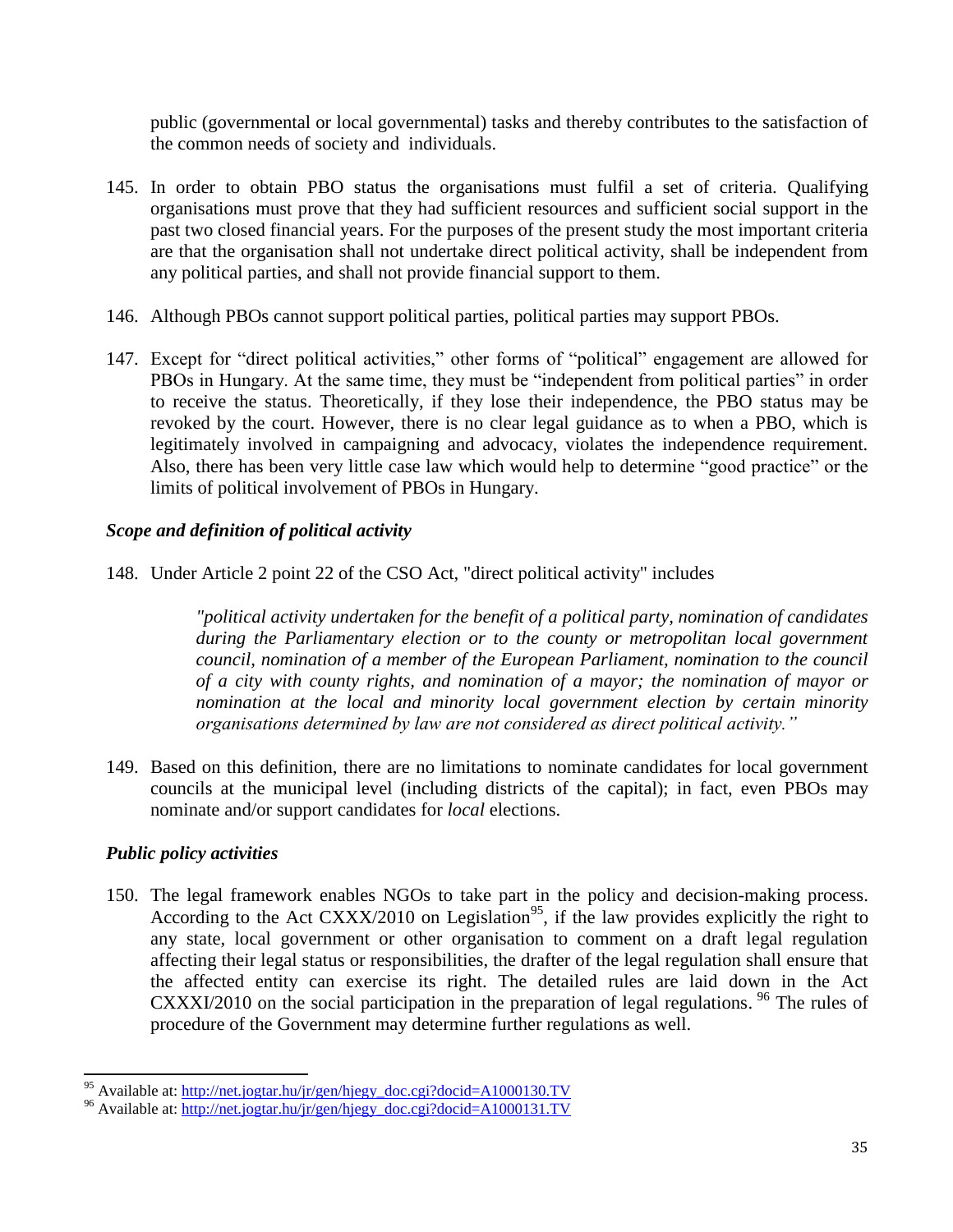- 151. According to the Act on the social participation in the preparation of legal regulations, the drafts and motivation of laws, government decrees and ministerial decrees shall be subject of consultation. However, according to the scope of the Act it applies only to those legal regulations which were drafted by one of the ministries. Consequently, if a Member of Parliament submits a draft law directly to the Parliament, it can circumvent the requirement of consultation.
- 152. The two main forms of consultation are general consultation and direct consultation. General consultation means the disclosure of the draft legal regulation on the website of the ministry and the possibility to send comments via e-mail. Direct consultation refers to a closer cooperation with organisations based on a partnership agreement. A partnership agreement may be concluded with organisations which are ready for mutual co-operation and represent broader social interest or undertake scientific activity in the given field of law. Strategic partners can be especially civil society organisations, churches, professional and scientific organisations, public bodies, national minority self-government trade unions, higher education institutions and others.
- 153. In addition, under the Act CCXXXVIII/2013 on Referendum Proposal, European Citizens' Initiative and Referendum Procedure, associations may organise a citizens' initiative with the aim of setting a local referendum if the given issue is related to the purpose of the association as determined in its articles.<sup>97</sup>
- 154. The notion of complaint and whistleblowing is regulated by a separate Act CLXV of 2013 on complaints and public interest disclosure.<sup>98</sup> A complaint is a request that aims to eliminate the violation of individual rights or interests and is not subject to court, administrative or other procedures. Public interest disclosure draws the attention to a circumstance the remedy or elimination of which serves the interest of a community or the whole society. Anyone, including NGOs, can turn to the competent authorities with a complaint and public interest disclosure. Both may contain recommendations for legislation.<sup>99</sup>
- 155. Some ministries established cross-sectoral advisory councils in their respective fields, including representatives of NGOs. Such councils exist in several fields, including public education, disability, minorities, environment protection and others.<sup>100</sup> Through these councils NGOs can follow and analyse the development of the specific field; share their opinion related to the proposed measures and the draft legal regulations; and propose specific decisions, programmes and legal regulations.
- 156. In addition, NGOs, including PBOs, may submit position papers, opinions, policy papers, analyses, and recommendations to members of the Parliament at any time. NGOs, including PBOs, may also organise campaigns and protests for or against a legislative initiative, including freely mobilising their members to write letters, send emails, join a protest event, or any other

l  $^{97}$  Act CCXXXVIII/2013 on Referendum Proposal, European Citizens' Initiative and Referendum Procedure, available at: [http://net.jogtar.hu/jr/gen/hjegy\\_doc.cgi?docid=A1300238.TV](http://net.jogtar.hu/jr/gen/hjegy_doc.cgi?docid=A1300238.TV)

<sup>98</sup> Available at: [http://net.jogtar.hu/jr/gen/hjegy\\_doc.cgi?docid=A1300165.TV](http://net.jogtar.hu/jr/gen/hjegy_doc.cgi?docid=A1300165.TV)

<sup>&</sup>lt;sup>99</sup> Article 1 of Act CLXV of 2013 on complaints and public interest disclosure

<sup>100</sup> e.g., National Disability Council, National Public Education Council, Council on Senior Citizen, Roma Coordination Council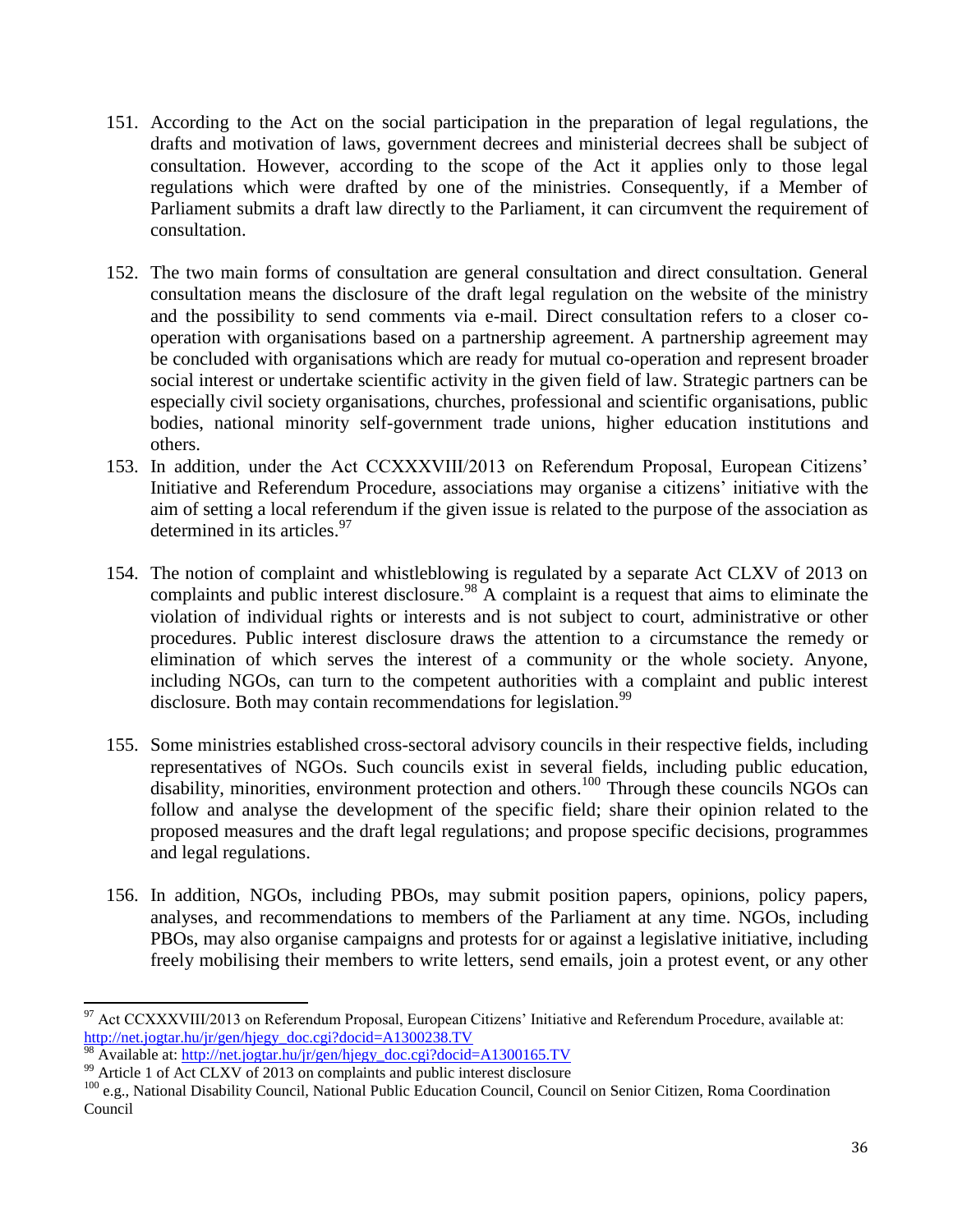campaign activity relating to a certain piece of legislation. Also, NGOs in Hungary are free to conduct a workshop or a conference to educate the public on an issue of importance with or without taking a position on the issue.

## *Foreign funding restrictions*

157. According to the Law XXXIII/1989 on Operation and Financing of Political Parties, political parties may not accept monetary support from a foreign government, organisation or citizen. Anonymous donations cannot be accepted; those would have to be paid to the Foundation of the Party. Such a restriction does not apply to NGOs in any form. Hungarian legislation does not differentiate between domestic and foreign donations to NGOs.

## **MOLDOVA<sup>101</sup>**

l

## *General overview*

- 158. The two main forms of NGOs in Moldova are public associations and foundations. They are regulated by the Civil Code, the Law on Public Associations and the Law on Foundations.
- 159. The Civil Code<sup>102</sup> of the Republic of Moldova Nr. 1107 of 06.06.2002 distinguishes three forms of non-commercial organisations: associations, foundations and institutions. According to Article 187 of the Civil Code, non-commercial organisations can undertake any activity as allowed by law and related to the implementation of the statutory mission.
- 160. Associations are membership-based non-commercial organisations which are voluntarily established by physical and legal entities in order to satisfy non-material needs. Associations are created according to the law and are based on common interest, which does not contradict public order and morality. Associations may acquire the following organisational forms: public associations, religious associations, party or other civic and political organisation, trade union, association of legal entities, patronage or other forms according to the law (Article 181 of the Civil Code).
- 161. A foundation is a non-membership non-commercial organisation, founded by one or several physical and legal entities, which possesses assets and pursues non-commercial purposes as provided by the founding charter (Art. 182 of Civil Code).
- 162. An institution is a non-commercial organisation created by one or more founders (either physical persons or legal entities, including public legal entities), for the purpose of carrying out management, social, cultural or other functions of a non-commercial nature and is fully or partially funded. (Art.183 of Civil Code)

<sup>&</sup>lt;sup>101</sup> This is section is developed by Hanna Asipovich, Policy Officer at the European Center for Not-for-Profit Law (ECNL) <sup>102</sup> Civil Code of Republic of Moldova, Articles 180:

<http://lex.justice.md/viewdoc.php?action=view&view=doc&id=325085&lang=1>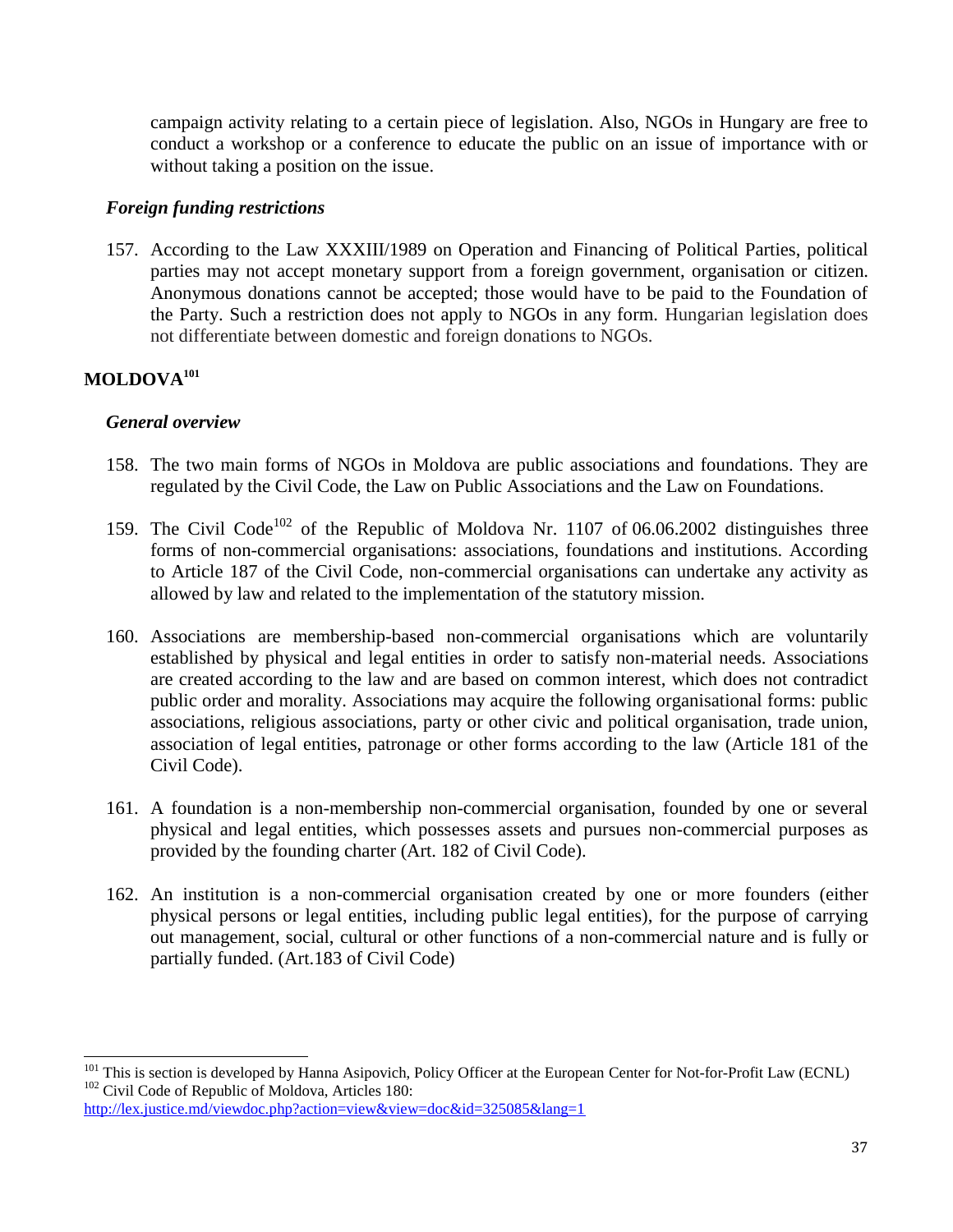- 163. The Law on Public Associations<sup>103</sup> Nr. 837 of 17.05.1996 provides an extended definition of a public association with examples of possible organisational types, for example, human rights, women's rights, pacifists' associations and others. The law specifically prescribes that parties and other civic and political organisations are regulated by a separate law.
- 164. The Law on Foundations<sup>104</sup> Nr.581 of 30.07.1999 provides a definition of foundations as noncommercial non-membership organisations. It does not set any limits on activities apart from those prescribed by law.
- 165. According to the Registry<sup>105</sup> of Non-commercial Organisations of the Ministry of Justice, 10,153 non-commercial organisations are registered at the national level. The Registry was launched in 2012 by the Department of Non-commercial Organisations at the Ministry of Justice. The Department is responsible for accepting, registering and processing applications for registration by all types of non-commercial associations, including public associations, foundations and political parties. The State Registry of Non-commercial Organisations is available in a searchable excel format online and provides information on the date of registration, title and form of non-commercial organisation, its governance structure, statutory purposes, areas of activity and other information.

## *Public benefit status*

l

- 166. Public benefit status is regulated by the Law on Public Associations articles 30-33. Associations can apply for public benefit status if they have legal status and have operated for more than 1 year; their statute includes exclusively public benefit activities (the list of activities is provided by the law); there is no conflict of interest in applying for the status (family members in the Certification Commission or other).
- 167. The law defines as public benefit activities those activities which are provided at no or low cost in order to develop and support areas such as education, science, culture and art, health, social protection of vulnerable groups, protection of the environment and other activities which are in the interest of the general public or a local community. The Certification Commission can identify other areas of activities which can be regarded as public benefit activities.
- 168. Public benefit organisations can carry out activities in accordance with their statutory documents. The statute must include a non-profit clause and non-distribution of assets among the members and founders in case of termination; use of assets for only statutory purposes; prohibition of campaigning in favour of and/or providing financial resources to support political candidates during elections or assignment of a public official.

<sup>&</sup>lt;sup>103</sup> Law on Public Associations, 1996:<http://lex.justice.md/viewdoc.php?action=view&view=doc&id=325424&lang=1>

<sup>104</sup> Law on Foundations, 1999[: http://lex.justice.md/viewdoc.php?action=view&view=doc&id=311692&lang=1](http://lex.justice.md/viewdoc.php?action=view&view=doc&id=311692&lang=1)

<sup>&</sup>lt;sup>105</sup> The registry is available online at the Ministry of Justice page: [http://rson.justice.md/organisations.](http://rson.justice.md/organisations)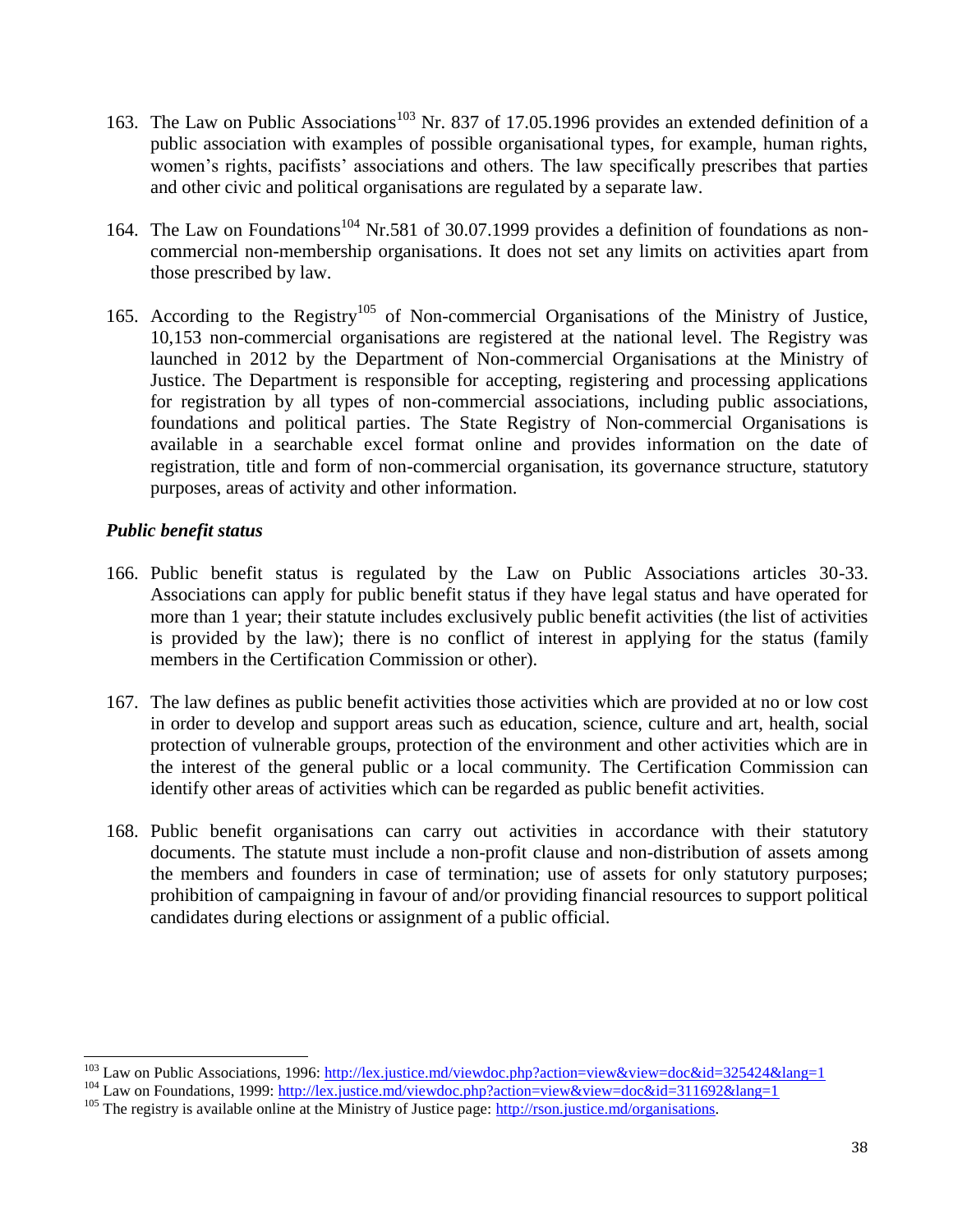169. There are no specific benefits available for public benefit organisations. <sup>106</sup> After the Fiscal Code and the Law on Public Associations were amended in 2013, all NGOs, regardless of their public benefit status, can request tax exemption from the fiscal authorities. As a result, NGOs have few tangible incentives to obtain public benefit status.

## *Scope and definition of political activity*

- 170. Moldovan legislation does not provide a clear definition of a political activity. According to Article 17 (1) of the Law on Political Parties Nr. 294 of 21.12.2007, political parties carry out activities with the purpose of implementing their political will, as prescribed by their charters and programmes registered in accordance with the law.
- 171. Both associations and foundations are not restricted by law in the right to undertake political activities. However, public associations may be deprived of the possibility for direct state support, fiscal benefits, state financing and loans in case they are involved in campaigning in favour or against political parties and candidates during elections.
- 172. Specific restrictions apply to associations with regard to political campaigning and financial support to a political party, or a candidate during the elections. According to Article 8 (4) of the Law on Public Associations, in case of public campaigning by a member of the association, the association does not have the right to access direct and indirect state financing. It must return the received financial support and the management must announce through the mass media its neutrality. The persons responsible for the political campaigning statements are liable by law.
- 173. If a public association uses funds received from foreign or state sources and donations by physical persons and legal entities to support a political party or a candidate during electoral campaigns, these funds are subject to confiscation based on a court decision. Public associations are liable according to the law (Law on Public Associations, Article 8 (5).

## *Public policy activities*

l

174. Article 33 of the Law on Public Associations expressly states the right of public benefit associations to affect public policies: Government policy to support public benefit associations is based on the following principles:

> *a) Provide public benefit associations with the right to participate in the development and implementation of public policies;*

> *b) Ensure the effective implementation of public programmes and projects through the active involvement of public benefit associations; […]*

 $106$  According to the changes to the Fiscal Code (2014), public associations with the status of public benefit can be beneficiaries of the 2% income tax designation mechanism by physical persons and legal entities. However, as of end of 2015 there is no implementing mechanism adopted for associations to apply this benefit in practice.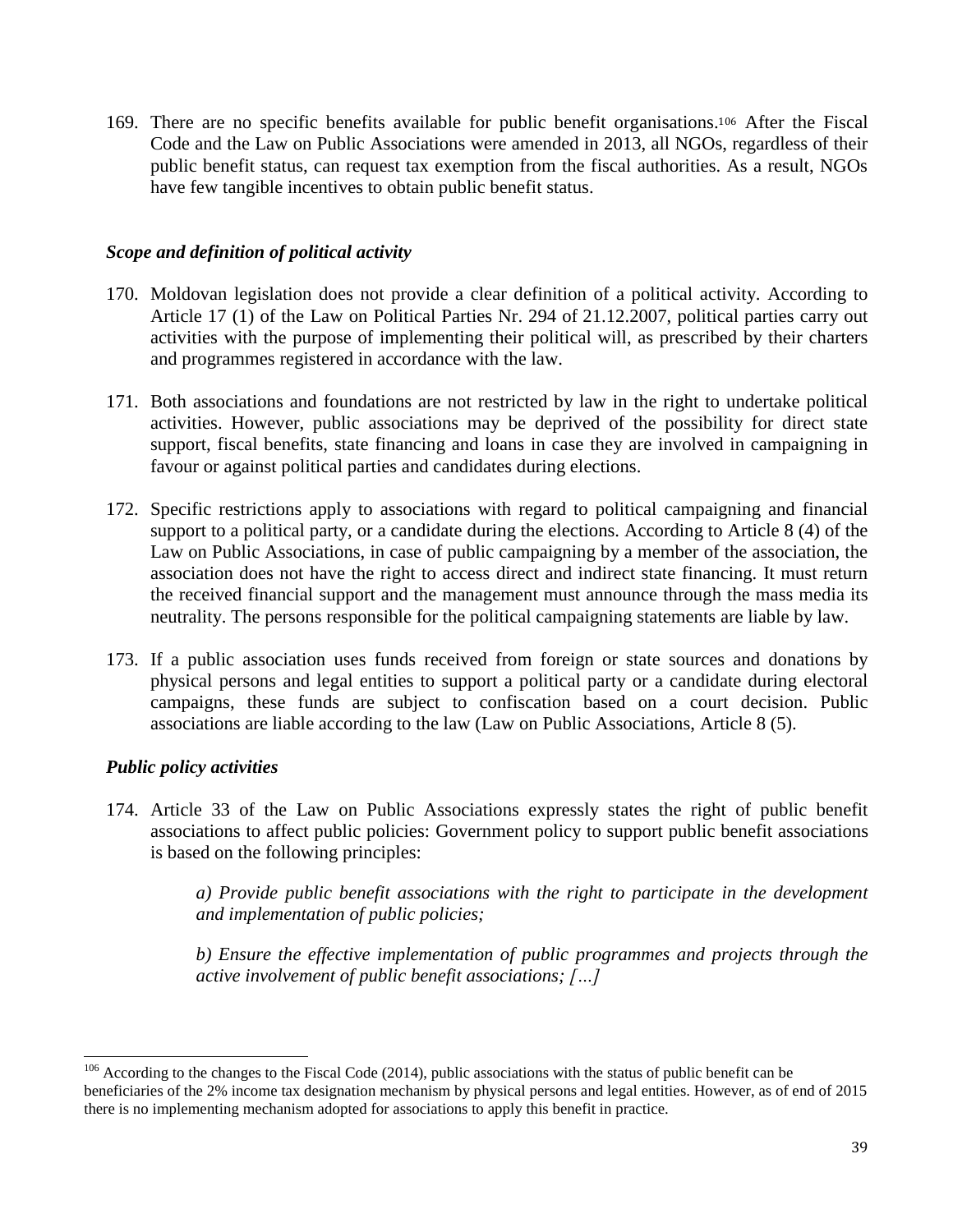- 175. Apart from the restrictions on political campaigning and financing of political parties and candidates, Moldovan NGOs do not have any restrictions on the types of public policy activities they can carry out.
- 176. The Moldovan government is one of the regional champions in developing and adopting legislation related to public participation in decision-making. For example, Moldova is a successful participant of the Open Government Partnership initiative with flagship commitments by the government to ensure access to and participation in the creation of public policies.
- 177. The Law on Transparency in Decision-Making <sup>107</sup> Nr. 239 was adopted in 2008. It regulates the responsibilities of public authorities in carrying out consultations on public policies, establishing co-operation mechanisms with society and providing access to information. The law was improved through amendments adopted in 2014, which clarified the procedure and deadlines on consultation, responsibilities of public authorities and their responsibility for violation of the procedures.
- 178. There are several policy documents that establish the framework for co-operation in Moldova. The Parliament's Concept on Cooperation (2005) regulates relationships between Parliament and NGOs, sets rules on consultations and participation of NGOs in law-making. However, according to some NGOs, it is not applied in practice.<sup>108</sup> The National Strategy for Civil Society Development 2012-2015<sup>109</sup> is a framework policy document for development of the NGO sector, also adopted by the Parliament and implemented by the Government. The cooperation document includes a specific objective 1.2 on strengthening the capacity of state officials and civil society organisations for co-operation in developing and monitoring of the implementation of public policies. The section provides for organising training and awareness activities as well as stimulating participation of NGOs in the decision-making process. However, the Strategy expires and the objective has not been achieved.
- 179. NGOs are included as essential participants in the EU association processes. In 2013, Moldova hosted the Civil Society Forum of the Eastern Partnership, organised under the auspices of the Moldovan government. Article 442 of the EU-Moldova Association Agreement which was signed on 27 June 2014 and ratified by the Moldovan government on 2 July 2014, provides for establishing a new civil society platform. The platform will bring together the European Economic and Social Committee and Moldovan civil society with the purpose of keeping the sector informed of and to gather their input for implementation of the Association Agreement.
- 180. In addition, there are two national level mechanisms which facilitate participation in policy and law making.

 $\overline{a}$ 

 $107$  Law on transparency in decision-making, 2008:

<http://lex.justice.md/viewdoc.php?action=view&view=doc&id=329849&lang=1>

<sup>&</sup>lt;sup>108</sup> See for example a recent mapping study: Civil Society Organisations from the Republic of Moldova: Development, Sustainability and Participation in Policy Dialogue, 2014, p. 26:

[http://www.csdialogue.eu/sites/default/files/civil\\_society\\_mapping\\_csdp\\_spring\\_2015\\_0.pdf](http://www.csdialogue.eu/sites/default/files/civil_society_mapping_csdp_spring_2015_0.pdf)

<sup>&</sup>lt;sup>109</sup> The National Strategy for Developing Civil Society for 2012-2015: http://www.fhi360.md/docs/MD\_Strategy\_2012-2015\_unofficial\_translation\_ENG.pdf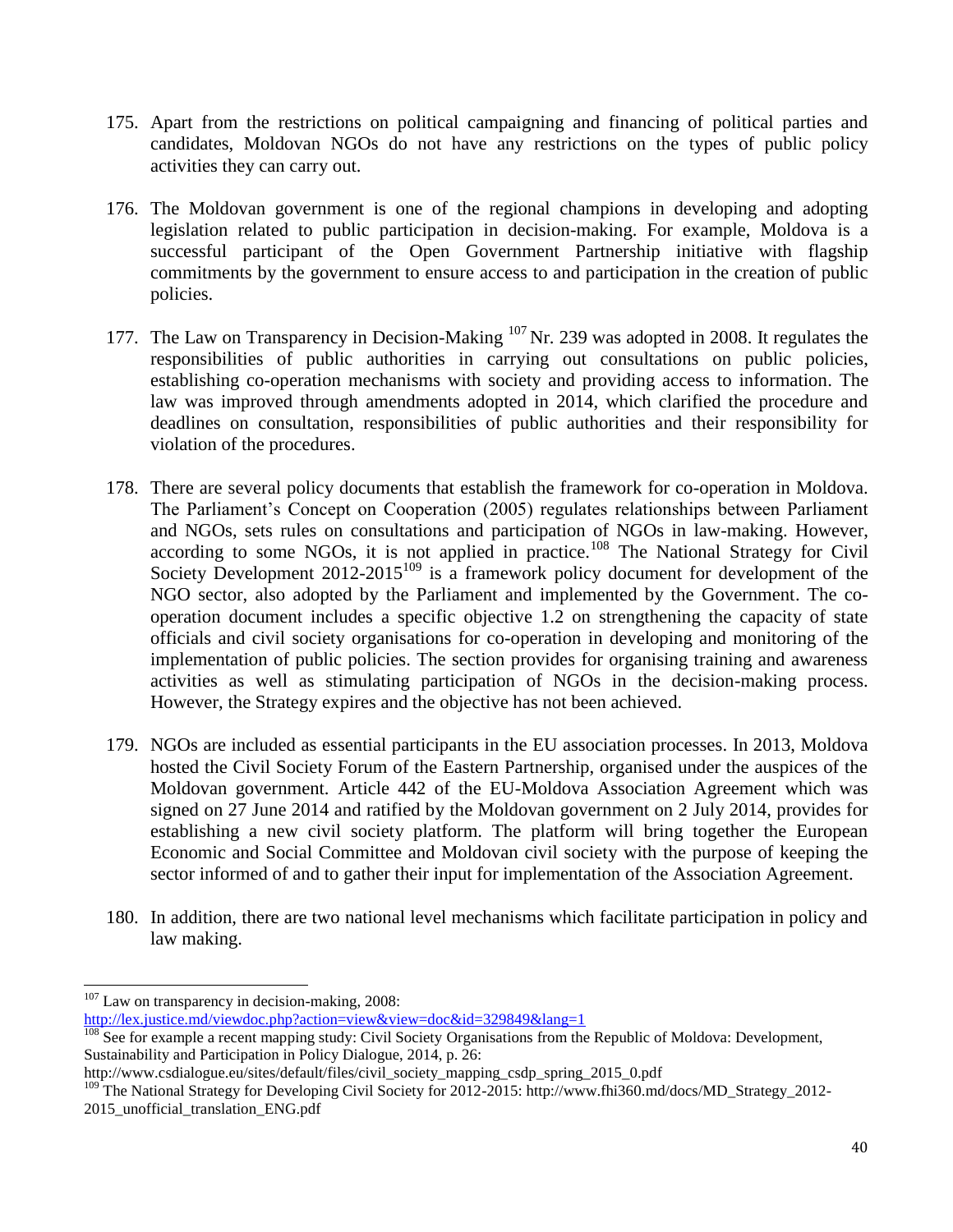- 181. The National Council for Participation  $(NCP)^{110}$  was established in 2010 to serve as an advisory body and a liaison between the government, civil society and the private sector. The NCP aims to include experts in various fields, including NGOs, who provide expert opinion to the government's legal and policy drafts. The mandate of the first Council has expired.<sup>111</sup>
- 182. The NGO Council is a representative body of the Moldovan NGO sector. Every two years, the NGO Council members are elected at the national conference of NGOs. The NGO Council is active in the promotion of NGO related legislation and other public policies, such as the banning of smoking in public places. The NGO Council holds regular press conferences, publishes press releases and maintains its own webpage with at least weekly activity.

## *Foreign funding restrictions*

183. There are no restrictions on foreign funding in Moldova.

# **NETHERLANDS<sup>112</sup>**

## *General Overview*

184. The Netherlands is a relatively "high trust society"<sup>113</sup> where membership in all kinds of organisations is a widespread, deeply rooted tradition: the vast majority of citizens participate in at least one "group or association."<sup>114</sup> Dutch society tries to give ample space to newcomers in their non-violent struggle for democratic power.<sup>115</sup> Unless indicated otherwise, hereinafter we refer to all types of "gatherings of likeminded persons", registered or unregistered, as NGOs.

#### *Basic legal framework for NGOs*

185. NGOs may take many forms. They are not characterized by the "not for profit" (NPO) criteria only and are allowed also to lobby and promote business interests. All NGOs, be it with a political aim or public interest enjoy the same rights and duties. NGOs are free to choose any type of organization that suits their goals. The term "association" in Article 8 of the

 $\overline{\phantom{0}}$ <sup>110</sup> The National Council for Participation:<http://www.cnp.md/>

<sup>&</sup>lt;sup>111</sup> When the government launched a selection process for the new Council in summer 2015, there were only a few applications submitted from NGOs to become the expert members. A new call was not issued, and as the result, the future of the National Participation Council is undefined. In its resolution, adopted in November 2015, the 8<sup>th</sup> Moldovan Forum of NGOs called upon the government to create a new National Participation Council: [http://www.consiliulong.md/rezolutia](http://www.consiliulong.md/rezolutia-forumului-ong-editia-a-viii-a/)[forumului-ong-editia-a-viii-a/](http://www.consiliulong.md/rezolutia-forumului-ong-editia-a-viii-a/)

<sup>&</sup>lt;sup>112</sup> This section was developed by Simon Matthijssen, Rotterdam, member of the Expert Council on NGO Law, former local ombudsman in The Netherlands.

<sup>113</sup> Fukuyama, F. Trust: Social Virtues and the Creation of Prosperity. (Simon and Schuster, 1996): p26.

<sup>&</sup>lt;sup>114</sup> Prof. Kennedy estimated a participation of 70-80%, which is a world record. 'Civil society' weleer en nu, De Nederlandse stijl van burgerschap. Nutslezing 2012), p13<http://www.nutslezing.nl/uploads/pdf/NUT-2012.pdf>

<sup>&</sup>lt;sup>115</sup> In the words of North [et.al](http://et.al/). The Netherlands is an "Open Access Order", see: North, D.C. et al: Limited Access Order: rethinking the Problems of Development and Violence. Cambridge University press 2011.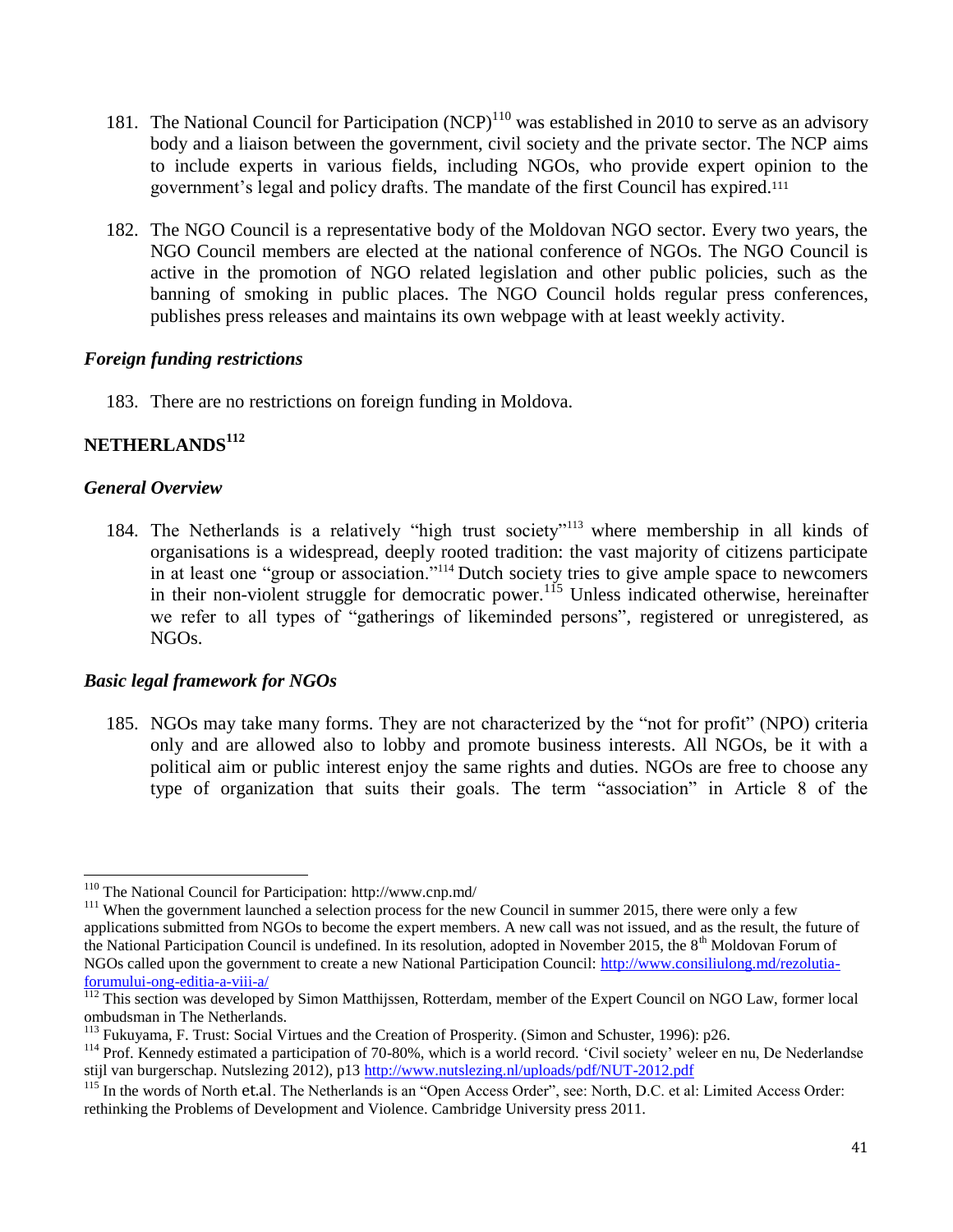Constitution of the Kingdom of the Netherlands<sup>116</sup> implies both registered organisations under the Dutch Civil Code (see below) and other temporary or permanent "gatherings of likeminded citizens" without legal status, such as, for example, circles, support groups, think tanks, benefactors, platforms.<sup>117</sup>

- 186. Legal personality can only be obtained by organizations mentioned in Book 2 of the Dutch Civil  $Code<sup>118</sup>$ . The burden of acquiring (full) legal capacity (a notarial deed and registration in the Chamber of Commerce) is only needed when an NGO chooses to:
	- a. join the elections;
	- b. take part in public policy making<sup>119</sup> and/or lawsuits;
	- c. pursue tax benefits, own assets, receive gifts or inheritances;
	- d. apply for subsidies.
- 187. Book 2 of the Dutch Civil Code defines private and public legal entities. NGOs typically choose between:
	- a. Legally undefined status: These NGOs play an important role in society, but tend to have rather temporary character.
	- b. Associations:<sup>120</sup> gatherings of more than one member, aiming to pursue a common goal, which is not the distribution of profits. In case a profit is generated, it shall be used for the association's purpose, or for research or charity.
	- c. Foundations have separated assets and are established by notarial deed, by one or more natural or legal persons. The aim of foundations is to achieve a particular goal under the supervision of a board. As long as a foundation is not registered in the Trade Register, each board member bears personal liability. A foundation may make profit, but profit distribution must have a philanthropic or social nature.

#### *Case law*

 $\overline{\phantom{0}}$ 

188. Organisations can be dissolved by court order following Art. 2:20 of the Civil Code.<sup>121</sup> There is an active screening to prevent the continuation, or new membership in, or reinstallation of, a (pursuant to a court order) forbidden organisation or political party.<sup>122</sup> Case law shows<sup>123</sup> that

 $116$  Constitution, Art. 8: The right of association shall be recognised. This right may be restricted by Act of Parliament in the interest of public order. [https://www.government.nl/documents/regulations/2012/10/18/the-constitution-of-the-kingdom-of](https://www.government.nl/documents/regulations/2012/10/18/the-constitution-of-the-kingdom-of-the-netherlands-2008)[the-netherlands-2008](https://www.government.nl/documents/regulations/2012/10/18/the-constitution-of-the-kingdom-of-the-netherlands-2008)

In which the financial and legal responsibilities are borne by the natural persons involved.

<sup>118</sup> <http://www.dutchcivillaw.com/civilcodebook022.htm>

<sup>&</sup>lt;sup>119</sup> General Administrative Law Act (further: GALA) Art. 1:2 1. "Interested party" = a person whose interest is directly affected by an order. NGOs can be an interested party and are therefore allowed to participate in the public policy making process (and start procedures against decisions of public authorities). [http://www.scribd.com/doc/274976675/1-Engelse-](http://www.scribd.com/doc/274976675/1-Engelse-Tekst-Awb#scribd)[Tekst-Awb#scribd](http://www.scribd.com/doc/274976675/1-Engelse-Tekst-Awb#scribd)

 $120$  There are associations with or without full legal capacity, while only those with the full legal capacity can acquire registered goods or inheritance. Board members bear a more limited personal liability. Requirements: notarial deed, statutes, registration in Trade Register.

 $121$  HR 18 April 2014, ECLI:NL:HR:2014:948. This case led to some disapproving commentaries: it is not the government who should decide what kind of goals organisation should pursue.

<sup>&</sup>lt;sup>122</sup> Kieswet Artikel G1-4 (Elections Act: the Act of 28 September 1989 containing new provisions governing the franchise and elections). [http://www1.umn.edu/humanrts/research/Netherlands/Netherlands\\_Elections%20Act\\_1989am2009.pdf](http://www1.umn.edu/humanrts/research/Netherlands/Netherlands_Elections%2520Act_1989am2009.pdf)

 $123$  See footnote 122.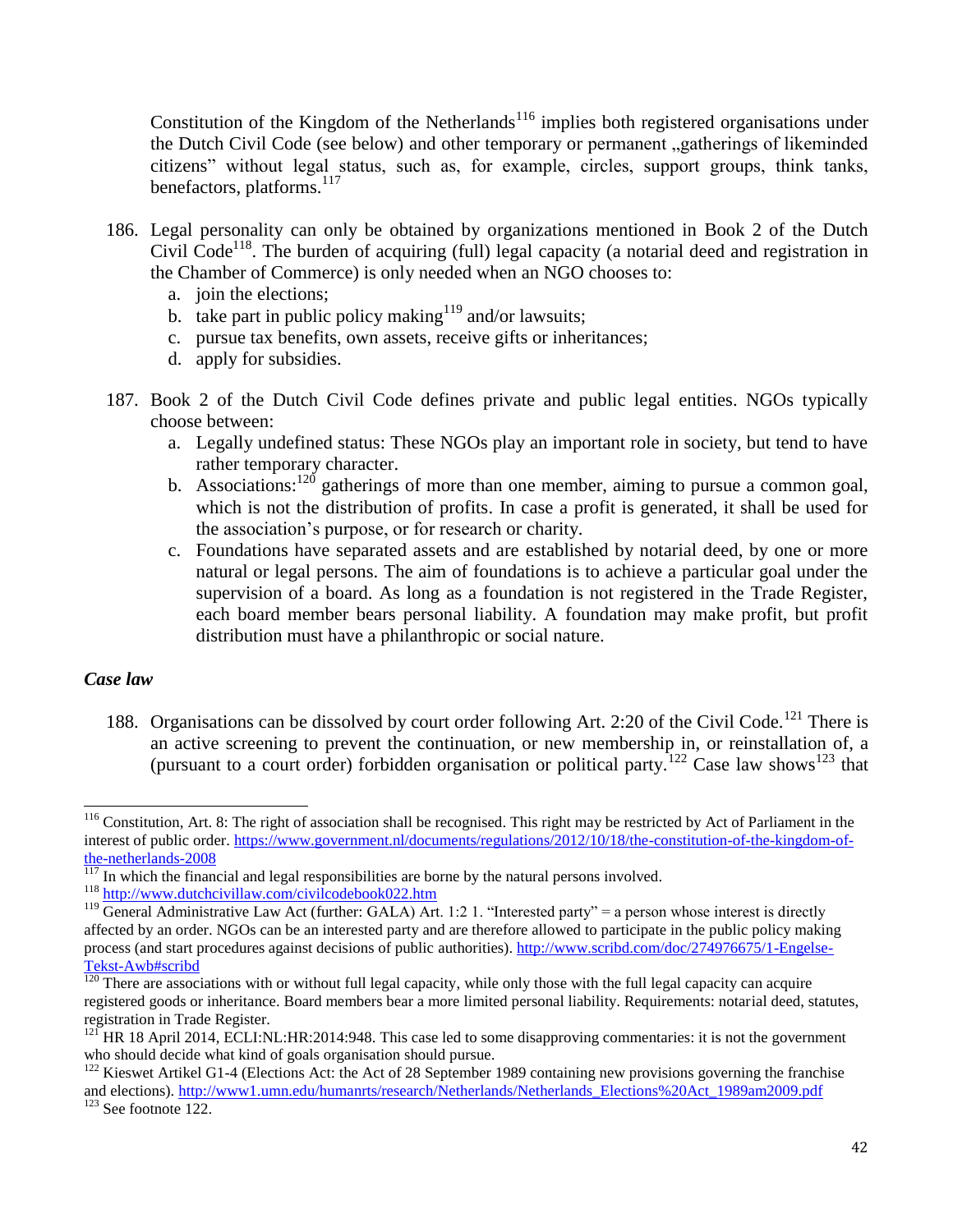rather than the statutory goals, the way an NGO actually works is relevant when deciding on the request for dissolution. NGOs may seek justice at the ECtHR: in two relevant cases the position of the Dutch Government was upheld by the ECtHR.<sup>124</sup> Following the four times political parties have been dissolved,<sup>125</sup> none of them appealed to the ECtHR, therefore the Dutch use of repressive measures against political parties is considered to be in line with the ECtHR.

## *Public benefit status*

189. In the Netherlands, public benefit organisations aim to support ecclesiastical, charitable, cultural, scientific and/or public utility purposes.<sup>126</sup> If acknowledged, these public welfare institutions (Algemeen Nut Beogende Instelling, or ANBIs) benefit from tax advantages in gift and inheritance tax. Donations to ANBIs may be deductible from income or corporate taxes. Recognised ANBI status is not easy to obtain.<sup>127</sup> Recently the High Court has upheld the refusal of tax authorities to grant ANBI status to the Scientology Church, mainly because of the latter's commercial activities.<sup>128</sup>

## *Scope and definition of political activities*

- 190. Under the Dutch law there is no distinction between NGOs pursuing policy change, political activities or classical stage play. Regulations apply when the NGO wants to run for elections.
- 191. The indication (not definition) of *political activities* is only relevant when an NGO wants to be registered, or receives subsidies as a political party. Under the Elections Act, only associations with full legal capacity can register a name for the purpose of participating in elections.<sup>129</sup> When registering, the Central Electoral Committee (Kiesraad) reviews the statutes of the applicant and decides whether its goals can be achieved through representative  $d$ emocracy/politics.<sup>130</sup>

## *Public policy activities*

l <sup>124</sup> E.g.:1<sup>st</sup> [http://hudoc.echr.coe.int/eng?i=001-112340#{"itemid":\["001-112340"\]}](http://hudoc.echr.coe.int/eng?i=001-112340#{"itemid":["001-112340"]}) Staatkundig Gereformeerde Partij vs. The Netherlands: violation of ECHR Art. 14 (equal treatment to men and women for political functions).  $2<sup>nd</sup>$  the Vereniging Martijn went to the ECtHR: [http://www.nltimes.nl/2015/02/03/pro-pedophile-association-loses-eu-court-bid/.](http://www.nltimes.nl/2015/02/03/pro-pedophile-association-loses-eu-court-bid/)

<sup>&</sup>lt;sup>125</sup> 1893 Sociaal-Democratische Bond, 1945 Nationaal-Socialistische Beweging (NSB), 1956 Nationaal Europese Sociale Beweging, 1998 Centrumpartij '86 (CP'86).

 $126$  The author is indebted to the article of David Moore, Katerina Hadzi-Miceva, and Nilda Bullain: A Comparative Overview of Public Benefit Status in Europe. In: The International Journal of Not-for-Profit Law. Volume 11, Issue 1, November 2008: [http://www.icnl.org/research/journal/vol11iss1/special\\_1.htm](http://www.icnl.org/research/journal/vol11iss1/special_1.htm)

<sup>&</sup>lt;sup>127</sup> Summary of requirements: 90% for the public interest, not for profit, integrity, directors or the board may not use or possess the assets if it is their own, not retain more assets than is reasonably necessary for the work, modest remuneration, a policy plan, a reasonable relationship between costs and spending's, after the ending of the institution, the surplus money is devoted to an ANBI with a similar purpose, administrative requirements, publish certain information on a website. <sup>128</sup> [http://www.icnl.org/research/journal/vol11iss1/special\\_1.htm](http://www.icnl.org/research/journal/vol11iss1/special_1.htm)

<sup>129</sup> Elections Act, Art. G1.

<sup>&</sup>lt;sup>130</sup> Elections Act, Article G1.4.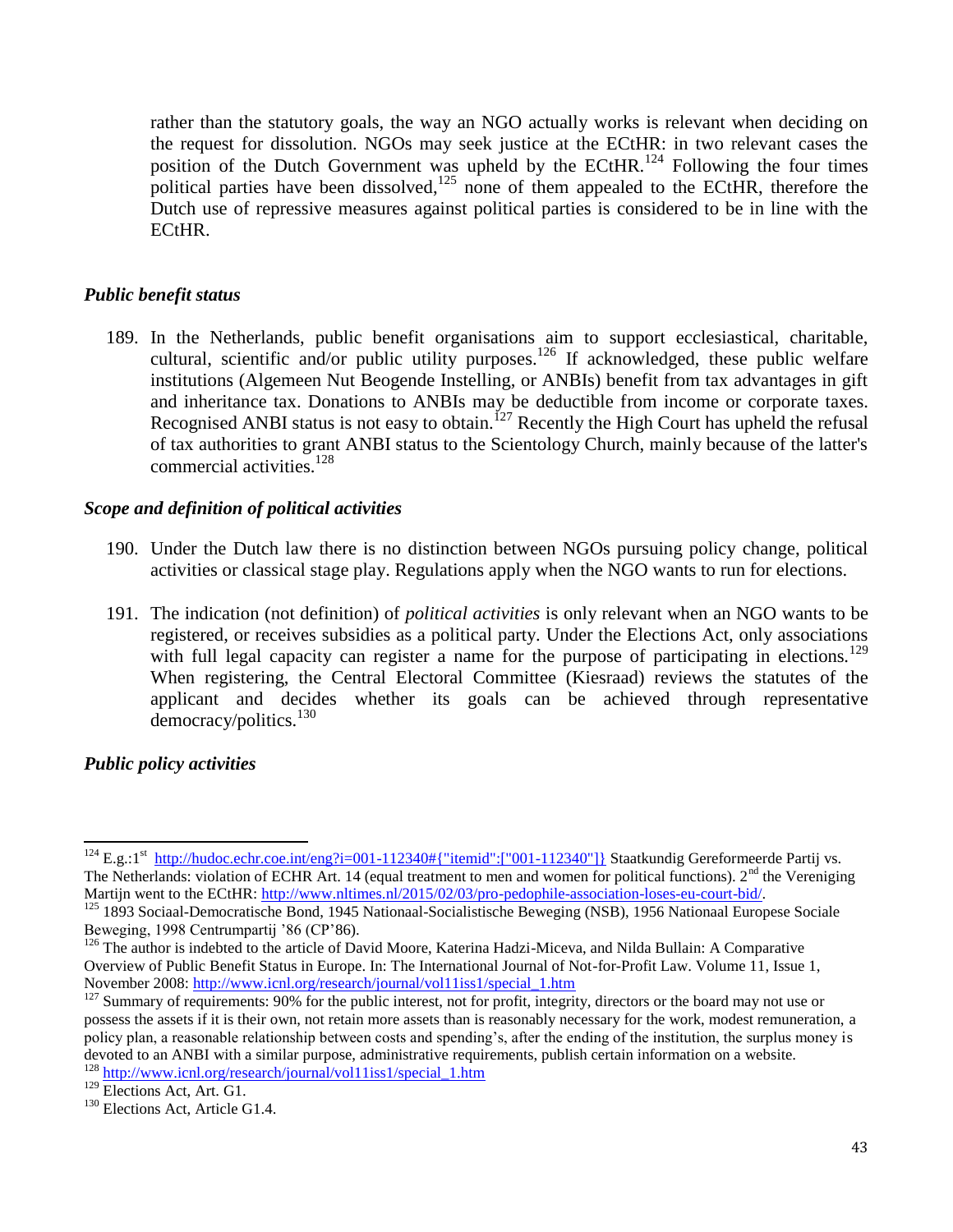- 192. There is no special legislative framework for public policy activities of NGOs as such, nor limitations on activities that NGOs and lobbyists $131$  can undertake, nor general rules about funding or specific restrictions for foreign funding.
- 193. NGOs can voice their political views at any time. Financial bonds with, or support for political parties are allowed and become (only) visible when:
	- a. the NGO is transparent in this respect,
	- b. the NGO makes use of subsidies and needs to meet the rules and regulations of the WFPP,
	- c. the NGO is an association (which constitutes the duty of giving financial statements and annual accounts $^{132}$ ).
- 194. NGOs with an interested person status $133$  can influence the policy making process under the rules of the General Administrative Law Act (GALA). Public authorities are obliged to gather all relevant information before they take decisions,<sup>134</sup> which implies considering the views of all interested parties (like the NGOs involved). GALA also provides a standard minimum procedure (public preparatory procedure)<sup>135</sup> when developing policies. NGOs can participate in this procedure as interested parties.
- 195. Any shortcomings in these procedures are under scrutiny of the administrative court. This is a fairly simple administrative procedure: no lawyer required, small registry or court fees (NGOs, often being repeat players, are feared opponents).
- 196. The National ombudsman has developed guidelines for correct use of the participation procedures.<sup>136</sup> Under special laws, these preparatory procedures can become much more complicated.<sup>137</sup> This is a field where NGO and business lobbyists often meet.
- 197. True participation depends on being well-informed. The Constitution prescribes a general active information obligation for all authorities, especially for all known interested parties. Everyone (also NGOs, even if they are not an *interested party*) can obtain necessary information via the Wet Openbaarheid van Bestuur<sup>138</sup> in case it is not provided unsolicited.

 $\overline{a}$ 

<sup>131</sup> In October 2015, Dutch parliament learned that a significant part of the new banking law (so called *coco-law*, about contingent convertibles) was designed and written by banks instead of the ministry.

<sup>&</sup>lt;sup>132</sup> Dutch Civil Code Book 2, Art. 48, [2:48]

<sup>&</sup>lt;sup>133</sup> Art. 1:2 1. "Interested party" = a person whose interest is directly affected by an order. NGOs can be an interested party and are therefore allowed to participate in the public policy making process (and start procedures against decisions of public authorities).

<sup>134</sup> GALA, Art. 3:2 j°3:1.2.

<sup>&</sup>lt;sup>135</sup> GALA, Division 3.4.

<sup>&</sup>lt;sup>136</sup> National ombudsman [https://www.nationaleombudsman.nl/uploads/rapport2009-180\\_2.pdf](https://www.nationaleombudsman.nl/uploads/rapport2009-180_2.pdf)

<sup>&</sup>lt;sup>137</sup> The Dutch Environmental Act: simple or comprehensive Environmental Impact Assessment.

[https://www.government.nl/topics/environment/contents/roles-and-responsibilities-of-central-government/environmental](https://www.government.nl/topics/environment/contents/roles-and-responsibilities-of-central-government/environmental-management-act)[management-act](https://www.government.nl/topics/environment/contents/roles-and-responsibilities-of-central-government/environmental-management-act)

<sup>&</sup>lt;sup>138</sup> The Dutch Freedom of Information Act<http://www.legislationline.org/documents/action/popup/id/6395>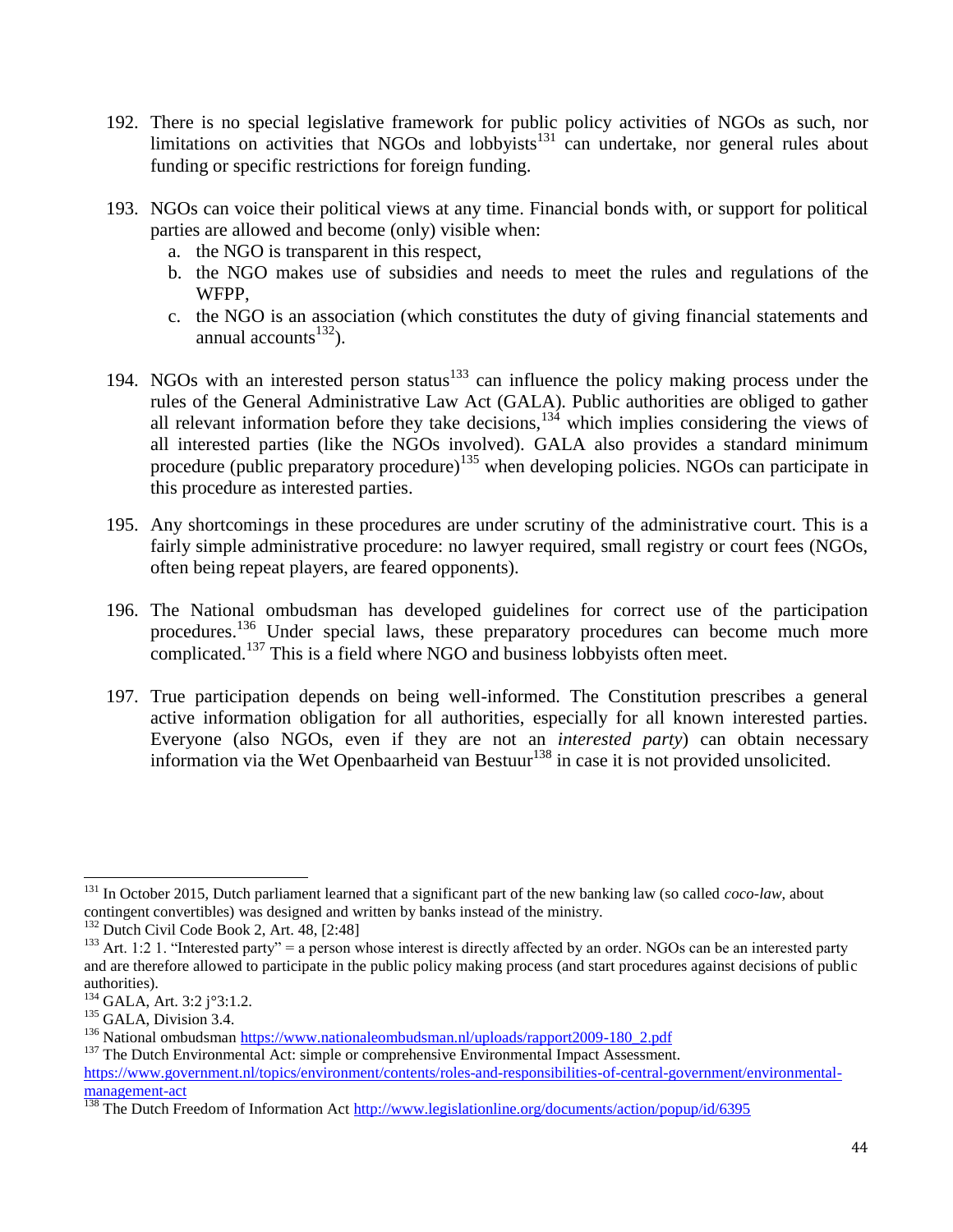# **PORTUGAL<sup>139</sup>**

#### *General overview*

- 198. The Portuguese Constitution (article 46) states that "*citizens shall possess the right to freely associate with one another without requiring any authorisation, on condition that such associations are not intended to promote violence and their purposes are not contrary to the criminal law*", that "*associations shall pursue their purposes freely and without interference from the public authorities and shall not be dissolved by the state or have their activities suspended, except in such cases as the law may provide for and then only by judicial order*" and that "*armed associations, military, militarised or paramilitary-type associations and organisations that are racist or display a fascist ideology shall not be permitted*".
- 199. The Portuguese Constitution also states (article 63) that "*with a view to the pursuit of the social solidarity objectives (…), the State shall, as laid down by law, support and inspect the activities and operation of private charitable institutions and other non-profit institutions that are recognised to be in the public interest*".
- 200. In Portugal, there is neither a legal definition nor a general framework of Non-Governmental Organisations (NGOs). There are specific pieces of legislation concerning environmental NGOs, NGOs in development cooperation and NGOs working for people with disabilities.
- 201. The most common legal forms of NGOs are association and foundation.
- 202. An association is the most common form of membership-based organisations, established under the Civil Code (Decree-Law no. 47344/66) and the Decree-Law no. 594/74, that states that associations whose purpose is the overthrow of democratic institutions or the advocacy of hatred or violence are not allowed, and that associations should cease to exist when their real purpose is illegal or contrary to public morals.
- 203. The establishment and operation of foundations is regulated in the Civil Code and in the Organisational Law no. 24/2012, which defines foundation as a non-profit entity endowed with assets for the pursuit of a social purpose.

#### *Public benefit status*

l

204. Public benefit status is regulated, in general, by the Decree-Law no. 460/77, amended by the Decree-Law no. 391/2007 and, concerning foundations, in the Law no. 24/2012. It can be granted by the Portuguese Government to associations and foundations (and, in some cases, cooperatives) that pursue purposes of general interest in cooperation with the central or local administration. Added to the above-mentioned laws, there are several special public benefit status pieces of legislation that apply to specific types of organisations.

<sup>&</sup>lt;sup>139</sup> This section was developed by Frederico Moyano Marques, legal advisor at the Portuguese Association for Victim Support.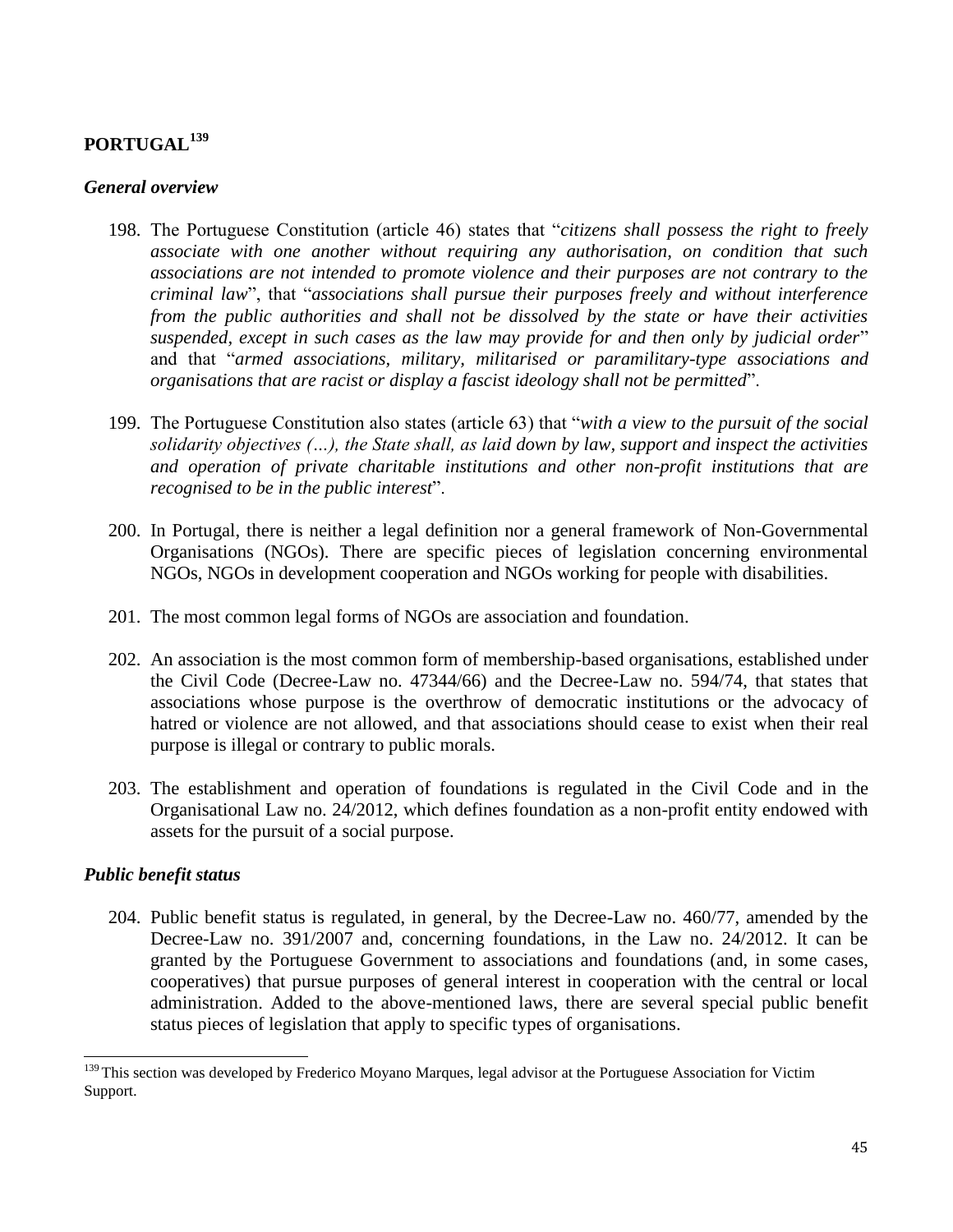- 205. As a precondition for the status, the entity shall undertake non-profit activities in favour of the public in areas of social relevance, like the promotion of citizenship and human rights, education, health, culture, science, sports, protection of children, elderly people, disabled people or people with special needs, promotion of healthy lifestyle, consumer protection, environmental protection, combat against discrimination based on gender, race, ethnicity, religion or any other prohibited form of discrimination, eradication of poverty, entrepreneurship, innovation and economic development.
- 206. Other main prerequisites are having legal status; not undertaking, as the main activity, economical activities in competition with other entities that cannot be covered by the public status benefit; having adequate human and material resources in order to pursue the statutory aims; and not operating exclusively for the private benefit of the members or founders.
- 207. As a general rule, public benefit status can be granted to associations and foundations just three years after the entry into operation.
- 208. Entities with this status may benefit from some tax exemptions and other benefits. Donors may also benefit from tax exemption regarding the donations provided to those entities.

## *Scope and definition of political activity*

- 209. Portuguese legislation does not clearly define the term political activity. However, the law governing political parties (Organisational Law no. 2/2003, as amended by Organisational Law no. 2/2008) helps shaping this concept as it states the purposes of political parties: to contribute to the pluralist enlightenment of citizens and to the exercise of their freedoms and political rights; to study and debate the problems of political, economic, social and cultural life at national and international level; to present political programmes and prepare election manifestoes on their plans for government and administration; to submit nominations for democratically elected representative entities; to criticise, particularly from an opposition standpoint, the activities of the entities of the state, of the autonomous regions, of local authorities and of the international organisations to which Portugal is a party; to participate in the clarification of questions that are submitted to national, regional or local referendum; to promote the training and political preparation of citizens for a direct and active participation in democratic public life; in general, to contribute to the promotion of the fundamental rights and freedoms and the development of the democratic institutions.
- 210. Article 51 of the Portuguese Constitution, under the title " *Political associations and parties*", states that "*freedom of association shall include the right to form or take part in political associations and parties and through them to work jointly and democratically towards the formation of the popular will and the organisation of political power*."
- 211. Reflecting an approach of authorising what is not specifically prohibited, there are no restrictions on the political activities of associations and foundations, namely in participating in the election campaign or supporting any party or candidate at elections. According to article 12 of the Decree-Law no. 594/74, it is legal that an association of a political nature engages with a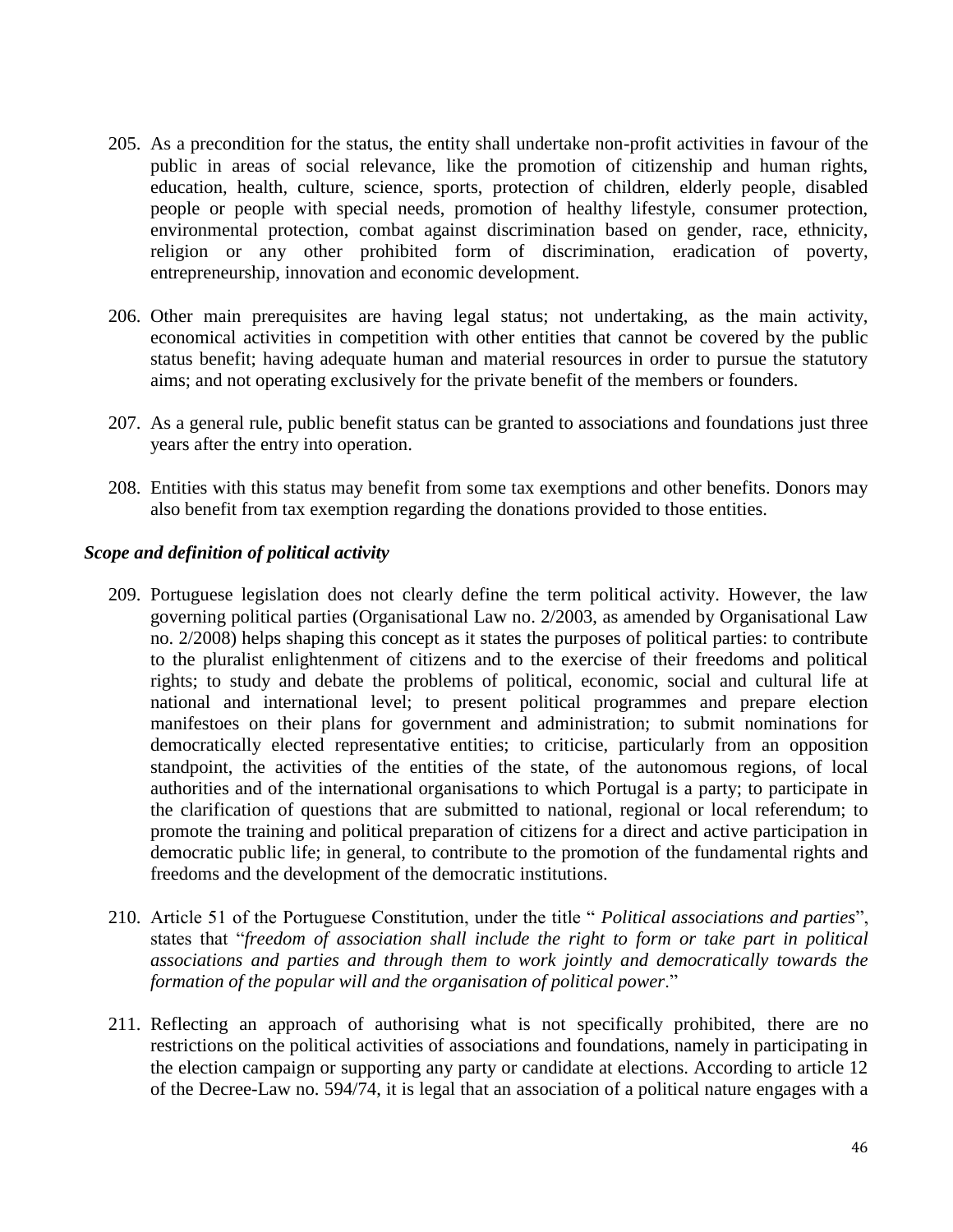political party. However, if an association decides to elaborate a political programme for government and to run for elections, it shall transform into a political party.

212. Article 13 (2), stating that the establishment of international associations in Portugal depends upon an authorisation of the Portuguese Government, was declared unconstitutional by the Constitutional Court. In this decision, it was considered that that norm violates the right to freedom of association (article 46 of the Portuguese Constitution) when requiring a previous authorisation from the Government for the establishment of an international association, even more when the reason or aim of that authorisation is not specified.

## *Public policy activities*

- 213. Public policy activities are not defined, but NGOs may play a relevant role in the legislative procedure: the Rules of Procedure of the Assembly of the Republic set out the conditions under which groups of registered electors can submit legislative initiatives; it also sets out the terms under which persons and bodies with an interest in the matters concerned may give their contributions regarding a bill, be it by engaging in public discussions promoted by the parliament, by issuing formal opinions or by participating in parliamentary hearings.
- 214. Several government agencies have established advisory bodies in their areas of intervention, which include NGOs. The Advisory Council of the Portuguese Institute for the Youth, the Education Advisory Council and the Advisory Council of the Commission for the Citizenship and Gender Equality of the Presidency of the Council of Ministers are some examples of these bodies: by participating in these cross-sectoral advisory councils, NGOs can influence decisions on public policies, monitor their execution, give opinions and present specific proposals. Across the country, several structures aiming to promote the cooperation between NGOs and municipalities are in place, allowing the former to strengthen their policy influence and advocacy efforts on a local and regional level.
- 215. NGOs are free to implement proactive advocacy initiatives, like public awareness campaigns, devoted to the general public or to specific populations, or educational activities, namely at schools.
- 216. Donations and loans to political parties and/or election campaigns are prohibited to all national and foreign legal persons, according to article 8 (1) of the Law no. 19/2003 on Financing Political Parties and Election Campaigns.

## **RUSSIAN FEDERATION<sup>140</sup>**

#### *General overview*

217. The Civil Code amended in  $2014<sup>141</sup>$  and the Federal Law on Non-Commercial Organisations (NGO Law) set out the general legal framework for ''non-commercial organisations'' (NGOs)

 $\overline{\phantom{0}}$ 

<sup>140</sup> *By Dragan Golubovic, Member of the Expert Council on NGO Law, independent consultant*

 $141$  Federal Law #99 5 May 2014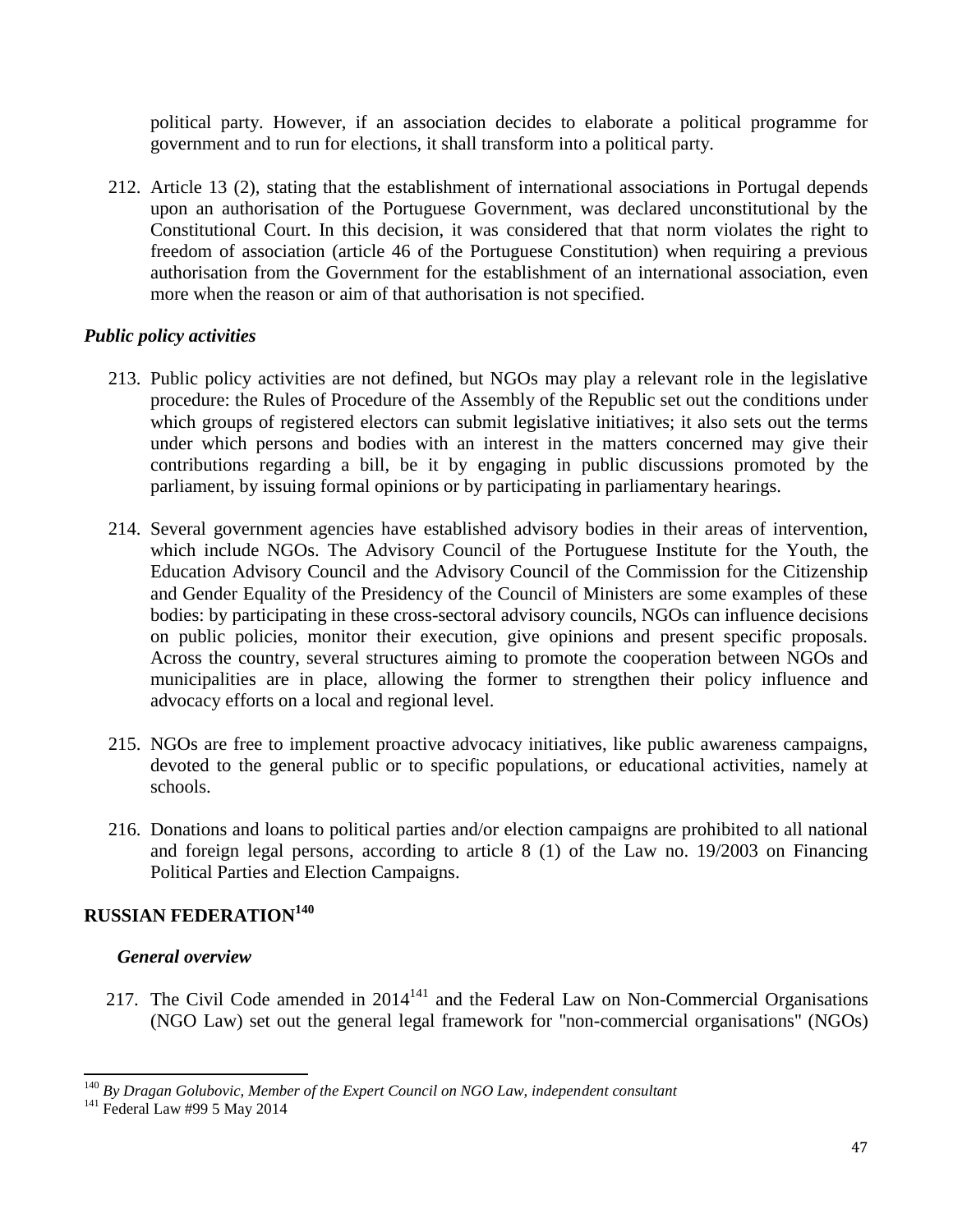and define approximately 14 institutional forms in which NGOs operate.<sup>142</sup> The Federal Law on Public Associations<sup>143</sup> builds on this framework and envisages a sub-category of NGOs which is called "public associations" and which consists of public organisations, mass movements, public foundations and public institutions. Some 223 218<sup>144</sup> NGOs are registered in Russia; approximately 50% of them are public associations  $(103 325)^{145}$ . An NGO, whatever its form, may only be established to pursue public or mutual benefit goals, rather than to generate and distribute profits [\(Article](http://www.usig.org/countryinfo/laws/Russia/Russia%20Civil%20Code%2050%281%29.doc) 50(1), Civil Code).<sup>146</sup>

## *Public benefit status*

- 218. A public association, foundation, or institution may acquire a ''charity'' (public benefit) status pursuant to the Charity Law (Article 7).<sup>147</sup> Other forms of NGOs may register as charities if stipulated by the federal law for charitable organisations. The Law defines charitable activities as voluntary activities of individuals and legal entities involved in the altruistic (gratuitous or on privileged terms) provision to individuals or legal entities of property, including money and the altruistic provision of services, or other support directed towards achieving any of the stated objectives that generally correspond to activities deemed for public benefit (Articles 1, 2(1), Charity Law). $^{148}$
- 219. Charities are subject to stricter regulation in terms of activities, expenditure<sup>149</sup>, and internal governance, in return for limited tax benefits.<sup>150</sup> Certain tax benefits are provided for charitable activities irrespective of the charity status of the organisation.<sup>151</sup>

l <sup>142</sup> Civil Code of the Russian Federation, Part I, Federal Law №. 51-FZ, 30 November 1994 as amended. Civil Code of the Russian Federation, Part II, Federal Law №. 14-FZ, 26 January 1996 as amended. Federal Law of the Russian Federation #7- FZ on Non-Commercial Organisations, 12 January 1996 as amended.

<sup>&</sup>lt;sup>143</sup> Federal Law of the Russian Federation # 82- FZ on Public Associations as amended. See "NGO Monitor: Russia", last updated on 23 July 2014. [Http://www.icnl.org/research/monitor/russia.html.](http://www.icnl.org/research/monitor/russia.html)

<sup>&</sup>lt;sup>144</sup>[http://minjust.ru/ru/%D0%B4%D0%B5%D1%8F%D1%82%D0%B5%D0%BB%D1%8C%D0%BD%D0%BE%D1%81%](http://minjust.ru/ru/%D0%B4%D0%B5%D1%8F%D1%82%D0%B5%D0%BB%D1%8C%D0%BD%D0%BE%D1%81%D1%82%D1%8C%20%D0%9C%D0%B8%D0%BD%D1%8E%D1%81%D1%82%D0%B0%20%D0%A0%D0%BE%D1%81%D1%81%D0%B8%D0%B8) [D1%82%D1%8C%20%D0%9C%D0%B8%D0%BD%D1%8E%D1%81%D1%82%D0%B0%20%D0%A0%D0%BE%D1%](http://minjust.ru/ru/%D0%B4%D0%B5%D1%8F%D1%82%D0%B5%D0%BB%D1%8C%D0%BD%D0%BE%D1%81%D1%82%D1%8C%20%D0%9C%D0%B8%D0%BD%D1%8E%D1%81%D1%82%D0%B0%20%D0%A0%D0%BE%D1%81%D1%81%D0%B8%D0%B8) [81%D1%81%D0%B8%D0%B8.](http://minjust.ru/ru/%D0%B4%D0%B5%D1%8F%D1%82%D0%B5%D0%BB%D1%8C%D0%BD%D0%BE%D1%81%D1%82%D1%8C%20%D0%9C%D0%B8%D0%BD%D1%8E%D1%81%D1%82%D0%B0%20%D0%A0%D0%BE%D1%81%D1%81%D0%B8%D0%B8)

<sup>145</sup>[http://minjust.ru/ru/%D0%B4%D0%B5%D1%8F%D1%82%D0%B5%D0%BB%D1%8C%D0%BD%D0%BE%D1%81%](http://minjust.ru/ru/%D0%B4%D0%B5%D1%8F%D1%82%D0%B5%D0%BB%D1%8C%D0%BD%D0%BE%D1%81%D1%82%D1%8C%20%D0%9C%D0%B8%D0%BD%D1%8E%D1%81%D1%82%D0%B0%20%D0%A0%D0%BE%D1%81%D1%81%D0%B8%D0%B8) [D1%82%D1%8C%20%D0%9C%D0%B8%D0%BD%D1%8E%D1%81%D1%82%D0%B0%20%D0%A0%D0%BE%D1%](http://minjust.ru/ru/%D0%B4%D0%B5%D1%8F%D1%82%D0%B5%D0%BB%D1%8C%D0%BD%D0%BE%D1%81%D1%82%D1%8C%20%D0%9C%D0%B8%D0%BD%D1%8E%D1%81%D1%82%D0%B0%20%D0%A0%D0%BE%D1%81%D1%81%D0%B8%D0%B8) [81%D1%81%D0%B8%D0%B8](http://minjust.ru/ru/%D0%B4%D0%B5%D1%8F%D1%82%D0%B5%D0%BB%D1%8C%D0%BD%D0%BE%D1%81%D1%82%D1%8C%20%D0%9C%D0%B8%D0%BD%D1%8E%D1%81%D1%82%D0%B0%20%D0%A0%D0%BE%D1%81%D1%81%D0%B8%D0%B8)

 $\frac{146}{146}$  Article 2 of the NGO Law stipulates that NCOs may be established to pursue the following goals: achieving social, charitable, cultural, educational, scientific or managerial goals; protecting the health of citizens; developing physical education and sports; satisfying spiritual and other non-material needs of citizens; protecting the rights and lawful interests of citizens and organisations; resolving disputes and conflicts; providing legal aid; and other purposes directed toward the achievement of public good.

<sup>147</sup> Federal Law №. 135-FZ On Charitable Activities and Charitable Organisations, 11 August 1995 as amended (Charity Law).

<sup>&</sup>lt;sup>148</sup> On complexities of the public benefit and charity concept in Russian law, including the so called "socially oriented organisations" which largely overlap with the notion of charities, Russia, Country Note, as of May 2014 <http://www.cof.org/content/russia>

 $149$  For example, charities must spend at least 80% of a monetary donation within a year after a donation is received: Article 16(4), Charity Law.

<sup>&</sup>lt;sup>150</sup> For example, contributions from domestic and foreign charities are not taxable income for individuals: Article 217(8.2), Tax Code of the Russian Federation, Part II, Federal Law №. 118-FZ, 5 August 2000 as amended.

<sup>&</sup>lt;sup>151</sup> For example, transfer of charitable goods and services is not subject to VAT irrespective of the organisation's charitable status: Article 149.3(1), Tax Code.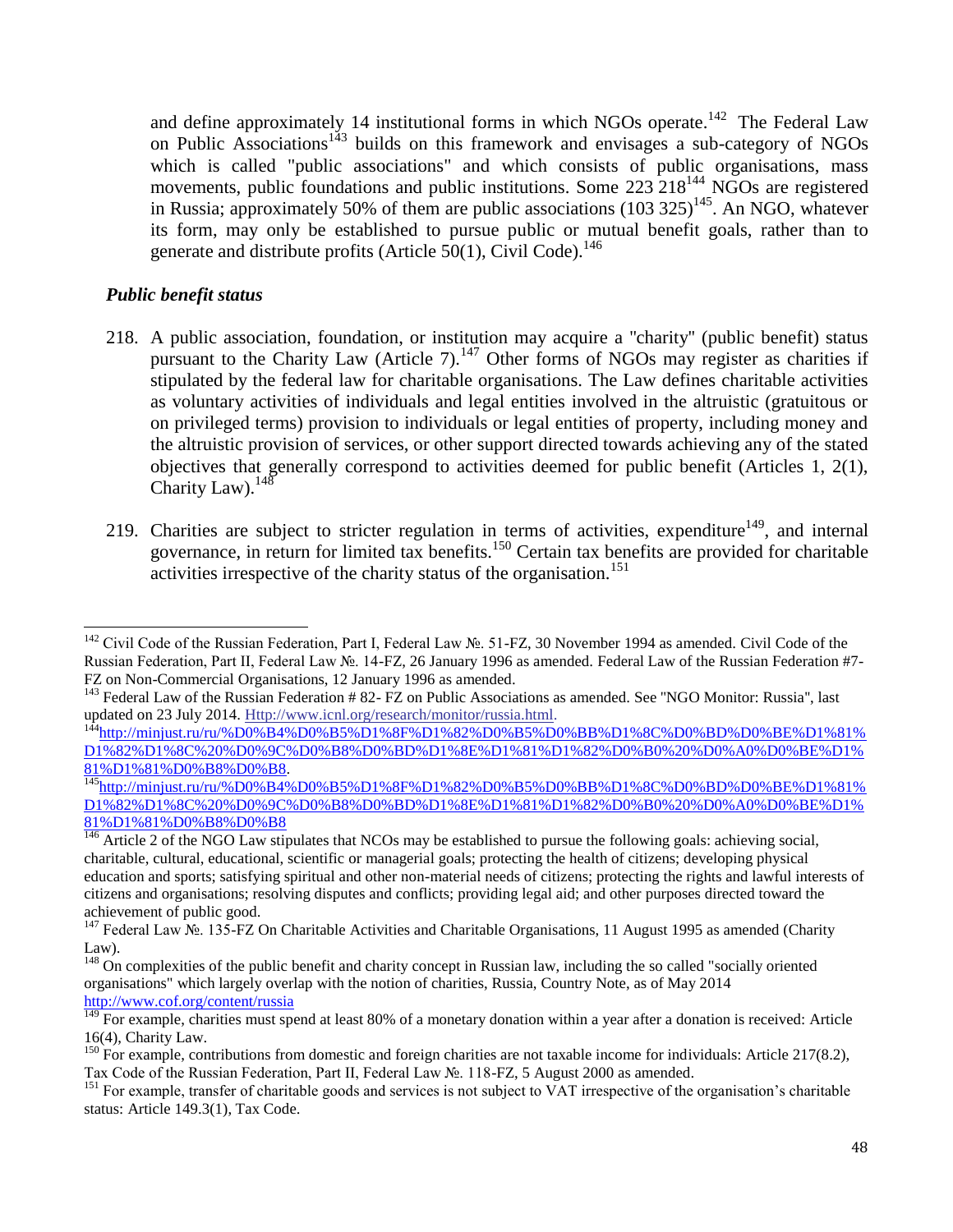## *Scope and definition of political activity*

- 220. A definition of NGOs political activity<sup>152</sup> is provided in the Federal Law on Non–Commercial organisations, the amendments to this law were unofficially called "Foreign Agents Law".<sup>153</sup> The Law applies to NGOs which: 1) have received or intend to receive funds and other property from foreign states, their government bodies, international and foreign organisations, foreign persons, including those legally residing in Russia, stateless persons or persons authorised by them, and/or from Russian legal entities receiving or intending to receive funds and other property from the aforementioned sources; and 2) engage*—*including, but not limited to, in the interests of foreign donors*—*in political activities which are carried out on the territory of the Russian Federation as defined by this law.<sup>154</sup>
- 221. An NGO, with the exception of a political party, is deemed to engage in political activities if irrespective of the goals and purposes stated in its founding documents*—*it participates (including through financing) in organising and conducting activities in the Russian Federation aimed at influencing public authorities with a view to having state policy pursued by those authorities changed. Activities aimed at influencing public opinion for the aforementioned purposes are also deemed political activities, regardless of whether an NGO is conducting them in the interest of a foreign donor or without such purpose.<sup>155</sup> Indeed, it seems that they do not necessarily have to be financed by foreign sources, in order to trigger the application of the Law. An NGO is considered to have engaged in political activities even if it only participates in the activities of another organisation which is funded by foreign sources. The Law does not elaborate on what kind of political activities precisely will trigger its application, but rather uses vague terms such as ''political actions'', ''state policy'', ''the shaping of public opinion'', and ''influence''.<sup>156</sup>
- 222. NGOs-''foreign agents'' are subject to various reporting and other requirements and scrutiny. In addition to having to enter in the Registry of NGOs-Foreign Agents<sup>157</sup> and carry a label: "NGO performing the function of a foreign agent" on all materials they publish or disseminate,  $158$  they must maintain separate accounting of funds and other property generated through local and foreign sources, submit activity reports on a biannual basis, and submit reports on expenditures of funds and other property on a quarterly basis (rather than annually as prescribed for other

 $\overline{\phantom{0}}$ 

 $152$  As of December 2015 the new determination of political activity is under discussion in a special working group, created by the Russian President in 2015

<sup>153</sup> The Law Introducing Amendments to Certain Legislative Acts of the Russian Federation Regarding the Regulation of Activities of Non-Commercial Organisations Performing the Function of Foreign Agents (Foreign Agents Law), Federal Law № 121-Ф3, 20 July, 2012.

<sup>&</sup>lt;sup>154</sup> Article 2(6), LNCO as amended; Article 29(6), item 9, Public Associations Law as amended.

 $155$  Article 2(6), LNCO as amended.

<sup>&</sup>lt;sup>156</sup> See International Center for Not-for-Profit Law (ICNL), "Overview of the Federal Law on Introducing Amendments to Legislative Acts of the Russian Federation Regarding the Regulation of Activities of Non-commercial Organisations Performing the Functions of Foreign Agents", dated 20 July, 2012 №121-ФЗ" (hereinafter: "Overview of the Federal Law"), p. 5.

 $157$  Article 13.1(5), items 9-10, NCO Law as amended. Article 21(6), item 9, Article 29(8), item 6, Public Associations Law as amended. Article 2 of the Order of the Ministry of Justice of the Russian Federation on the Procedure for Entering into the Registry of NCOs Performing the Function of Foreign Agents. The recent amendments to the NGO Law permits the Ministry of Justice to unilaterally enter an NGO in the foreign agents registry. Article 32, NGO Law as amended on 4 June, 2014.

 $158$  Article 24(1), NGO Law as amended.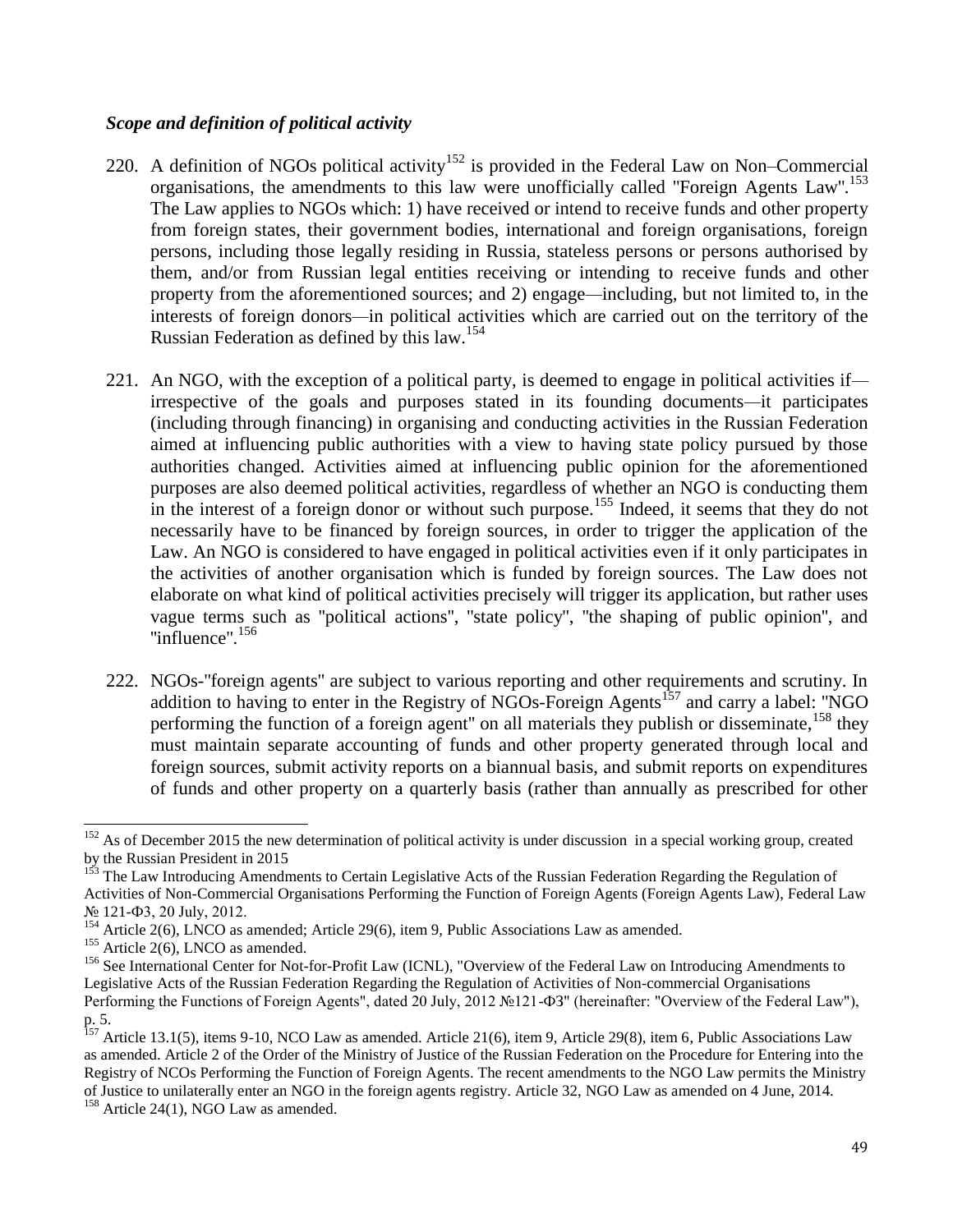NGOs). Furthermore, they are subject to an unscheduled audit by the Federal Ministry of Justice on a number of grounds, including receiving information by citizens, legal entities or media indicating potential extremist activities of an NGO.<sup>159</sup> Administrative and criminal sanctions are levied on an NGO, its founders and management for violation of the Law.<sup>160</sup>

- 223. Thus far the application of the notion of NGOs political activity by public authorities and courts has been plagued by inconsistency.<sup>161</sup> This can largely be attributed, as stated by the Prosecutor General, to the "lack of generally accepted concept of political activities".<sup>162</sup>
- 224. In August 2013 the ombudsman of the Russian Federation, Vladimir Lukin, filed an appeal with the Constitutional Court on behalf of the leaders of four NGOs challenging warnings from the prosecutor's offices to register as foreign agents as well as the administrative fines that had been levied on them for failing to register. Six other applicants filed a separate petition with the Court challenging the compliance of the Law with the Russian Constitution.<sup>163</sup>
- 225. On April 8, 2014 the Court rendered the decision by a majority of votes.<sup>164</sup> It held that there were no legal or constitutional grounds for arguing that the term ''foreign agent'' had negative connotations based on stereotypes from the Soviet era and that, therefore, its use was not intended to persecute or form a negative attitude towards  $NGOs$ .<sup>165</sup> The Court also held that the Law, along with the Constitution and international instruments binding for Russia, provides sufficient guarantees against its abuse by Russian authorities.<sup>166</sup> The Court concluded that the ''foreign agent'' designation and mandatory registration requirement was in the public interest

 $\overline{\phantom{0}}$ 

<https://wcd.coe.int/ViewDoc.jsp?id=2086667> On problems with case law dealing with the subject see International Partnership for Human Rights, "The Judicial Dimension of the NGO Crackdown: Application of the Foreign Agents Act by Russian Courts'', June 2014, pp. 14-18.

 $159$  Article 32(4, 6), NGO Law as amended.

<sup>&</sup>lt;sup>160</sup> Article 32 of the NGO Law as amended, Article 239(2), 330(1), Criminal Code of the Russia Federation № 63-FZ, 13 July 1996 as amended. For a detailed account on the shortcomings of the Law and its departure from international norms and practices see Expert Council on NGO Law, ''Opinion on the Law Introducing Amendments to Certain Legislative Acts of the Russian Federation Regarding the Regulation of Activities of Non-Commercial Organisations Performing the Function of Foreign Agents'', OING Conf/Exp (2013) 1), August 2013.

http://www.coe.int/t/ngo/Source/OING\_CONF\_EXP\_2013\_1\_opinion\_NGO\_law\_Russia\_en.pdf

<sup>&</sup>lt;sup>161</sup> See "Opinion of the Commissioner for Human Rights on the legislation of the Russian Federation on non- commercial organisations in light of Council of Europe standards", Strasbourg, 15 July 2013, CommDH (2013)15.

[http://www.civicsolidarity.org/sites/default/files/the\\_judicial\\_dimension\\_of\\_the\\_ngo\\_crackdown\\_june\\_2014.pdf](http://www.civicsolidarity.org/sites/default/files/the_judicial_dimension_of_the_ngo_crackdown_june_2014.pdf) See also Human Rights Watch: ''Russia 'Foreign Agent' Law Hits Hundreds of NGOs: Updated 21 July, 2014''.

www.hrw.org/news/2014/07/21/russia-foreign-agents-law-hits-hundreds-ngos-updated-july-21-2014. Johnson's Russia List: ''Russia NGOs' Working to Fight AIDS not Foreign Agent", 18 August, 2014, Russialist.org/russian-ngos-working-to-fightaids-not-foreign-agents/

<sup>&</sup>lt;sup>162</sup> Minutes of the Council of Federation meeting held on 10 July 2013, p. 23. Available at: council.gov.ru/media/files/41d47a3ddf1ee42efa03.pdf

 $\frac{163}{163}$  Overall, the applicants challenged the constitutionality of Articles 2(6) and 32(7) of the Law on Non-Commercial Organisations, Article 29(6) of the Law on Public Associations, and part 1 of Article 19.34 of the Code on Administrative Offenses.

<sup>&</sup>lt;sup>164</sup> Justice Vladimir Yaroslavtsev wrote a dissenting opinion, see judgment of the Constitutional Court No. 10-P 8 April 2014, pp. 55-74.

 $^{165}$  Par. 3.1. of the judgment, p. 23.

 $166$  Par. 3.1. of the judgment, pp. 24-27.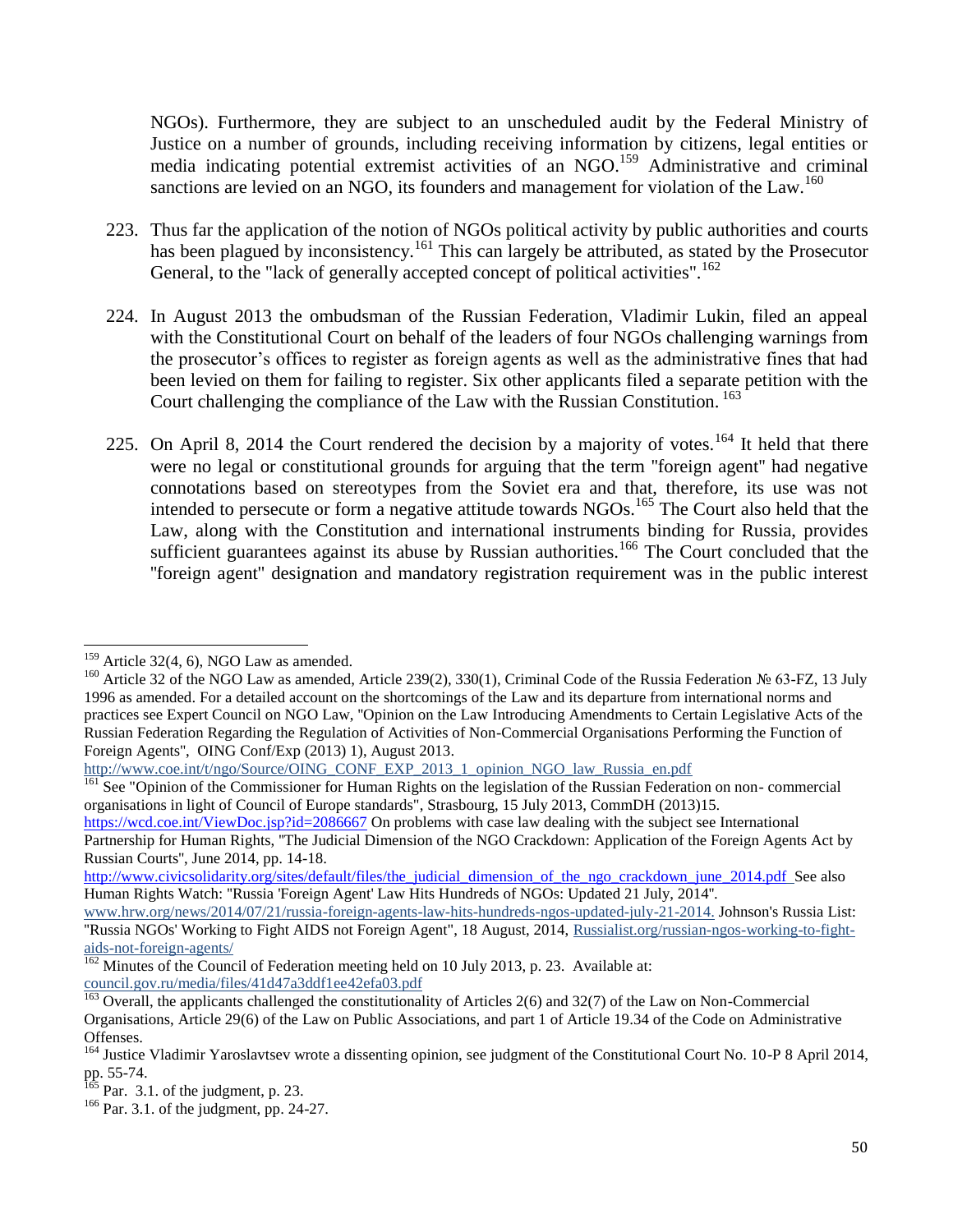and the interest of state sovereignty and did not unduly discriminate against or impede the ability of NGOs-"foreign agents" to exercise a critical voice towards the government.<sup>167</sup>

226. The Court *inter alia* attempted to clarify the notion of political activities. According to the Court, an NGO does not conduct political activities if the activities were associated with objectively criticising the government's authority or decisions, or led to negative public opinion of State policy. However, in the Court's view:

*"Proof of the intent to engage in political activity in the territory of the Russian Federation may include the constituent, policy and other official documents of the non-commercial organisation, public statements of its leaders (officers) containing appeals for the adoption, change or abrogation of particular government decisions, or notifications about the holding of assemblies, rallies, demonstrations, marches or picketing addressed by that noncommercial organisation to a body of executive power of the subject of the Russian Federation or of local government; the preparation and nomination of legislative initiatives; and other manifestations of social activity that objectively indicate its intention to participate in the organisation and carrying out of political actions in order to influence the decisionmaking by state bodies intended for the change of state policy".<sup>168</sup>….The forms of political actions may be diverse. In addition to meetings, rallies, demonstrations, marches and pickets, political actions include canvassing in connection with elections and referendums; public appeals to government bodies; dissemination, including with the use of modern information technologies, of their assessments of the decisions made and policy pursued by state bodies; as well as other activities, which it would be impossible for legislation to list comprehensively. In listing these or other activities organised and carried out with the participation of non-commercial organisations with political actions subject to aforementioned statutes, their goal of influencing – directly or through the shaping of public opinion – decision-making by state bodies and the policy pursued by them and attracting the attention of the government and/or civil society should be of fundamental importance''.<sup>169</sup>*

- 227. The full implications of the Constitutional Court's broad interpretation of NGO political activities remain yet to be seen. However, it is noteworthy that in the recent case of the *Women of the Don Union* the lower court opted for an even wider definition of 'political actions'. It held that "any form of intellectual influence on the public with respective aims [i.e. the formation, support and change of political institutions] may be regarded as 'political actions".<sup>170</sup>
- 228. Political activities of NGOs that receive money and other assets from US citizens and organisations on a gratuitous basis, or implement projects, programmes, or other activities on the territory of the Russian Federation that constitute threats to the interests of the country, are prohibited.<sup>171</sup>

 $\overline{\phantom{0}}$ 

<sup>167</sup> Resolution of the judgment, par. 1. pp. 51-52. See also par. 3.2. pp. 28-32 of the judgment.

<sup>168</sup> Par. 3.2. p. 33 of the judgment.

<sup>&</sup>lt;sup>169</sup> Par. 3.3. p. 38 of the judgment.

<sup>&</sup>lt;sup>170</sup> Judgment of the Novocherkassk City Court of the Rostov Region dated 14 May 2014, p. 13, in International Partnership for Human Rights, ''The Judicial Dimension of the NGO Crackdown: Application of the Foreign Agents Act by Russian Courts'', pp. 17-18, *supra*, note 17.

<sup>171</sup> Article 3 of the Federal Law of the Russian Federation № 272-FZ On Measures Affecting Persons Related to Violations of Basic Human Rights and Freedoms of Citizens of the Russian Federation, 28 December 2012.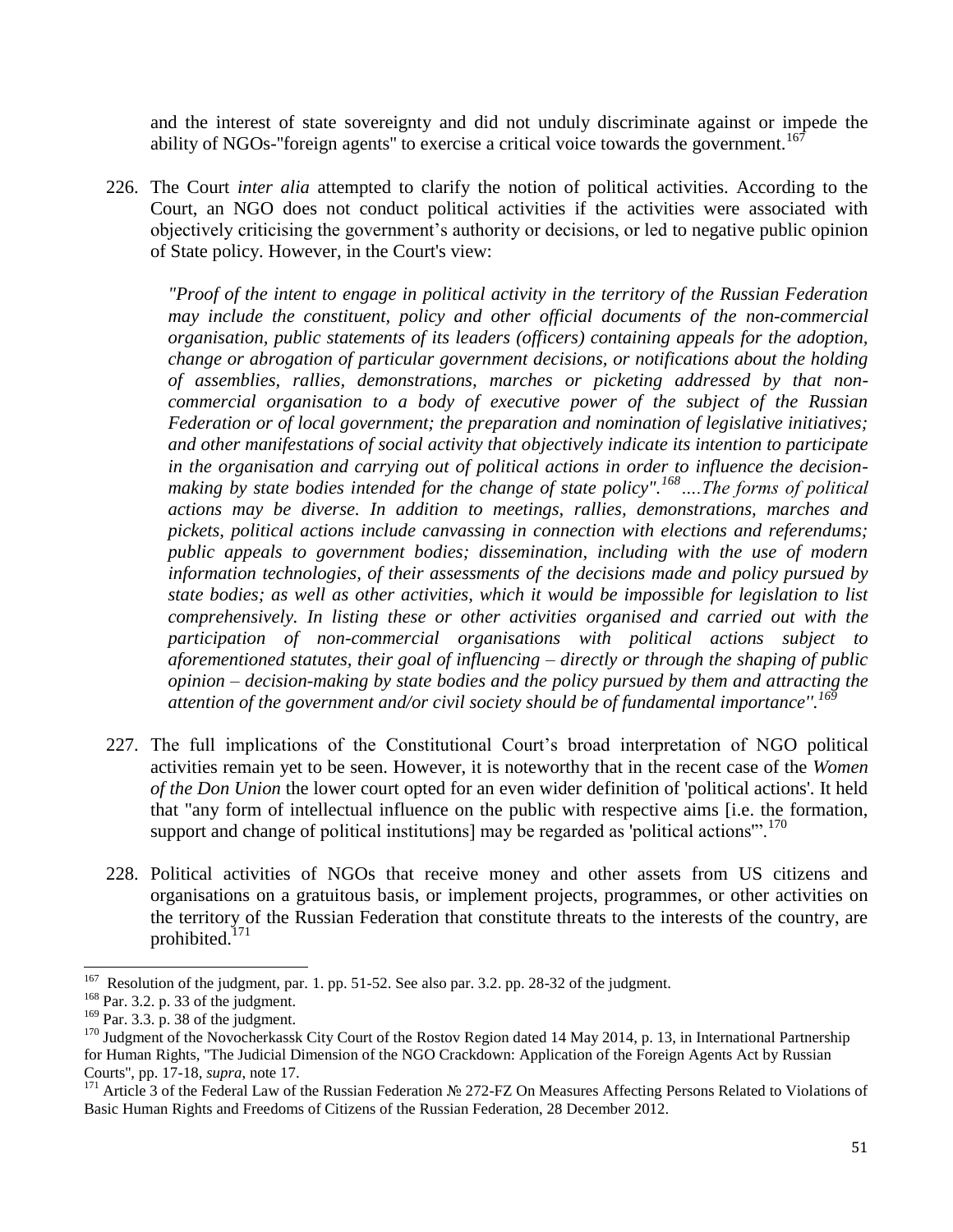## *Public policy activities*

- 229. There are no specific limits to NGOs public policy activities. The Russian Constitution guarantees freedom of expression (Article 29) as well as ''freedom of activity of public associations" (Article 30).<sup>172</sup> These provisions mirror Article 13(1) (3) of the Constitution, which proclaim that ideological and political differences shall be recognised. The Law on Public Associations allows all kinds of public associations to participate in "advocacy" and "lobbying activities" as well as in election campaigns, subject to federal election law (Article 27).
- 230. The Foreign Agents Law exempts a broad range of activity from the definition of political activities. These include: activities (comprising presumably lobbying and advocacy activities) in the field of science, culture, arts, public health care, citizens' preventive treatment and health protection, citizens' social support and protection, protection of motherhood and childhood, social support to disabled people, promotion of healthy lifestyle, physical exercises and sports, protection of plants and animal life,  $173$  charitable activities, as well as activities promoting charity and volunteerism. However, *human rights* and *watch-dog* activities,<sup>174</sup> among others, are notably missing from the list.<sup>175</sup> In addition, it is not clear whether, for example, a charity that receives foreign funds is allowed to freely engage in advocacy and lobbying on issues unrelated to its statutory purposes, or if such activities would trigger the application of the Foreign Agents Law.

## *Foreign funding restrictions*

- 231. Foreign funding is not prohibited as such, but is subject to various reporting, monitoring and other requirements. Charities are prohibited from using their assets, including foreign funds, to support political parties, movements and campaigns (Article 2(2-3), Charity Law). Religious organisations, governmental and municipal institutions, international public associations, international movements, and foreign citizens are prohibited from making donations to political candidates.<sup>176</sup>
- 232. NGOs which receive foreign funds must report all foreign funds received, detail how those funds shall be used, and post online reports on their activities.<sup>177</sup> Additional reporting and monitoring requirements are prescribed for foreign NGOs having a branch office in Russia.<sup>178</sup>

l  $172$  The Constitution of the Russian Federation, 12 December 1993 as amended.

<sup>&</sup>lt;sup>173</sup> However, the Opinion of the Council of Europe Commissioner for Human Rights states that at least 14 environmental groups have received official warnings from the prosecutor's office that they might be required to register as "foreign agents", par. 46, Opinion, *supra*, note 17.

<sup>174</sup> See e.g. *Vides Aizsardzības Klubs v. Latvia,* Application no. 57829/00, judgment of 27 May 2004, par. 42, in which the Court specifically recognised the watch dog role of non-governmental organisations.

 $175$  Article 2(6), NGO Law as amended.

<sup>176</sup> Federal Law №. 19-FZ On RF President Elections, of 10 January, 2003, Article 58(6); Federal Law №. 51-FZ On RF State Duma Deputies Elections, of 18 May, 2005, as amended, Article 64(7)).

<sup>&</sup>lt;sup>177</sup> Article 32(3), NCO Law. The reporting requirements do not pertain to foreign grant-makers which do not have a branch office in Russia, Article 32(4) NCO Law.

<sup>178</sup> Article 32(4), NCO Law.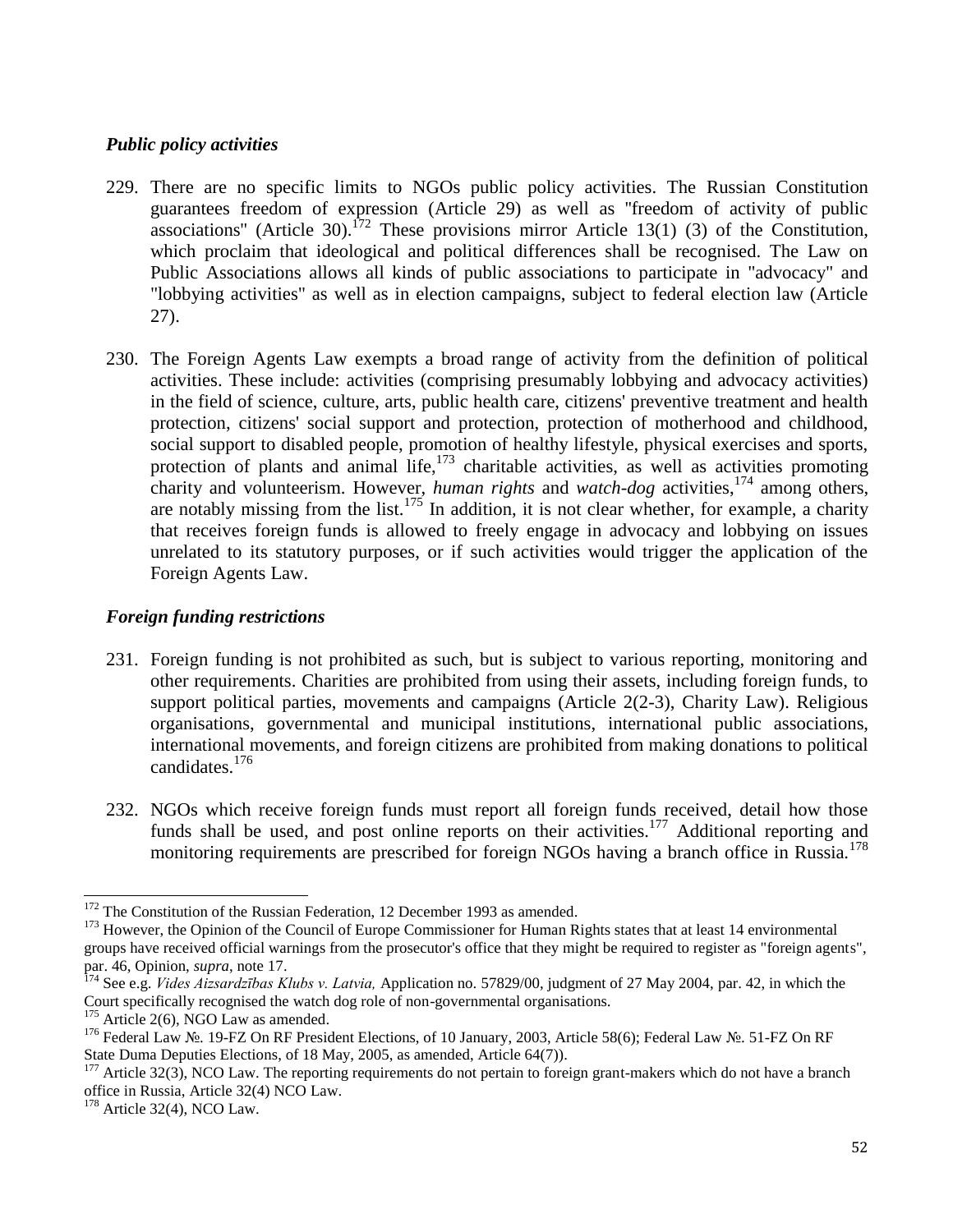The Foreign Agents Law also enables the Ministry of Justice to terminate a programme or dissolve a branch office of a foreign NGO without specifying the grounds for such an action.<sup>179</sup> Furthermore, the Ministry of Justice may prevent a foreign NGO branch office from transferring funds to local beneficiaries in order to protect the Constitution, morality and the State security.<sup>180</sup>

- 233. As already noted, the Foreign Agents Law applies to NGOs which engage in political activities and have received or *intend* to receive foreign funds. The reading of those provisions was narrowed somewhat by the ruling of the Constitutional Court which held that the ''mere receipt of foreign funds by a non-commercial organisation and the fact that it has the possibility of engaging in political activity in the territory of the Russian Federation does not constitute sufficient grounds to declare it an organisation performing the functions of a foreign agent".<sup>181</sup>
- 234. The Law applies to all kinds of foreign funding for NGOs, the only notable exception being foreign funds received from public joint stock companies with state participation and their subsidiaries.<sup>182</sup> It does not set any minimum amount threshold in this respect and therefore even a symbolic one-off foreign donation triggers the application of the Law.<sup>183</sup> It would seem on face value that donations from a Russian legal entity which itself received funds from the foreign sources are also deemed foreign funds/property.<sup>184</sup> However, the General Prosecutor's report on the implementation of the Law suggests otherwise. The report states that NGOs, in order to avoid the application of this law, have used Russian intermediaries to receive foreign funds, in particular given that a Russian donor does not have a legal obligation to disclose to an NGO the source of a gift.<sup>185</sup>
- 235. In March 2015 the law on Non–Commercial Organisations was amended<sup>186</sup> and set up the grounds and procedure for exclusion from the register of NCOs performing functions of a foreign agent (FA Registry). The law entered into force on 20 March 2015. From March till 1 December 2015, 18 NGOs were excluded from the register: 12 as liquidated legal entities and 6 as NGOs which stopped to perform functions of a foreign agent.

<sup>184</sup> See ICNL, "Overview of the Federal Law", p. 5, *supra*, note 12.

 $\overline{\phantom{0}}$  $179$  Article 32(12), NCO Law.

 $180$  Article 32(4), NCO Law.

<sup>181</sup> Judgment No. 10-P, 8 April 2014, par. 3.2. p. 31.

 $182$  Article 1(4-6, 7), LNCO as amended.

<sup>&</sup>lt;sup>183</sup> This reading is confirmed by the Constitutional Court, judgment No. 10-P, 8 April 2014. The Court argued that the sweeping application of the Law on any amount of foreign funds received serves the ''prescribed by law'' requirement of the European Court of Human Rights with respect to Articles 10 and 11 of the Convention respectively, as it prevents the arbitrary interpretation of those provisions by Russian authorities. However, references to the ''proportionality'' requirement seem to be missing from the Court's analyses. See par. 3.3. pp. 34-38 of the judgment.

<sup>&</sup>lt;sup>185</sup> See Minutes of the Council of Federation meeting, dated 10 July, 2013. p. 24. council.gov.ru/media/files/41d47a3ddf1ee42efa03.pdf

<sup>&</sup>lt;sup>186</sup> Federal Law No. 43-FZ of March 8, 2015, on Amendments to Articles 27 and 38 of the Federal Law on Public Associations and Article 32 of the Federal Law on Non-Commercial Organisations (NCO Law).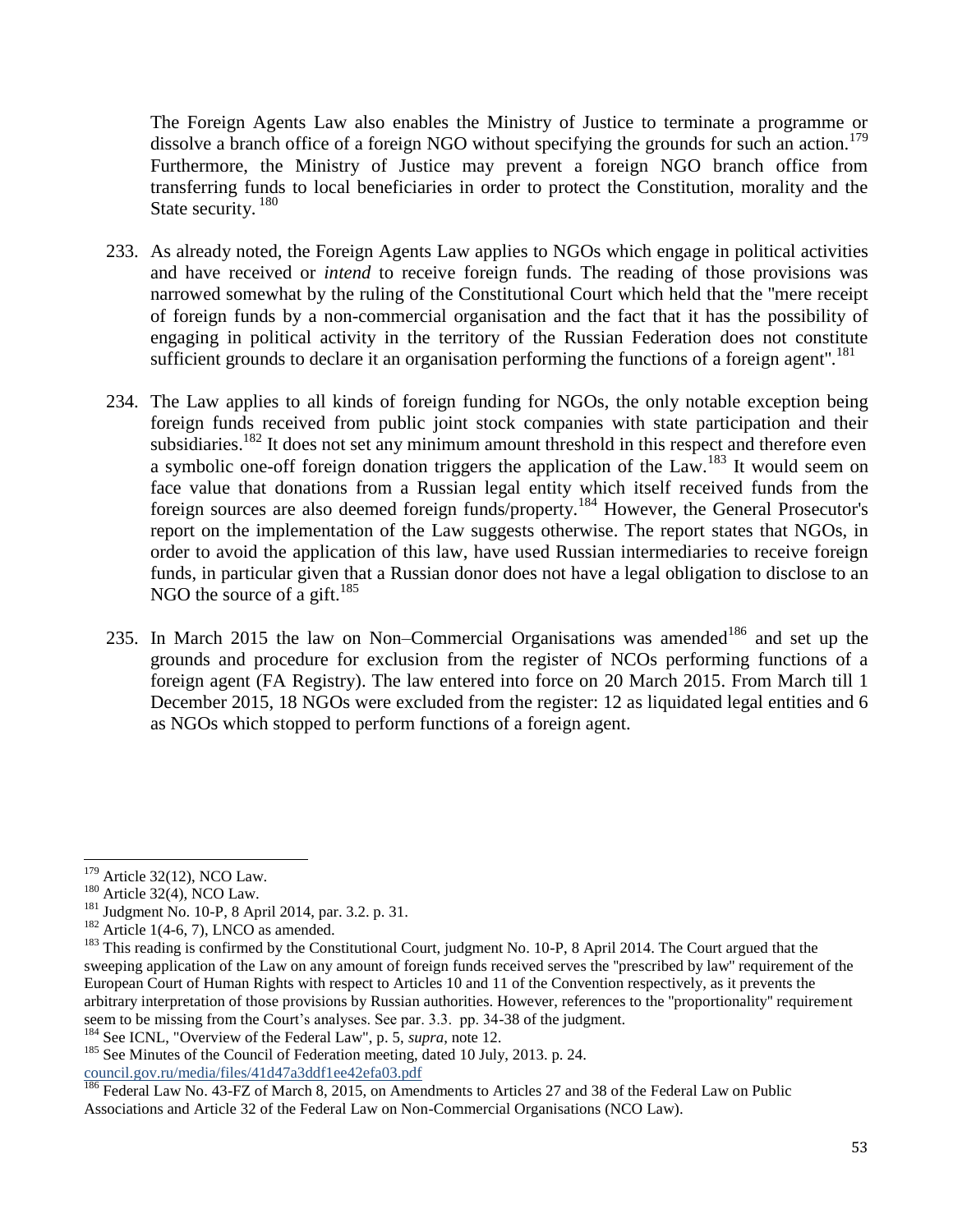# **SLOVAKIA<sup>187</sup>**

## *General overview*

- 236. NGOs in Slovakia can be civic associations, non-profit organisations providing public benefit services, foundations and non-investment funds. Each legal form is regulated under separate Acts providing basic information on the establishment of an NGO, its activities, decisionmaking body and conditions under which the organisation can be dissolved.
- 237. The most common legal form of NGOs in Slovakia is the *civic association.*<sup>188</sup> The purpose of associations is to provide a legal opportunity for citizens to exercise their fundamental right to freely associate. However, not all forms of associations of citizens are considered to be *civic associations* under the Act No. 83/1990 on Association of Citizens. There is an exhaustive list of exceptions and the one relevant for this study is an association of citizens in political parties and political movements. They have to be established under a different  $Act^{189}$  and their field of interest and activities differ from the civic associations.
- 238. There are also several legislations that, by the content of their provisions, affect all forms of NGOs. The most important one is the Constitution<sup>190</sup> which guarantees freedom of association. Another important law for the purposes of this paper is the Act on Political Parties and Political Movements<sup>191</sup>, which is lacking the definition of political activities.
- 239. Generally, CSOs in Slovakia can freely address matters of public debate and express criticism. The most common way of communication with the government is through the Council of the Government for Non-Governmental Organisations and Solidarity and Development Council. Consequently, the Legislative Rules of the Government of the Slovak Republic gives them an opportunity to comment on draft laws and thus pursue their objectives.

## *Public benefit status*

l

240. There is no legal definition of "public benefit status" in Slovak legislation. However, there is a legal form of NGO called non-profit organisation providing public benefit services, which is operating under this term. This type of NGO is regulated under Act No. 213/1997 on non-profit organisations providing public benefit services. <sup>192</sup> The Act provides a list of services considered as public benefit.

<sup>&</sup>lt;sup>187</sup> This section was developed by Ivana Rosenzweigová, Legal Associate at the European Center for Not-for-Profit Law (ECNL).

<sup>&</sup>lt;sup>188</sup> Act No. 83/1990 on Association of Citizens, available at:<http://www.zakonypreludi.sk/zz/1990-83>

<sup>&</sup>lt;sup>189</sup> No. 85/2005 on Political Parties and Political Movements

<sup>&</sup>lt;sup>190</sup> Constitution of the Slovak Republic, No. 460/1992, available at:<http://www.zakonypreludi.sk/zz/1992-460>

<sup>&</sup>lt;sup>191</sup> Article 24 d.) of the Act No.  $85/2005$  on Political Parties and Political Movements, available at: <http://www.zakonypreludi.sk/zz/2005-85>

 $192$  Act No. 213/1997 on non-profit organisations providing public benefit services, available at: <http://www.zakonypreludi.sk/zz/1997-213>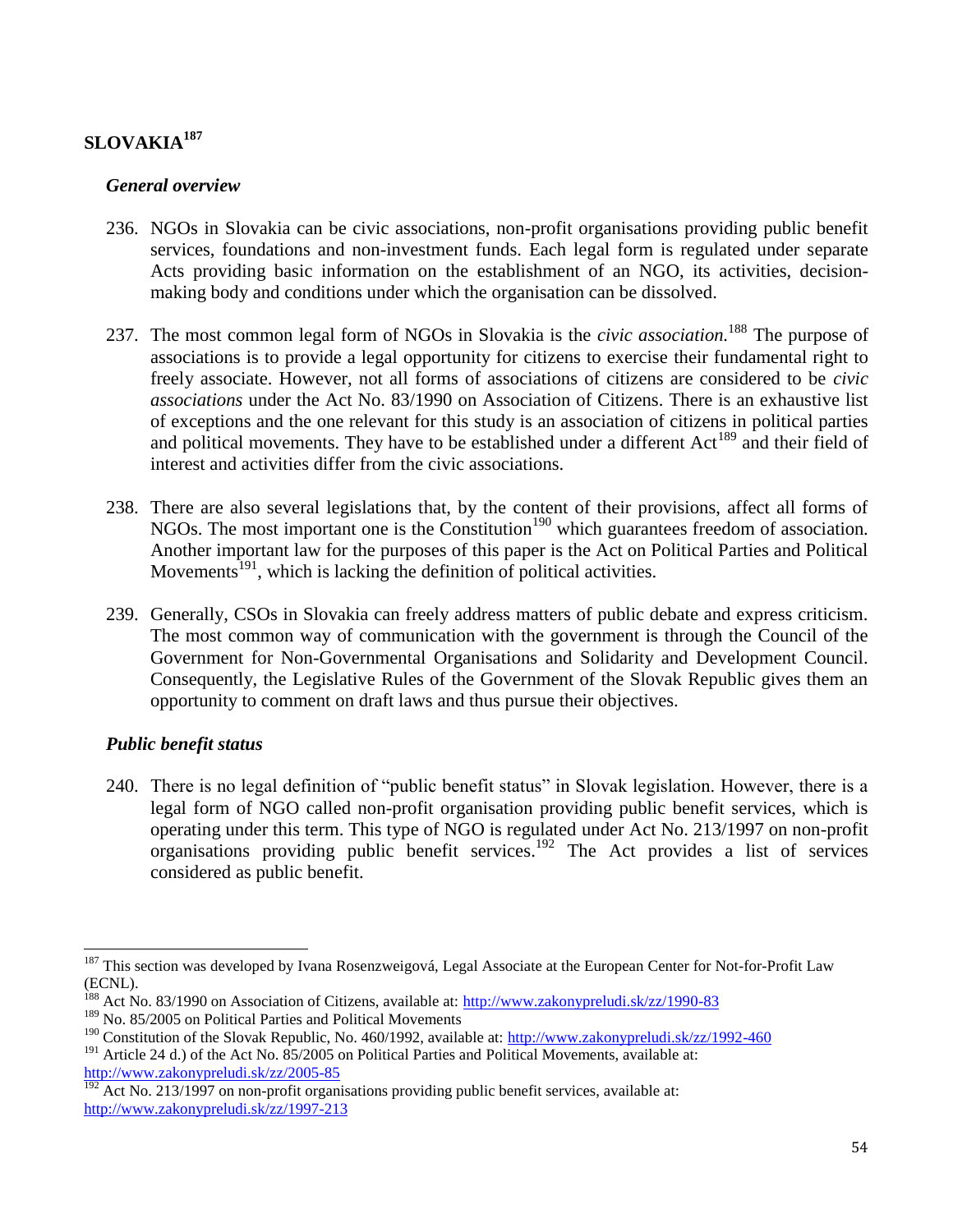241. The legislation regarding foundations<sup>193</sup> and non-investment funds<sup>194</sup> is using the term "public benefit objective", which is the compulsory condition for their establishment. Act No. 147/1997 on Non-investment funds is providing a list of public benefit purposes, which is less specific than the one provided by Act No. 213/1997. Act No.  $34/2002$  on Foundations<sup>195</sup> gives a definition of a public benefit objective which relies on the same list of activities as in Act No. 213/1997.

## *Scope and definition of political activity*

- 242. Slovak legislation does not clearly define the term *political activities*. Act No. 85/2005 on Political Parties and Political Movements<sup>196</sup> is not very detailed and provides only a restrictive definition. Activities of the parties that are not in compliance with the Constitution of the Slovak Republic, constitutional laws, other laws and international treaties are, with respect to this Act, prohibited.
- 243. The Act on Civic Associations uses the term political activities in the case of involuntary termination of the association. If the responsible state body determines that a civic association established under this Act is exercising an activity *that is reserved for the political parties and movements*, it immediately notifies the association and asks it to stop engaging in the given activity. If the association continues to exercise the activity, the association will be dissolved.<sup>197</sup>
- 244. Both foundations and non-investment funds are prohibited from using their property for financing political parties and political movements. Additionally, the Act on Non-investment Funds prohibits the financing of a candidate for elective office. No NGO, regardless of the category or type, is allowed to donate a gift or provide free benefits to political parties.

## *Public policy activities*

- 245. The functioning of NGOs is regulated by laws mostly in development and protection of human values, protection of human rights and environment, development of social services, etc. NGOs use several tools to engage in the decision-making process and to influence legislation in order to achieve their goals. They actively participate in discussion platforms and other mechanisms aimed at influencing the general policy and direction of the state.
- 246. The most efficient way to communicate with the government and to participate in the administration of public affairs is through the Council of the Government for Non-Governmental Organisations. The Council operates as a permanent expert, advisory, coordination and consultancy body to the Slovak government in the field of civil society organisations and development of civil society in Slovakia. The scope of activities and competences are regulated under the Statute of the Council.<sup>198</sup> In addition, CSOs can pursue

 $\overline{a}$ <sup>193</sup> Act No. 34/2002 on Foundations, available at:  $\frac{http://www.zakonypreludi.sk/zz/2002-34}{http://www.zakonypreludi.sk/zz/2002-34}$ 

<sup>194</sup> Act No. 147/1997 on Non Investment funds, available at:<http://www.zakonypreludi.sk/zz/1997-147>

<sup>&</sup>lt;sup>195</sup> Article 2 of the Act No. 34/2002 on Foundations

 $196$  Article 2 of the Act No. 85/2005 on Political Parties and Political Movements

<sup>&</sup>lt;sup>197</sup> Act No. 83/1990 on Association of Citizens

<sup>&</sup>lt;sup>198</sup> Statute of the Council of the Government for Non-Governmental Organisations from 1 August 2012, available at: [http://www.tretisektor.gov.sk/data/files/3781\\_statut-final.pdf](http://www.tretisektor.gov.sk/data/files/3781_statut-final.pdf)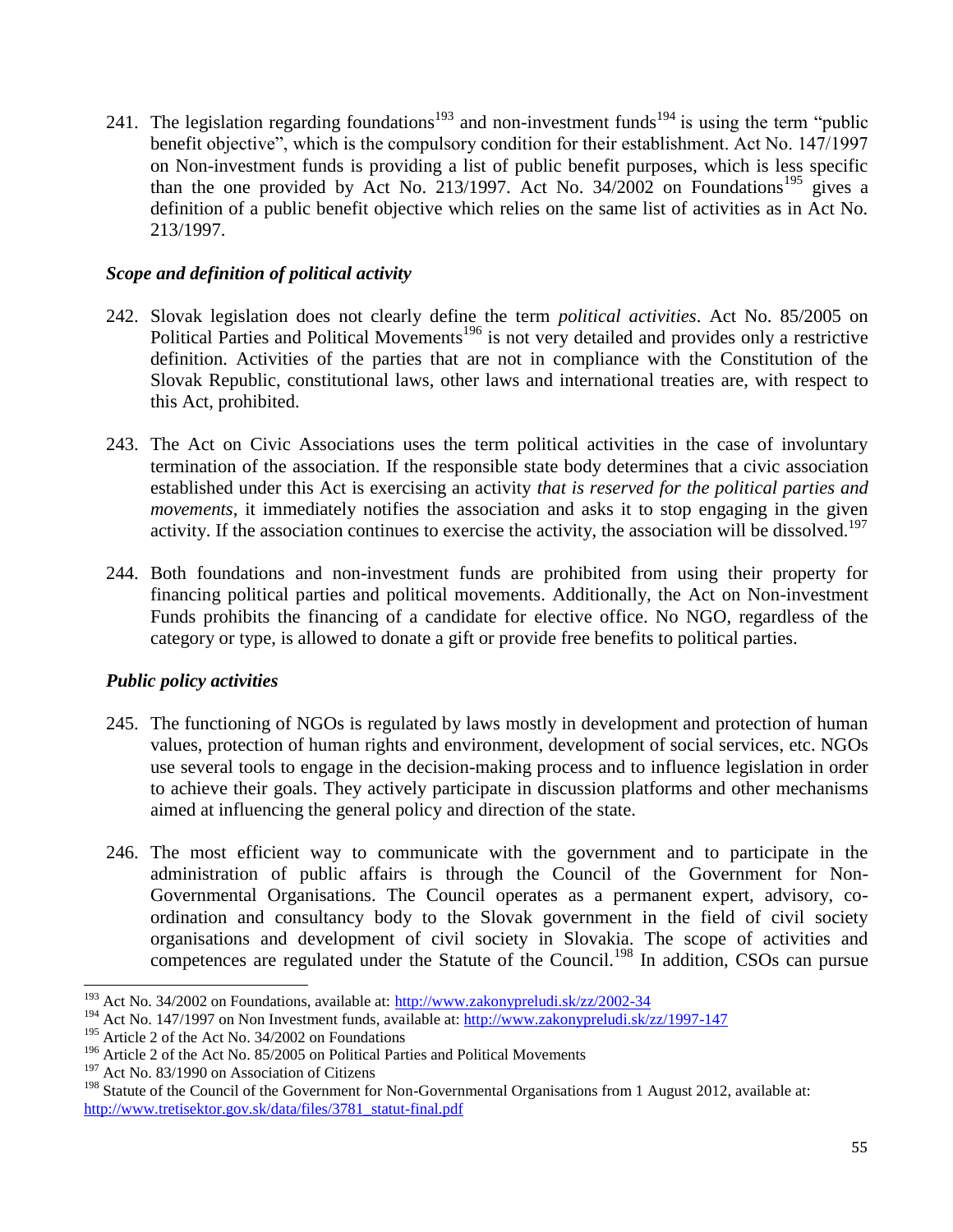their own interests more effectively by inviting their representatives to participate in meetings of a Solidarity and Development Council, which serves as a platform to discuss issues that concern society as a whole.<sup>199</sup> This Council is also a form of partnership between Government and NGOs in the policy-making process and the preparation of important decisions regarding the development of society. $200$ 

247. The other important form of influencing the direction of the state policy is through commenting on draft laws. <sup>201</sup> According to the Legislative Rules of the Government of the Slovak Republic, a draft act shall be deliberated with the respective bodies and institutions in an interinstitutional review. Among others, the inter-institutional review of the draft act shall be carried out also with the general public, prior to submitting the draft act to the Government for deliberations<sup>202</sup>

## *Foreign funding restrictions*

248. There are no limitations to NGOs to receive foreign funding.

# **SPAIN<sup>203</sup>**

 $\overline{\phantom{0}}$ 

## *General Overview*

- 249. 1. The Spanish State is an "Autonomous State" and this is the result of the recognition of the variety of the Peoples of Spain and of the willingness to protect "its cultures and traditions, languages and institutions" proclaimed in the preamble of the Spanish Constitution of 1978. The Autonomous Communities are historical and cultural entities with own identity; which exercise a set of powers and competences for the protection of their own interests.
- 250. The right to association is guaranteed in Article 22 of the Spanish Constitution<sup>204</sup> and further regulated in the Spanish Organic Law 1/2002 of 22 March that regulates the Right of Association (LO  $1/2002$ )<sup>205</sup>. NGOs can be associations, foundations or federations of associations.

<sup>&</sup>lt;sup>199</sup> USAID 2012 CSO Sustainability Index

<sup>&</sup>lt;sup>200</sup> Solidarity and Development Council, source of information: http://www.ylada.gov.sk/rada-solidarity-a-rozvoja-sr/ <sup>201</sup> In November 2015, association VIA IURIS published online guidelines on how to engage in law-making process, available at: [http://www.viaiuris.sk/aktivity/postupy-manualy/ako-sa-zapojit-do-tvorby-pravnych-predpisov/tvorba](http://www.viaiuris.sk/aktivity/postupy-manualy/ako-sa-zapojit-do-tvorby-pravnych-predpisov/tvorba-vseobecne-zavaznych-pravnych-noriem/ako-pripomienkovat-navrh-zakona.html)[vseobecne-zavaznych-pravnych-noriem/ako-pripomienkovat-navrh-zakona.html.](http://www.viaiuris.sk/aktivity/postupy-manualy/ako-sa-zapojit-do-tvorby-pravnych-predpisov/tvorba-vseobecne-zavaznych-pravnych-noriem/ako-pripomienkovat-navrh-zakona.html)

<sup>&</sup>lt;sup>202</sup> Article 13 of the Legislative Rules of the Government of the Slovak Republic

<sup>&</sup>lt;sup>203</sup> This section was developed by Beatriz Collantes, Senior Lecturer of Spanish Law at the University of Paris Ouest -Nanterre la Défense.

<sup>&</sup>lt;sup>204</sup> Article 22 of the Spanish Constitution of 1978: "The right of association is recognized as: 1. The associations that pursue purposes or use resources typified as a crime are illegal. 2. The associations constituted under this article will have to be registered in a register for publicity. 3. The associations will only be able to be dissolved or have its activity suspended according to a motivated judicial decision. 3. The secret association or the association with paramilitary nature are forbidden." «BOE» num. 311. 29th December 1978. [http://www.boe.es/diario\\_boe/txt.php?id=BOE-A-1978-31229](http://www.boe.es/diario_boe/txt.php?id=BOE-A-1978-31229) (Integral text in Spanish)

 $^{205}$  In addition two other regulations are of importance: the Royal Decree 1497/2003, of the 28th of November, that approves the Association National Registration Regulation and to the Royal Decree 1740/2003, of the 19th of December, about the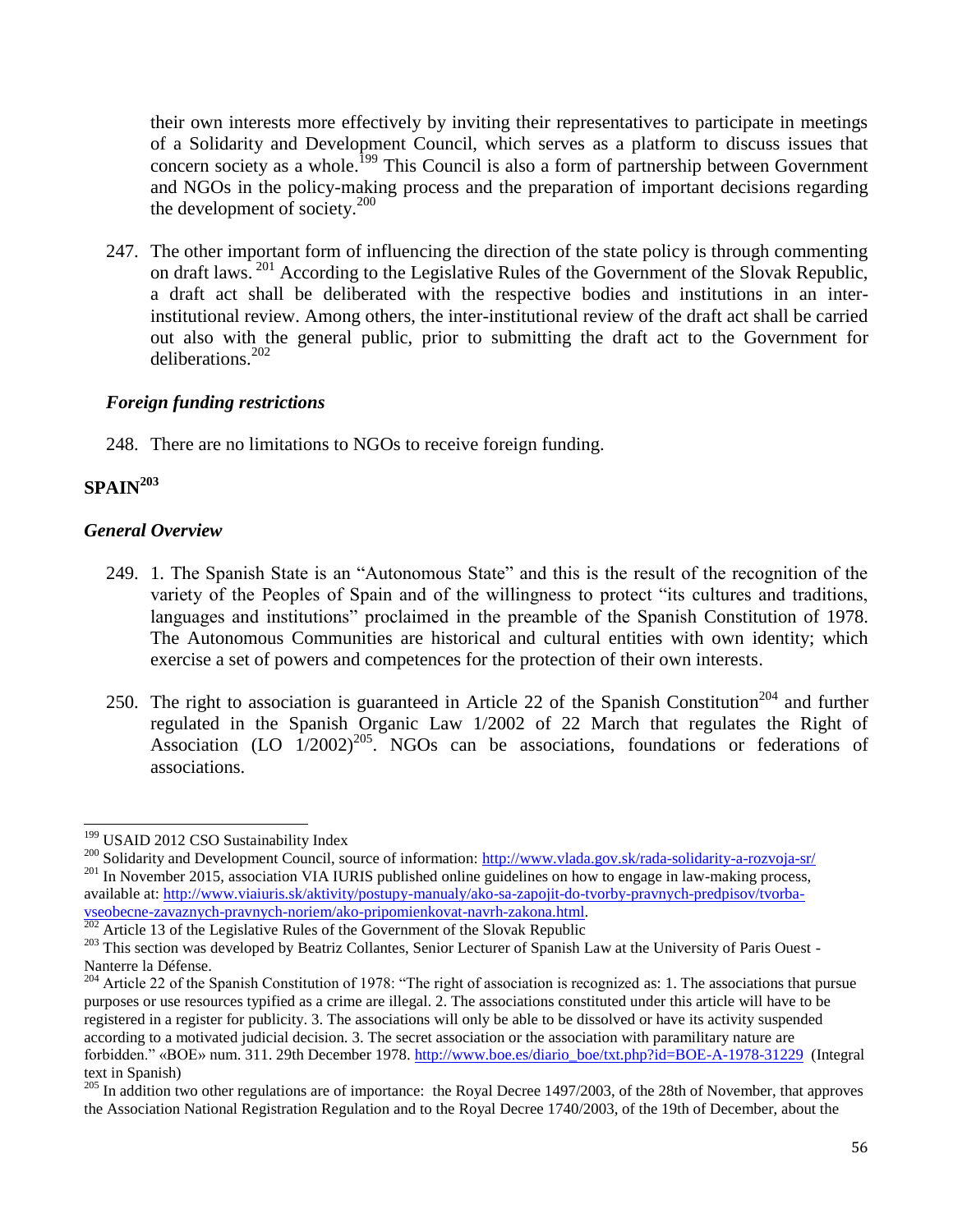- 251. Other sets of laws may regulate different types of non-profit associations (e.g., professional associations). In case some forms of associations are not regulated by specific laws, the provisions of the Organic Law will apply<sup>206</sup>.
- 252. In addition to the specific laws, generic ones apply to the entities with essential field of action circumscribed to only one or two Autonomous Communities.<sup>207</sup>
- 253. While different types of associations exist and some of them have specific standards, all those standards conform to the Organic Law  $1/2002^{208}$ .
- 254. Associations are groupings of persons independently established to complete a collective activity in a stable way, democratically organised and without any profit motivation.
- 255. Natural persons and private or public legal entities can set-up a foundation. The essential element to set-up a foundation is the funding or patrimony necessary for the fulfilment of the foundation's purpose.
- 256. Associations may join federations or coordinating organisations which are considered as entities set-up by the grouping of several associations. The legal, tax, economical, administrative and other aspects of the association's functioning are nearly the same for these groupings. The only difference is that in the federations or coordinating organisations, the partners are legal entities; and so if associations belong to a federation or a coordinating organisation, this has to be specified in the articles of association.
- 257. Further, there are confederations which are entities set-up by the gathering of several associations or federations. Therefore, its partners are also legal entities (associations that belong to federations or coordinating organisations or federations that belong to confederations) and this has to be mentioned in the articles of association.

#### *Public benefit status*

 $\overline{\phantom{0}}$ 

258. The requirements that associations have to fulfil in order to be declared of public interest are listed in the article 32 of the above mentioned Organic Law 1/2002.<sup>209</sup>

[http://www.boe.es/diario\\_boe/txt.php?id=BOE-A-2015-10922](http://www.boe.es/diario_boe/txt.php?id=BOE-A-2015-10922) (Integral text in Spanish)

proceedings regarding the associations of public interest.<http://www.boe.es/buscar/doc.php?id=BOE-A-2004-615>(Integral text in Spanish)

 $206$  Thus, especially in the cases where very succinct laws refer to determined types of associations, as for example the law that refers to the professional and business associations, it is required to take into account that the specific law and the Organic Law have to be enforced.

<sup>&</sup>lt;sup>207</sup> Law 43/2015, of the 9th of October, about the Tertiary Sector of the Social Action. Spanish Official State Gazette (official listing of all new laws and decrees) (BOE) Number 243, Saturday 10th of October 2015.

 $\frac{208}{208}$  Organic Law 1/2002, of the 22nd of March, regulating the Association Right. [http://www.boe.es/buscar/doc.php?id=BOE-](http://www.boe.es/buscar/doc.php?id=BOE-A-2002-5852)[A-2002-5852](http://www.boe.es/buscar/doc.php?id=BOE-A-2002-5852) (Integral text in Spanish)

 $209$  Article 32 of the mentioned Organic Law 1/2002 : "Upon the initiative of the correspondent associations, the associations that will fulfil the following requirements will be able to be declared of public interest: a) when its purposes stated in the articles of association tend to promote the public interest and have a civic, educative, scientific, sportive, sanitary, promoting constitutional values, promoting human rights, social welfare, cooperation for the development, promoting women, children's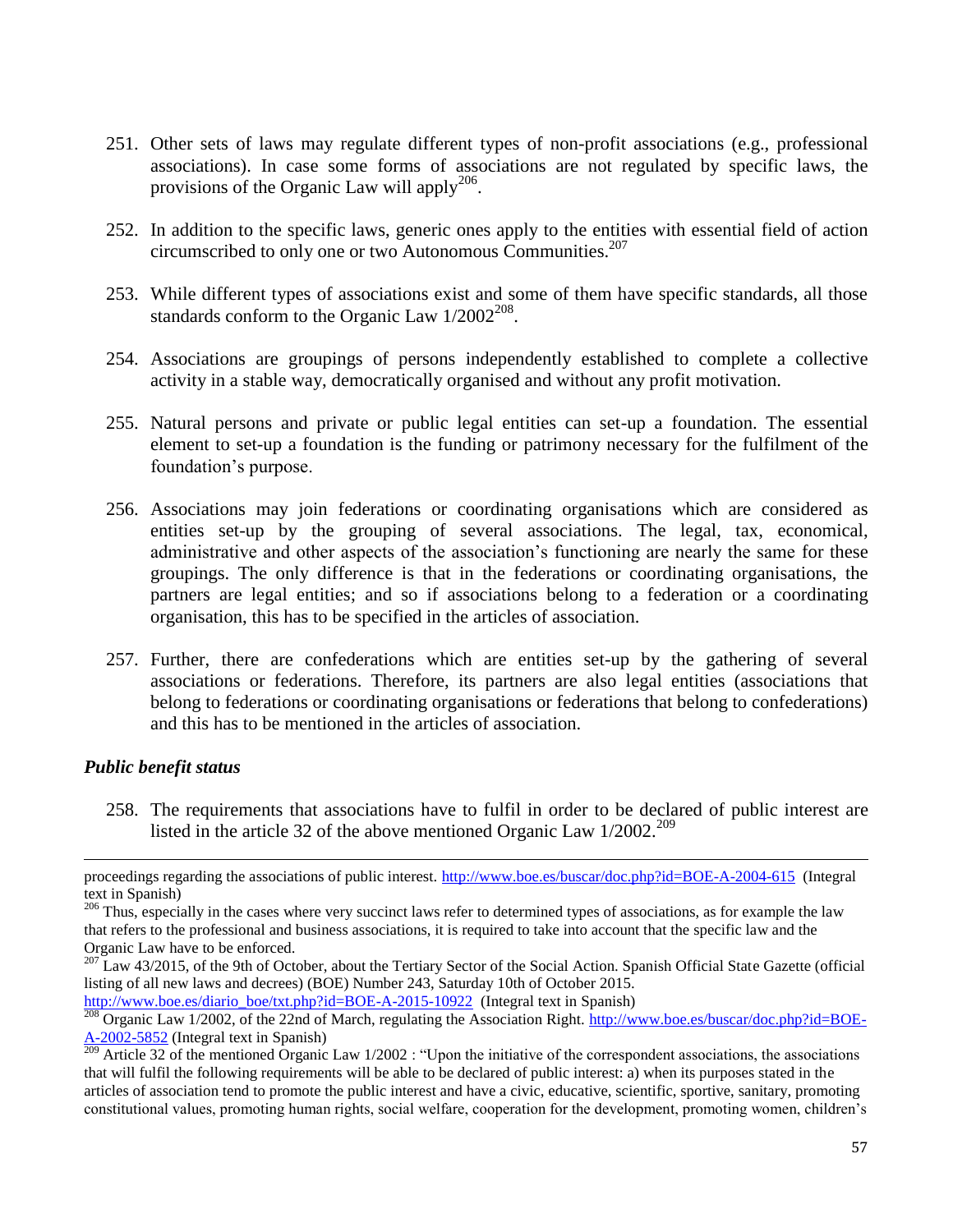259. The declaration of public interest is granted by an Order of the Interior Ministry and is published in the Spanish official State Gazette (*Boletín Oficial del Estado*). The associations declared of public interest will have the right to mention this in all its documents and enjoy the exemptions, bonuses, subsidies and other economic, tax, and administrative benefits that are granted to them in each case.

## *Scope and definition of political activities*

- 260. The Spanish Constitution of 1978 recognises the right of association in the positive and negative aspect, meaning that it also recognises the right not to participate in any association. There are no limitations for NGOs to engage in political activities, the only limit relates to the goals of the association that cannot be "the goals typified as a crime." The Criminal code includes in the article  $515^{210}$  a list of the associations considered as unlawful, listed as examples.
- 261. Despite the fact that social movements are different phenomena from voluntary organisations, the individuals linked to a voluntary organisation have a high potential to integrate and participate in social movements through different channels, such as for example platforms, meetings with politicians and institutions and movement coordination activities.
- 262. The Spanish Law Regulating the Rules of Local Government of 1985 regulates the participation of citizens on a municipal level. Similarly, the Constitution of 1978 guarantees the direct participation of citizens. However, the law at the same time gives priority to the centrality criteria regarding the decision-making; hence the principle of participation and the mechanism of collective management of public affairs do not apply or are subject to some conditions that make them nearly impossible to be implemented.
- 263. Another established participation form is the popular legislative initiative (PLI) that provides for the right to put forward a legislative proposal to the Congress, after reaching a minimum number of signatures.

#### *Public policy activities*

 $\overline{a}$ 

264. The development of the citizen participation in Spain is linked to the modernisation of the legal system and of the public administration. Throughout this development in the 1980s, the

protection, promoting equality, protecting childhood, promoting equal opportunities and tolerance, defense of the environment, promoting social economy or investigation, promoting social volunteering, defense of customers and users, promotion and attention to persons under risk of exclusion for physical, social, economic, o cultural reasons nature and any other similar situation. b) When its activity is not exclusively restricted to beneficiate to its partners, but opened to any other possible beneficiary that meets with the required conditions and characteristics for the type of its own purposes. c) That the members of the representative bodies that receive a remuneration are not paid with public funds or subventions. d) That they rely on appropriate personal resources and material and with the suitable organization to guarantee the meeting with the purposes stated in the articles of associations. e) That they are constituted, registered in the corresponding Register, functioning and meeting with the purposes provided in the articles of associations, with no interruption and meeting all the previous requirements during at least the two years previous the introduction of the request.